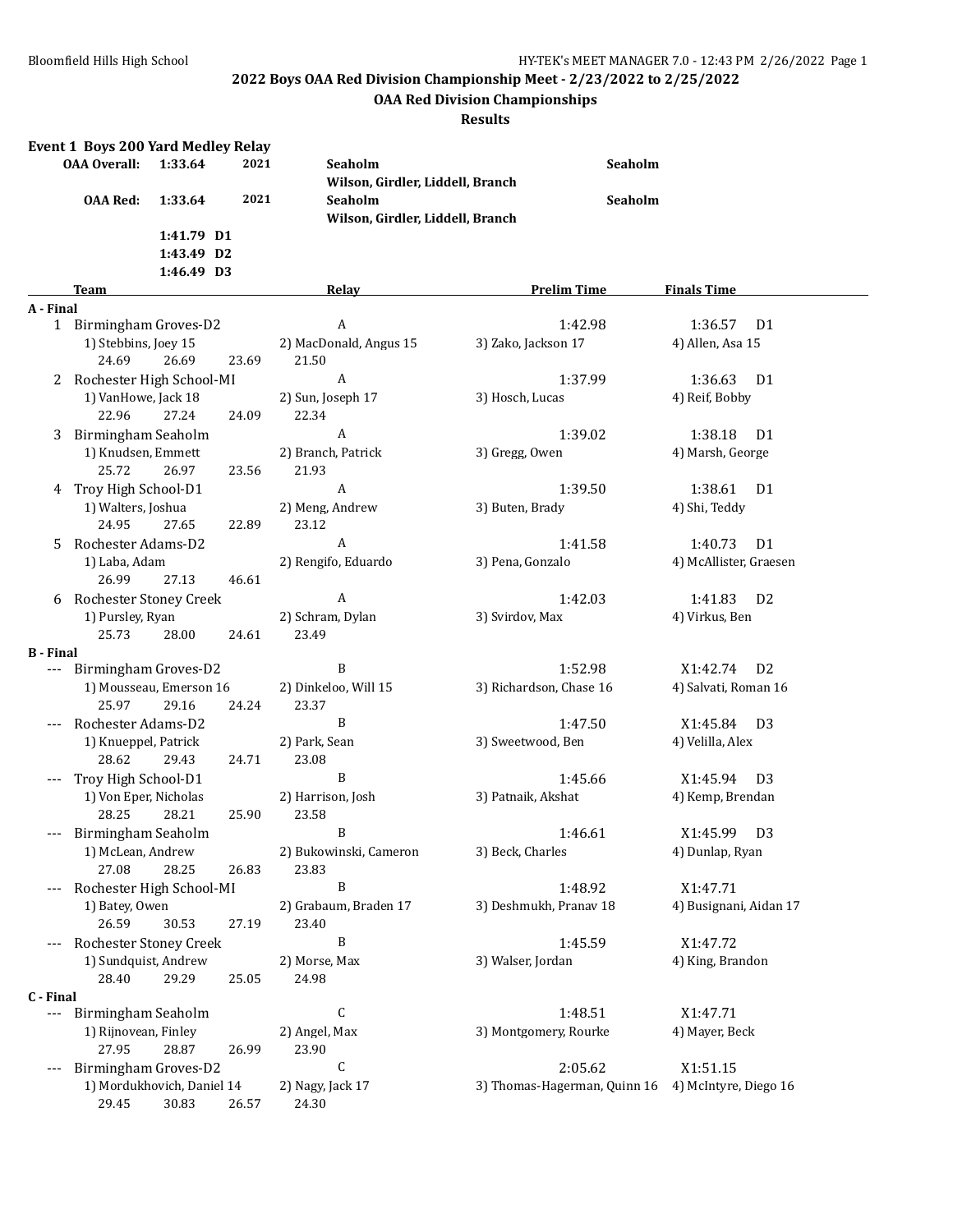**OAA Red Division Championships**

|    | <b>Team</b>                                               |                                        |       | C - Final  (Event 1 Boys 200 Yard Medley Relay)<br>Relay | <b>Prelim Time</b>      | <b>Finals Time</b>         |
|----|-----------------------------------------------------------|----------------------------------------|-------|----------------------------------------------------------|-------------------------|----------------------------|
|    | Rochester Adams-D2                                        |                                        |       | C                                                        | 1:52.40                 | X1:52.76                   |
|    | 1) Laramie, Nick<br>28.65                                 | 30.27                                  | 26.57 | 2) Nugent, Cooper<br>27.27                               | 3) Andonyan, Evan       | 4) Lopez, Sergio           |
|    | Rochester High School-MI                                  |                                        |       | $\mathsf{C}$                                             | 1:51.49                 | X1:54.41                   |
|    | 1) Moffitt, Kevin<br>28.04                                | 35.69                                  | 26.13 | 2) Kochhar, Rohan 17<br>24.55                            | 3) English, Ben         | 4) han, Yale               |
|    | Troy High School-D1                                       |                                        |       | $\mathsf{C}$                                             | 1:57.23                 | X1:55.69                   |
|    | 1) Hamaoka, Ryo<br>29.55                                  | 32.52                                  | 27.55 | 2) Konwinski, Gabriel<br>26.07                           | 3) Shrivastava, Ashmit  | 4) Patil, Siddhant         |
|    | Rochester Stoney Creek                                    |                                        |       | C                                                        | 2:03.48                 | X1:59.98                   |
|    | 1) Virkus, Jacob<br>30.36                                 | 35.78                                  | 28.23 | 2) Ma, Jordan<br>25.61                                   | 3) Nasr, Michael        | 4) Haidar, Josef           |
|    |                                                           |                                        |       |                                                          |                         |                            |
|    | Event 1 Boys 200 Yard Medley Relay<br><b>OAA Overall:</b> | 1:33.64                                | 2021  | Seaholm<br>Wilson, Girdler, Liddell, Branch              | Seaholm                 |                            |
|    | <b>OAA Red:</b>                                           | 1:33.64                                | 2021  | Seaholm                                                  | Seaholm                 |                            |
|    |                                                           |                                        |       | Wilson, Girdler, Liddell, Branch                         |                         |                            |
|    |                                                           | 1:41.79 D1<br>1:43.49 D2<br>1:46.49 D3 |       |                                                          |                         |                            |
|    | Team                                                      |                                        |       | Relay                                                    | <b>Seed Time</b>        | <b>Prelim Time</b>         |
|    | <b>Preliminaries</b>                                      |                                        |       |                                                          |                         |                            |
|    | 1 Rochester High School-MI                                |                                        |       | A                                                        | 1:39.61                 | 1:37.99<br>qD1             |
|    | 1) VanHowe, Jack 18<br>23.32                              | 27.20                                  | 24.98 | 2) Sun, Joseph 17<br>22.49                               | 3) Hosch, Lucas         | 4) Reif, Bobby             |
| 2  | Birmingham Seaholm                                        |                                        |       | A                                                        | 1:39.16                 | 1:39.02<br>qD1             |
|    | 1) Knudsen, Emmett<br>25.78                               | 26.76                                  | 24.10 | 2) Branch, Patrick<br>22.38                              | 3) Gregg, Owen          | 4) Marsh, George           |
| 3  | Troy High School-D1                                       |                                        |       | A                                                        | 1:38.90                 | 1:39.50<br>qD1             |
|    | 1) Walters, Joshua<br>25.35                               | 27.63                                  | 23.24 | 2) Meng, Andrew<br>23.28                                 | 3) Buten, Brady         | 4) Shi, Teddy              |
| 4  | Rochester Adams-D2                                        |                                        |       | A                                                        | 1:41.55                 | 1:41.58<br>qD1             |
|    | 1) Laba, Adam<br>27.21                                    | 27.63                                  | 25.37 | 2) Rengifo, Eduardo<br>21.37                             | 3) Pena, Gonzalo        | 4) McAllister, Graesen     |
| 5. | Rochester Stoney Creek                                    |                                        |       | A                                                        | 1:42.22                 | 1:42.03<br>qD2             |
|    | 1) Pursley, Ryan<br>25.47                                 | 28.17                                  | 24.64 | 2) Schram, Dylan<br>23.75                                | 3) Svirdov, Max         | 4) Virkus, Ben             |
| 6  | Birmingham Groves-D2                                      |                                        |       | Α                                                        | 1:37.67                 | qD2<br>1:42.98             |
|    | 1) Stebbins, Joey 15<br>24.63                             | 28.75                                  | 24.65 | 2) Richardson, Chase 16<br>24.95                         | 3) Mousseau, Emerson 16 | 4) McIntyre, Diego 16      |
|    | Rochester Stoney Creek                                    |                                        |       | $\, {\bf B}$                                             | 1:56.77                 | X1:45.59<br>D <sub>3</sub> |
|    | 1) Sundquist, Andrew<br>27.85                             | 29.56                                  | 25.29 | 2) Morse, Max<br>22.89                                   | 3) Walser, Jordan       | 4) Frerichs, Trevor        |
|    | Troy High School-D1                                       |                                        |       | B                                                        | 1:46.86                 | X1:45.66<br>D <sub>3</sub> |
|    | 1) Von Eper, Nicholas<br>27.96                            | 28.26                                  | 25.82 | 2) Harrison, Josh<br>23.62                               | 3) Patnaik, Akshat      | 4) Kemp, Brendan           |
|    | Birmingham Seaholm                                        |                                        |       | B                                                        | 1:49.61                 | X1:46.61                   |
|    | 1) McLean, Andrew<br>27.00                                | 29.01                                  | 26.66 | 2) Angel, Max<br>23.94                                   | 3) Beck, Charles        | 4) Dunlap, Ryan            |
|    | Rochester Adams-D2                                        |                                        |       | B                                                        | 1:54.22                 | X1:47.50                   |
|    | 1) Knueppel, Patrick<br>28.57                             | 29.79                                  | 25.05 | 2) Park, Sean<br>24.09                                   | 3) Sweetwood, Ben       | 4) Velilla, Alex           |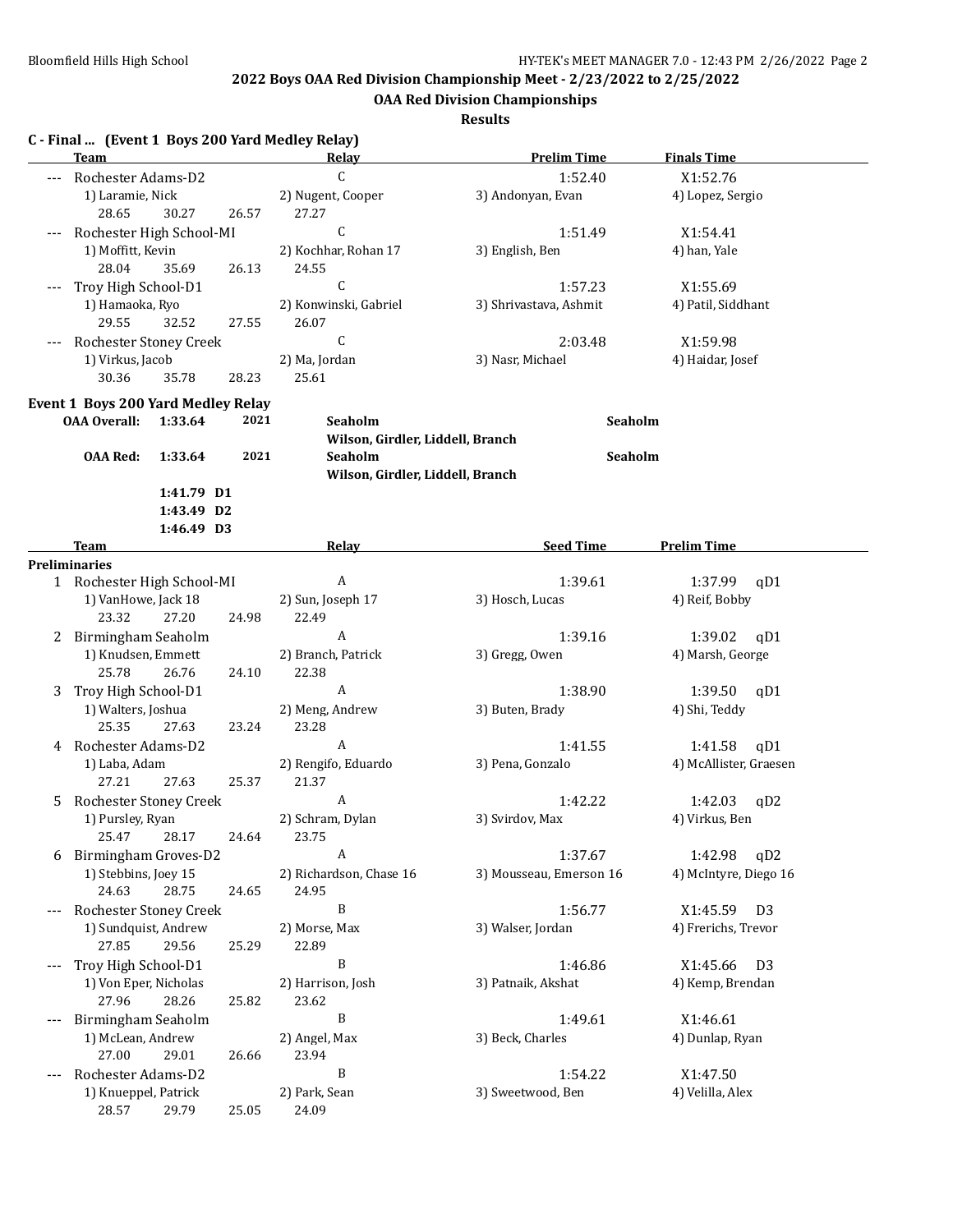**OAA Red Division Championships**

**Results**

## **Preliminaries ... (Event 1 Boys 200 Yard Medley Relay)**

|     | <b>Team</b>                                      | <u>Relav</u>           | <b>Seed Time</b>                                  | <b>Prelim Time</b>                 |
|-----|--------------------------------------------------|------------------------|---------------------------------------------------|------------------------------------|
| --- | Birmingham Seaholm                               | C                      | 1:55.61                                           | X1:48.51                           |
|     | 1) Rijnovean, Finley                             | 2) Bukowinski, Cameron | 3) Montgomery, Rourke                             | 4) Mayer, Beck                     |
|     | 27.93<br>28.13<br>27.86                          | 24.59                  |                                                   |                                    |
|     | Rochester High School-MI                         | B                      | <b>NT</b>                                         | X1:48.92                           |
|     | 1) Batey, Owen                                   | 2) Grabaum, Braden 17  | 3) Deshmukh, Pranav 18                            | 4) han, Yale                       |
|     | 26.92<br>29.79<br>27.07                          | 25.14                  |                                                   |                                    |
|     | Rochester High School-MI                         | C                      | <b>NT</b>                                         | X1:51.49                           |
|     | 1) Moffitt, Kevin                                | 2) Yucha, Michael      | 3) English, Ben                                   | 4) Busignani, Garrett 17           |
|     | 27.82<br>32.57<br>26.69                          | 24.41                  |                                                   |                                    |
|     | Rochester Adams-D2                               | C                      | 1:58.12                                           | X1:52.40                           |
|     | 1) Laramie, Nick                                 | 2) Nugent, Cooper      | 3) Andonyan, Evan                                 | 4) Lopez, Sergio                   |
|     | 28.43<br>30.39<br>26.71                          | 26.87                  |                                                   |                                    |
|     | Birmingham Groves-D2                             | B                      | 1:54.42                                           | X1:52.98                           |
|     | 1) Taylor, Alex 16                               | 2) Nagy, Jack 17       | 3) Thomas-Hagerman, Quinn 16 4) Walsworth, Sam 16 |                                    |
|     | 30.16<br>30.63<br>27.02                          | 25.17                  |                                                   |                                    |
|     | Troy High School-D1                              | $\mathsf{C}$           | 1:52.23                                           | X1:57.23                           |
|     | 1) Hamaoka, Ryo                                  | 2) Konwinski, Gabriel  | 3) Shrivastava, Ashmit                            | 4) Ragan, Steven                   |
|     | 30.10<br>33.08<br>27.26                          | 26.79                  |                                                   |                                    |
|     | Rochester Adams-D2                               | D                      | 2:10.78                                           | X2:02.25                           |
|     | 1) Kudrent, Edgar                                | 2) Salajan, Aiden      | 3) Kleber, Owen                                   | 4) Anderson, Jack                  |
|     | 29.73<br>33.67<br>30.12                          | 28.73                  |                                                   |                                    |
|     | Troy High School-D1                              | $\mathbf D$            | <b>NT</b>                                         | X2:02.60                           |
|     | 1) Kim, Jaesung                                  | 2) Cremers, Truman     | 3) Fargaly, Yamen                                 | 4) Patil, Aryan                    |
|     | 31.03<br>34.48<br>30.93                          | 26.16                  |                                                   |                                    |
|     | Rochester Stoney Creek                           | C                      | 2:07.77                                           | X2:03.48                           |
|     | 1) Virkus, Jacob                                 | 2) Ma, Jordan          | 3) Nasr, Michael                                  | 4) King, Brandon                   |
|     | 30.65<br>38.14<br>28.77                          | 25.92                  |                                                   |                                    |
|     | Birmingham Groves-D2                             | C                      | 2:04.67                                           | X2:05.62                           |
|     | 1) Mordukhovich, Daniel 14                       | 2) Nagy, Adam 14       | 3) Summers, Charlie 15                            | 4) Mingus, Parker 14               |
|     | 30.32<br>35.51<br>28.33                          | 31.46<br>D             |                                                   |                                    |
|     | Birmingham Seaholm                               |                        | 1:59.61                                           | X2:05.86                           |
|     | 1) Goff, William<br>31.34<br>36.12<br>58.40      | 2) Roessler, Alexander | 3) Hudson, Nathaniel                              | 4) Nichols, Charles                |
|     |                                                  | $\mathbf D$            |                                                   |                                    |
|     | Rochester High School-MI<br>1) Pachuta, Caden 17 | 2) Kochhar, Rohan 17   | <b>NT</b><br>3) Singer, David 11                  | X2:07.64<br>4) Williams, Keegan 17 |
|     | 33.22<br>35.57<br>32.59                          | 26.26                  |                                                   |                                    |
|     | Birmingham Groves-D2                             | D                      | 2:26.91                                           | X2:10.92                           |
|     | 1) Bossio, Jack 16                               | 2) Kennedy, Ty 17      | 3) Salvati, Roman 16                              | 4) Dabish, Will 14                 |
|     | 32.00<br>36.91<br>28.13                          | 33.88                  |                                                   |                                    |
|     | Troy High School-D1                              | E                      | $\rm{NT}$                                         | X2:11.45                           |
|     | 1) Das, Arkesh                                   | 2) Gowda, Sidhanth     | 3) Blamoun, Michael                               | 4) Gupta, Aranav                   |
|     | 33.89<br>37.29<br>31.95                          | 28.32                  |                                                   |                                    |
| --- | Rochester High School-MI                         | E                      | <b>NT</b>                                         | X2:28.24                           |
|     | 1) Davis, Andrew                                 | 2) Haque, Hisham       | 3) Escutia Perez, Carlo                           | 4) Marchinski, Leonard 16          |
|     | 32.73<br>59.66<br>55.85                          |                        |                                                   |                                    |
|     |                                                  |                        |                                                   |                                    |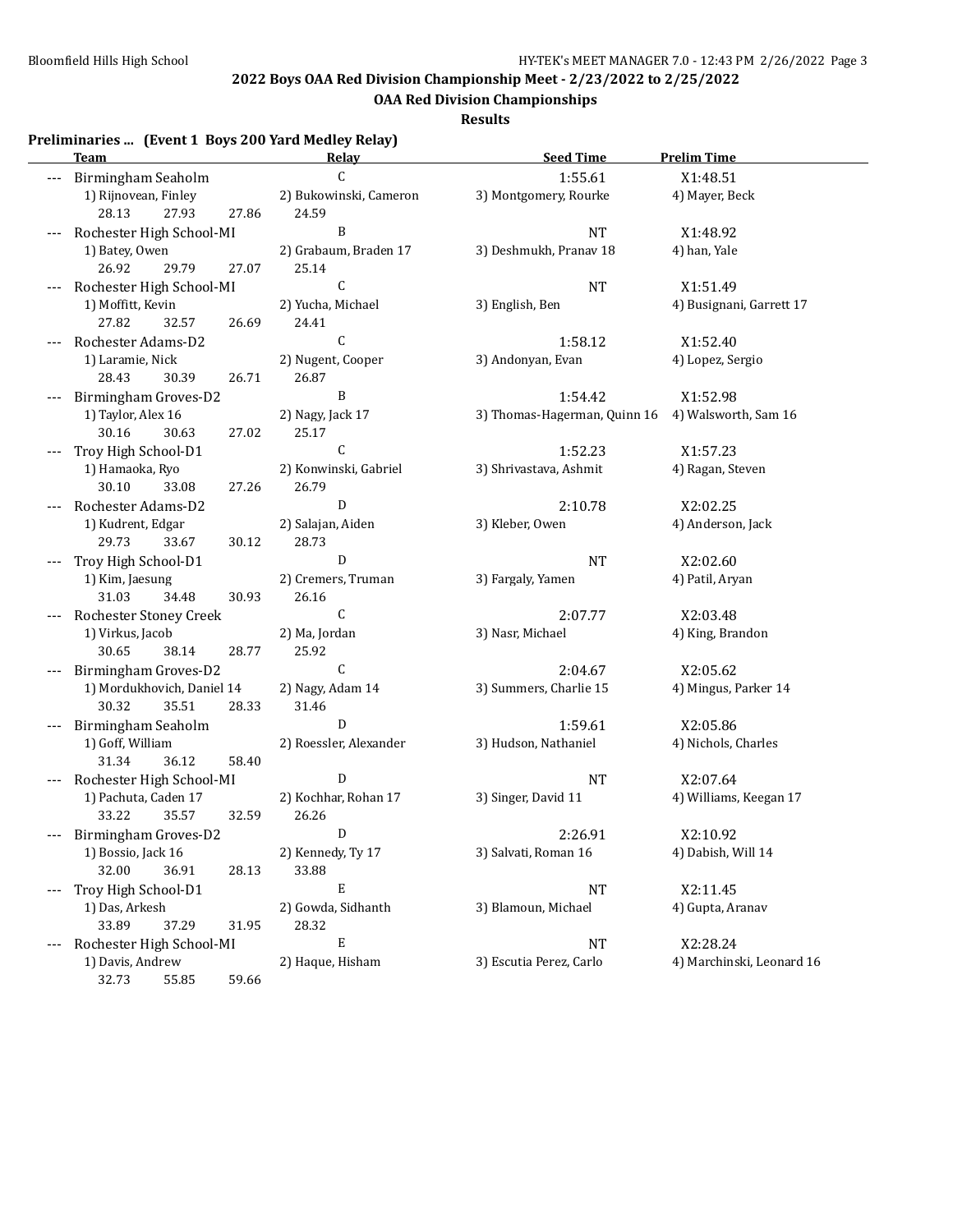## **OAA Red Division Championships**

|                          | <b>OAA Overall:</b><br><b>OAA Red:</b>                                                                                                                                                                                                                                                                                                                                                                                                                                                                                                                                                                                                                                                                                                                                                                                                                                                                                                                                                                                                                                                                                                                                                                                                                                                                                                                                                                                                                                                                                                                                                                                                                                                                                                                                                                                                                                                                                                                                                                                                                                                                                                                                                                                                                                                                                                                                                                                                                                                                                                                                                                                                                                                                                                                                       | 1:39.32<br>1:39.32 | 2007<br>2007 | <b>Morgan Priestley</b><br><b>Morgan Priestley</b> |  |  |  |
|--------------------------|------------------------------------------------------------------------------------------------------------------------------------------------------------------------------------------------------------------------------------------------------------------------------------------------------------------------------------------------------------------------------------------------------------------------------------------------------------------------------------------------------------------------------------------------------------------------------------------------------------------------------------------------------------------------------------------------------------------------------------------------------------------------------------------------------------------------------------------------------------------------------------------------------------------------------------------------------------------------------------------------------------------------------------------------------------------------------------------------------------------------------------------------------------------------------------------------------------------------------------------------------------------------------------------------------------------------------------------------------------------------------------------------------------------------------------------------------------------------------------------------------------------------------------------------------------------------------------------------------------------------------------------------------------------------------------------------------------------------------------------------------------------------------------------------------------------------------------------------------------------------------------------------------------------------------------------------------------------------------------------------------------------------------------------------------------------------------------------------------------------------------------------------------------------------------------------------------------------------------------------------------------------------------------------------------------------------------------------------------------------------------------------------------------------------------------------------------------------------------------------------------------------------------------------------------------------------------------------------------------------------------------------------------------------------------------------------------------------------------------------------------------------------------|--------------------|--------------|----------------------------------------------------|--|--|--|
|                          |                                                                                                                                                                                                                                                                                                                                                                                                                                                                                                                                                                                                                                                                                                                                                                                                                                                                                                                                                                                                                                                                                                                                                                                                                                                                                                                                                                                                                                                                                                                                                                                                                                                                                                                                                                                                                                                                                                                                                                                                                                                                                                                                                                                                                                                                                                                                                                                                                                                                                                                                                                                                                                                                                                                                                                              |                    |              |                                                    |  |  |  |
|                          |                                                                                                                                                                                                                                                                                                                                                                                                                                                                                                                                                                                                                                                                                                                                                                                                                                                                                                                                                                                                                                                                                                                                                                                                                                                                                                                                                                                                                                                                                                                                                                                                                                                                                                                                                                                                                                                                                                                                                                                                                                                                                                                                                                                                                                                                                                                                                                                                                                                                                                                                                                                                                                                                                                                                                                              |                    |              |                                                    |  |  |  |
|                          | <b>Event 2 Boys 200 Yard Freestyle</b><br><b>Seaholm</b><br>Seaholm<br>1:47.49 D1<br>1:49.79 D2<br>1:53.19 D3<br>Age School<br><b>Prelim Time</b><br><b>Finals Time</b><br>Name<br>Birmingham Seaholm<br>D <sub>1</sub><br>1 Hassett, Scott<br>1:45.76<br>1:46.28<br>23.85<br>27.91<br>26.48<br>28.04<br>Rochester Stoney Creek<br>Cicco, Will<br>D <sub>1</sub><br>1:47.53<br>1:47.24<br>25.58<br>26.80<br>27.46<br>27.40<br>16 Birmingham Groves-D2<br>1:47.30<br>D <sub>1</sub><br>Duncan, Ian<br>1:48.42<br>24.44<br>26.73<br>27.95<br>28.18<br>Birmingham Seaholm<br>4 O'Neill, Owen<br>1:49.75<br>1:47.45<br>D <sub>1</sub><br>25.75<br>26.68<br>27.35<br>27.67<br>Frerichs, Trevor<br>Rochester Stoney Creek<br>D <sub>2</sub><br>1:48.25<br>1:47.73<br>25.62<br>27.64<br>26.98<br>27.49<br>Rochester Stoney Creek<br>D <sub>2</sub><br>Symington, Bailey<br>1:48.43<br>1:47.82<br>25.49<br>27.49<br>27.15<br>27.69<br>Rochester High School-MI<br>7 Reif, Bobby<br>1:49.24<br>D <sub>2</sub><br>1:49.49<br>24.88<br>27.35<br>28.55<br>28.46<br>Troy High School-D1<br>D <sub>2</sub><br>Aretha, Ryan<br>1:49.48<br>1:49.72<br>24.86<br>27.06<br>29.64<br>28.16<br>Rochester Adams-D2<br>Bowers, Caleb<br>1:50.28<br>1:49.01<br>D <sub>2</sub><br>25.29<br>27.93<br>28.32<br>27.47<br>17 Birmingham Groves-D2<br>D <sub>2</sub><br>1:50.54<br>1:49.68<br>25.03<br>28.56<br>27.48<br>28.61<br>Birmingham Seaholm<br>11 Chutkow, Zane<br>D <sub>3</sub><br>1:49.78<br>1:49.87<br>24.62<br>28.10<br>28.39<br>28.76<br>15 Birmingham Groves-D2<br>D <sub>3</sub><br>12 Lezovich, Zach<br>1:51.74<br>1:50.81<br>25.43<br>28.16<br>28.64<br>28.58<br>Rochester High School-MI<br>Boruta, Aiden<br>1:50.75<br>1:50.91<br>D <sub>3</sub><br>Birmingham Seaholm<br>Ricelli, Michelon<br>D <sub>3</sub><br>1:51.56<br>1:51.90<br>25.84<br>28.06<br>28.59<br>29.41<br>Rochester Stoney Creek<br>Sundquist, Andrew<br>1:51.96<br>1:52.05<br>D <sub>3</sub><br>28.22<br>29.24<br>28.35<br>26.24<br>16 Gregg, Owen<br>Birmingham Seaholm<br>1:50.90<br>1:53.08<br>D3<br>25.32<br>30.20<br>28.32<br>29.24<br>17 Rochester High School-MI<br>Brito, Marcello<br>1:52.45<br>X1:50.34<br>D <sub>3</sub><br>26.14<br>27.59<br>28.15<br>28.46<br>Rochester Adams-D2<br>Swaim, Chris<br>1:52.63<br>X1:50.85<br>D <sub>3</sub><br>25.85<br>28.08<br>28.43<br>28.49<br>Rochester Adams-D2<br>Telang, Jonah<br>1:53.41<br>X1:50.97<br>D <sub>3</sub><br>26.06<br>28.26<br>28.70<br>27.95<br>Troy High School-D1<br>1:52.71<br>X1:52.01<br>Morey, Trevor<br>D <sub>3</sub><br>Birmingham Seaholm<br>Deighan, Luke<br>1:51.99<br>X1:52.58<br>D <sub>3</sub><br>26.18<br>28.32<br>29.14<br>28.94<br>Rochester Adams-D2<br>Song, Grant<br>1:52.96<br>X1:53.74<br>29.18<br>26.80<br>28.64<br>29.12 |                    |              |                                                    |  |  |  |
| A - Final                |                                                                                                                                                                                                                                                                                                                                                                                                                                                                                                                                                                                                                                                                                                                                                                                                                                                                                                                                                                                                                                                                                                                                                                                                                                                                                                                                                                                                                                                                                                                                                                                                                                                                                                                                                                                                                                                                                                                                                                                                                                                                                                                                                                                                                                                                                                                                                                                                                                                                                                                                                                                                                                                                                                                                                                              |                    |              |                                                    |  |  |  |
|                          |                                                                                                                                                                                                                                                                                                                                                                                                                                                                                                                                                                                                                                                                                                                                                                                                                                                                                                                                                                                                                                                                                                                                                                                                                                                                                                                                                                                                                                                                                                                                                                                                                                                                                                                                                                                                                                                                                                                                                                                                                                                                                                                                                                                                                                                                                                                                                                                                                                                                                                                                                                                                                                                                                                                                                                              |                    |              |                                                    |  |  |  |
|                          |                                                                                                                                                                                                                                                                                                                                                                                                                                                                                                                                                                                                                                                                                                                                                                                                                                                                                                                                                                                                                                                                                                                                                                                                                                                                                                                                                                                                                                                                                                                                                                                                                                                                                                                                                                                                                                                                                                                                                                                                                                                                                                                                                                                                                                                                                                                                                                                                                                                                                                                                                                                                                                                                                                                                                                              |                    |              |                                                    |  |  |  |
| 2                        |                                                                                                                                                                                                                                                                                                                                                                                                                                                                                                                                                                                                                                                                                                                                                                                                                                                                                                                                                                                                                                                                                                                                                                                                                                                                                                                                                                                                                                                                                                                                                                                                                                                                                                                                                                                                                                                                                                                                                                                                                                                                                                                                                                                                                                                                                                                                                                                                                                                                                                                                                                                                                                                                                                                                                                              |                    |              |                                                    |  |  |  |
|                          |                                                                                                                                                                                                                                                                                                                                                                                                                                                                                                                                                                                                                                                                                                                                                                                                                                                                                                                                                                                                                                                                                                                                                                                                                                                                                                                                                                                                                                                                                                                                                                                                                                                                                                                                                                                                                                                                                                                                                                                                                                                                                                                                                                                                                                                                                                                                                                                                                                                                                                                                                                                                                                                                                                                                                                              |                    |              |                                                    |  |  |  |
| 3                        |                                                                                                                                                                                                                                                                                                                                                                                                                                                                                                                                                                                                                                                                                                                                                                                                                                                                                                                                                                                                                                                                                                                                                                                                                                                                                                                                                                                                                                                                                                                                                                                                                                                                                                                                                                                                                                                                                                                                                                                                                                                                                                                                                                                                                                                                                                                                                                                                                                                                                                                                                                                                                                                                                                                                                                              |                    |              |                                                    |  |  |  |
|                          |                                                                                                                                                                                                                                                                                                                                                                                                                                                                                                                                                                                                                                                                                                                                                                                                                                                                                                                                                                                                                                                                                                                                                                                                                                                                                                                                                                                                                                                                                                                                                                                                                                                                                                                                                                                                                                                                                                                                                                                                                                                                                                                                                                                                                                                                                                                                                                                                                                                                                                                                                                                                                                                                                                                                                                              |                    |              |                                                    |  |  |  |
|                          |                                                                                                                                                                                                                                                                                                                                                                                                                                                                                                                                                                                                                                                                                                                                                                                                                                                                                                                                                                                                                                                                                                                                                                                                                                                                                                                                                                                                                                                                                                                                                                                                                                                                                                                                                                                                                                                                                                                                                                                                                                                                                                                                                                                                                                                                                                                                                                                                                                                                                                                                                                                                                                                                                                                                                                              |                    |              |                                                    |  |  |  |
|                          |                                                                                                                                                                                                                                                                                                                                                                                                                                                                                                                                                                                                                                                                                                                                                                                                                                                                                                                                                                                                                                                                                                                                                                                                                                                                                                                                                                                                                                                                                                                                                                                                                                                                                                                                                                                                                                                                                                                                                                                                                                                                                                                                                                                                                                                                                                                                                                                                                                                                                                                                                                                                                                                                                                                                                                              |                    |              |                                                    |  |  |  |
| 5                        |                                                                                                                                                                                                                                                                                                                                                                                                                                                                                                                                                                                                                                                                                                                                                                                                                                                                                                                                                                                                                                                                                                                                                                                                                                                                                                                                                                                                                                                                                                                                                                                                                                                                                                                                                                                                                                                                                                                                                                                                                                                                                                                                                                                                                                                                                                                                                                                                                                                                                                                                                                                                                                                                                                                                                                              |                    |              |                                                    |  |  |  |
|                          |                                                                                                                                                                                                                                                                                                                                                                                                                                                                                                                                                                                                                                                                                                                                                                                                                                                                                                                                                                                                                                                                                                                                                                                                                                                                                                                                                                                                                                                                                                                                                                                                                                                                                                                                                                                                                                                                                                                                                                                                                                                                                                                                                                                                                                                                                                                                                                                                                                                                                                                                                                                                                                                                                                                                                                              |                    |              |                                                    |  |  |  |
| 6                        |                                                                                                                                                                                                                                                                                                                                                                                                                                                                                                                                                                                                                                                                                                                                                                                                                                                                                                                                                                                                                                                                                                                                                                                                                                                                                                                                                                                                                                                                                                                                                                                                                                                                                                                                                                                                                                                                                                                                                                                                                                                                                                                                                                                                                                                                                                                                                                                                                                                                                                                                                                                                                                                                                                                                                                              |                    |              |                                                    |  |  |  |
|                          |                                                                                                                                                                                                                                                                                                                                                                                                                                                                                                                                                                                                                                                                                                                                                                                                                                                                                                                                                                                                                                                                                                                                                                                                                                                                                                                                                                                                                                                                                                                                                                                                                                                                                                                                                                                                                                                                                                                                                                                                                                                                                                                                                                                                                                                                                                                                                                                                                                                                                                                                                                                                                                                                                                                                                                              |                    |              |                                                    |  |  |  |
|                          |                                                                                                                                                                                                                                                                                                                                                                                                                                                                                                                                                                                                                                                                                                                                                                                                                                                                                                                                                                                                                                                                                                                                                                                                                                                                                                                                                                                                                                                                                                                                                                                                                                                                                                                                                                                                                                                                                                                                                                                                                                                                                                                                                                                                                                                                                                                                                                                                                                                                                                                                                                                                                                                                                                                                                                              |                    |              |                                                    |  |  |  |
| 8                        |                                                                                                                                                                                                                                                                                                                                                                                                                                                                                                                                                                                                                                                                                                                                                                                                                                                                                                                                                                                                                                                                                                                                                                                                                                                                                                                                                                                                                                                                                                                                                                                                                                                                                                                                                                                                                                                                                                                                                                                                                                                                                                                                                                                                                                                                                                                                                                                                                                                                                                                                                                                                                                                                                                                                                                              |                    |              |                                                    |  |  |  |
|                          |                                                                                                                                                                                                                                                                                                                                                                                                                                                                                                                                                                                                                                                                                                                                                                                                                                                                                                                                                                                                                                                                                                                                                                                                                                                                                                                                                                                                                                                                                                                                                                                                                                                                                                                                                                                                                                                                                                                                                                                                                                                                                                                                                                                                                                                                                                                                                                                                                                                                                                                                                                                                                                                                                                                                                                              |                    |              |                                                    |  |  |  |
| <b>B</b> - Final         |                                                                                                                                                                                                                                                                                                                                                                                                                                                                                                                                                                                                                                                                                                                                                                                                                                                                                                                                                                                                                                                                                                                                                                                                                                                                                                                                                                                                                                                                                                                                                                                                                                                                                                                                                                                                                                                                                                                                                                                                                                                                                                                                                                                                                                                                                                                                                                                                                                                                                                                                                                                                                                                                                                                                                                              |                    |              |                                                    |  |  |  |
| 9.                       |                                                                                                                                                                                                                                                                                                                                                                                                                                                                                                                                                                                                                                                                                                                                                                                                                                                                                                                                                                                                                                                                                                                                                                                                                                                                                                                                                                                                                                                                                                                                                                                                                                                                                                                                                                                                                                                                                                                                                                                                                                                                                                                                                                                                                                                                                                                                                                                                                                                                                                                                                                                                                                                                                                                                                                              |                    |              |                                                    |  |  |  |
|                          |                                                                                                                                                                                                                                                                                                                                                                                                                                                                                                                                                                                                                                                                                                                                                                                                                                                                                                                                                                                                                                                                                                                                                                                                                                                                                                                                                                                                                                                                                                                                                                                                                                                                                                                                                                                                                                                                                                                                                                                                                                                                                                                                                                                                                                                                                                                                                                                                                                                                                                                                                                                                                                                                                                                                                                              |                    |              |                                                    |  |  |  |
| 10                       | Knoper, Jack                                                                                                                                                                                                                                                                                                                                                                                                                                                                                                                                                                                                                                                                                                                                                                                                                                                                                                                                                                                                                                                                                                                                                                                                                                                                                                                                                                                                                                                                                                                                                                                                                                                                                                                                                                                                                                                                                                                                                                                                                                                                                                                                                                                                                                                                                                                                                                                                                                                                                                                                                                                                                                                                                                                                                                 |                    |              |                                                    |  |  |  |
|                          |                                                                                                                                                                                                                                                                                                                                                                                                                                                                                                                                                                                                                                                                                                                                                                                                                                                                                                                                                                                                                                                                                                                                                                                                                                                                                                                                                                                                                                                                                                                                                                                                                                                                                                                                                                                                                                                                                                                                                                                                                                                                                                                                                                                                                                                                                                                                                                                                                                                                                                                                                                                                                                                                                                                                                                              |                    |              |                                                    |  |  |  |
|                          |                                                                                                                                                                                                                                                                                                                                                                                                                                                                                                                                                                                                                                                                                                                                                                                                                                                                                                                                                                                                                                                                                                                                                                                                                                                                                                                                                                                                                                                                                                                                                                                                                                                                                                                                                                                                                                                                                                                                                                                                                                                                                                                                                                                                                                                                                                                                                                                                                                                                                                                                                                                                                                                                                                                                                                              |                    |              |                                                    |  |  |  |
|                          |                                                                                                                                                                                                                                                                                                                                                                                                                                                                                                                                                                                                                                                                                                                                                                                                                                                                                                                                                                                                                                                                                                                                                                                                                                                                                                                                                                                                                                                                                                                                                                                                                                                                                                                                                                                                                                                                                                                                                                                                                                                                                                                                                                                                                                                                                                                                                                                                                                                                                                                                                                                                                                                                                                                                                                              |                    |              |                                                    |  |  |  |
|                          |                                                                                                                                                                                                                                                                                                                                                                                                                                                                                                                                                                                                                                                                                                                                                                                                                                                                                                                                                                                                                                                                                                                                                                                                                                                                                                                                                                                                                                                                                                                                                                                                                                                                                                                                                                                                                                                                                                                                                                                                                                                                                                                                                                                                                                                                                                                                                                                                                                                                                                                                                                                                                                                                                                                                                                              |                    |              |                                                    |  |  |  |
|                          |                                                                                                                                                                                                                                                                                                                                                                                                                                                                                                                                                                                                                                                                                                                                                                                                                                                                                                                                                                                                                                                                                                                                                                                                                                                                                                                                                                                                                                                                                                                                                                                                                                                                                                                                                                                                                                                                                                                                                                                                                                                                                                                                                                                                                                                                                                                                                                                                                                                                                                                                                                                                                                                                                                                                                                              |                    |              |                                                    |  |  |  |
| 13                       |                                                                                                                                                                                                                                                                                                                                                                                                                                                                                                                                                                                                                                                                                                                                                                                                                                                                                                                                                                                                                                                                                                                                                                                                                                                                                                                                                                                                                                                                                                                                                                                                                                                                                                                                                                                                                                                                                                                                                                                                                                                                                                                                                                                                                                                                                                                                                                                                                                                                                                                                                                                                                                                                                                                                                                              |                    |              |                                                    |  |  |  |
| 14                       |                                                                                                                                                                                                                                                                                                                                                                                                                                                                                                                                                                                                                                                                                                                                                                                                                                                                                                                                                                                                                                                                                                                                                                                                                                                                                                                                                                                                                                                                                                                                                                                                                                                                                                                                                                                                                                                                                                                                                                                                                                                                                                                                                                                                                                                                                                                                                                                                                                                                                                                                                                                                                                                                                                                                                                              |                    |              |                                                    |  |  |  |
|                          |                                                                                                                                                                                                                                                                                                                                                                                                                                                                                                                                                                                                                                                                                                                                                                                                                                                                                                                                                                                                                                                                                                                                                                                                                                                                                                                                                                                                                                                                                                                                                                                                                                                                                                                                                                                                                                                                                                                                                                                                                                                                                                                                                                                                                                                                                                                                                                                                                                                                                                                                                                                                                                                                                                                                                                              |                    |              |                                                    |  |  |  |
| 15                       |                                                                                                                                                                                                                                                                                                                                                                                                                                                                                                                                                                                                                                                                                                                                                                                                                                                                                                                                                                                                                                                                                                                                                                                                                                                                                                                                                                                                                                                                                                                                                                                                                                                                                                                                                                                                                                                                                                                                                                                                                                                                                                                                                                                                                                                                                                                                                                                                                                                                                                                                                                                                                                                                                                                                                                              |                    |              |                                                    |  |  |  |
|                          |                                                                                                                                                                                                                                                                                                                                                                                                                                                                                                                                                                                                                                                                                                                                                                                                                                                                                                                                                                                                                                                                                                                                                                                                                                                                                                                                                                                                                                                                                                                                                                                                                                                                                                                                                                                                                                                                                                                                                                                                                                                                                                                                                                                                                                                                                                                                                                                                                                                                                                                                                                                                                                                                                                                                                                              |                    |              |                                                    |  |  |  |
|                          |                                                                                                                                                                                                                                                                                                                                                                                                                                                                                                                                                                                                                                                                                                                                                                                                                                                                                                                                                                                                                                                                                                                                                                                                                                                                                                                                                                                                                                                                                                                                                                                                                                                                                                                                                                                                                                                                                                                                                                                                                                                                                                                                                                                                                                                                                                                                                                                                                                                                                                                                                                                                                                                                                                                                                                              |                    |              |                                                    |  |  |  |
|                          |                                                                                                                                                                                                                                                                                                                                                                                                                                                                                                                                                                                                                                                                                                                                                                                                                                                                                                                                                                                                                                                                                                                                                                                                                                                                                                                                                                                                                                                                                                                                                                                                                                                                                                                                                                                                                                                                                                                                                                                                                                                                                                                                                                                                                                                                                                                                                                                                                                                                                                                                                                                                                                                                                                                                                                              |                    |              |                                                    |  |  |  |
| C - Final                |                                                                                                                                                                                                                                                                                                                                                                                                                                                                                                                                                                                                                                                                                                                                                                                                                                                                                                                                                                                                                                                                                                                                                                                                                                                                                                                                                                                                                                                                                                                                                                                                                                                                                                                                                                                                                                                                                                                                                                                                                                                                                                                                                                                                                                                                                                                                                                                                                                                                                                                                                                                                                                                                                                                                                                              |                    |              |                                                    |  |  |  |
| $\cdots$                 |                                                                                                                                                                                                                                                                                                                                                                                                                                                                                                                                                                                                                                                                                                                                                                                                                                                                                                                                                                                                                                                                                                                                                                                                                                                                                                                                                                                                                                                                                                                                                                                                                                                                                                                                                                                                                                                                                                                                                                                                                                                                                                                                                                                                                                                                                                                                                                                                                                                                                                                                                                                                                                                                                                                                                                              |                    |              |                                                    |  |  |  |
|                          |                                                                                                                                                                                                                                                                                                                                                                                                                                                                                                                                                                                                                                                                                                                                                                                                                                                                                                                                                                                                                                                                                                                                                                                                                                                                                                                                                                                                                                                                                                                                                                                                                                                                                                                                                                                                                                                                                                                                                                                                                                                                                                                                                                                                                                                                                                                                                                                                                                                                                                                                                                                                                                                                                                                                                                              |                    |              |                                                    |  |  |  |
| $---$                    |                                                                                                                                                                                                                                                                                                                                                                                                                                                                                                                                                                                                                                                                                                                                                                                                                                                                                                                                                                                                                                                                                                                                                                                                                                                                                                                                                                                                                                                                                                                                                                                                                                                                                                                                                                                                                                                                                                                                                                                                                                                                                                                                                                                                                                                                                                                                                                                                                                                                                                                                                                                                                                                                                                                                                                              |                    |              |                                                    |  |  |  |
|                          |                                                                                                                                                                                                                                                                                                                                                                                                                                                                                                                                                                                                                                                                                                                                                                                                                                                                                                                                                                                                                                                                                                                                                                                                                                                                                                                                                                                                                                                                                                                                                                                                                                                                                                                                                                                                                                                                                                                                                                                                                                                                                                                                                                                                                                                                                                                                                                                                                                                                                                                                                                                                                                                                                                                                                                              |                    |              |                                                    |  |  |  |
| $---$                    |                                                                                                                                                                                                                                                                                                                                                                                                                                                                                                                                                                                                                                                                                                                                                                                                                                                                                                                                                                                                                                                                                                                                                                                                                                                                                                                                                                                                                                                                                                                                                                                                                                                                                                                                                                                                                                                                                                                                                                                                                                                                                                                                                                                                                                                                                                                                                                                                                                                                                                                                                                                                                                                                                                                                                                              |                    |              |                                                    |  |  |  |
| $\scriptstyle{\cdots}$ . |                                                                                                                                                                                                                                                                                                                                                                                                                                                                                                                                                                                                                                                                                                                                                                                                                                                                                                                                                                                                                                                                                                                                                                                                                                                                                                                                                                                                                                                                                                                                                                                                                                                                                                                                                                                                                                                                                                                                                                                                                                                                                                                                                                                                                                                                                                                                                                                                                                                                                                                                                                                                                                                                                                                                                                              |                    |              |                                                    |  |  |  |
| $---$                    |                                                                                                                                                                                                                                                                                                                                                                                                                                                                                                                                                                                                                                                                                                                                                                                                                                                                                                                                                                                                                                                                                                                                                                                                                                                                                                                                                                                                                                                                                                                                                                                                                                                                                                                                                                                                                                                                                                                                                                                                                                                                                                                                                                                                                                                                                                                                                                                                                                                                                                                                                                                                                                                                                                                                                                              |                    |              |                                                    |  |  |  |
|                          |                                                                                                                                                                                                                                                                                                                                                                                                                                                                                                                                                                                                                                                                                                                                                                                                                                                                                                                                                                                                                                                                                                                                                                                                                                                                                                                                                                                                                                                                                                                                                                                                                                                                                                                                                                                                                                                                                                                                                                                                                                                                                                                                                                                                                                                                                                                                                                                                                                                                                                                                                                                                                                                                                                                                                                              |                    |              |                                                    |  |  |  |
| $---$                    |                                                                                                                                                                                                                                                                                                                                                                                                                                                                                                                                                                                                                                                                                                                                                                                                                                                                                                                                                                                                                                                                                                                                                                                                                                                                                                                                                                                                                                                                                                                                                                                                                                                                                                                                                                                                                                                                                                                                                                                                                                                                                                                                                                                                                                                                                                                                                                                                                                                                                                                                                                                                                                                                                                                                                                              |                    |              |                                                    |  |  |  |
|                          |                                                                                                                                                                                                                                                                                                                                                                                                                                                                                                                                                                                                                                                                                                                                                                                                                                                                                                                                                                                                                                                                                                                                                                                                                                                                                                                                                                                                                                                                                                                                                                                                                                                                                                                                                                                                                                                                                                                                                                                                                                                                                                                                                                                                                                                                                                                                                                                                                                                                                                                                                                                                                                                                                                                                                                              |                    |              |                                                    |  |  |  |
|                          |                                                                                                                                                                                                                                                                                                                                                                                                                                                                                                                                                                                                                                                                                                                                                                                                                                                                                                                                                                                                                                                                                                                                                                                                                                                                                                                                                                                                                                                                                                                                                                                                                                                                                                                                                                                                                                                                                                                                                                                                                                                                                                                                                                                                                                                                                                                                                                                                                                                                                                                                                                                                                                                                                                                                                                              |                    |              |                                                    |  |  |  |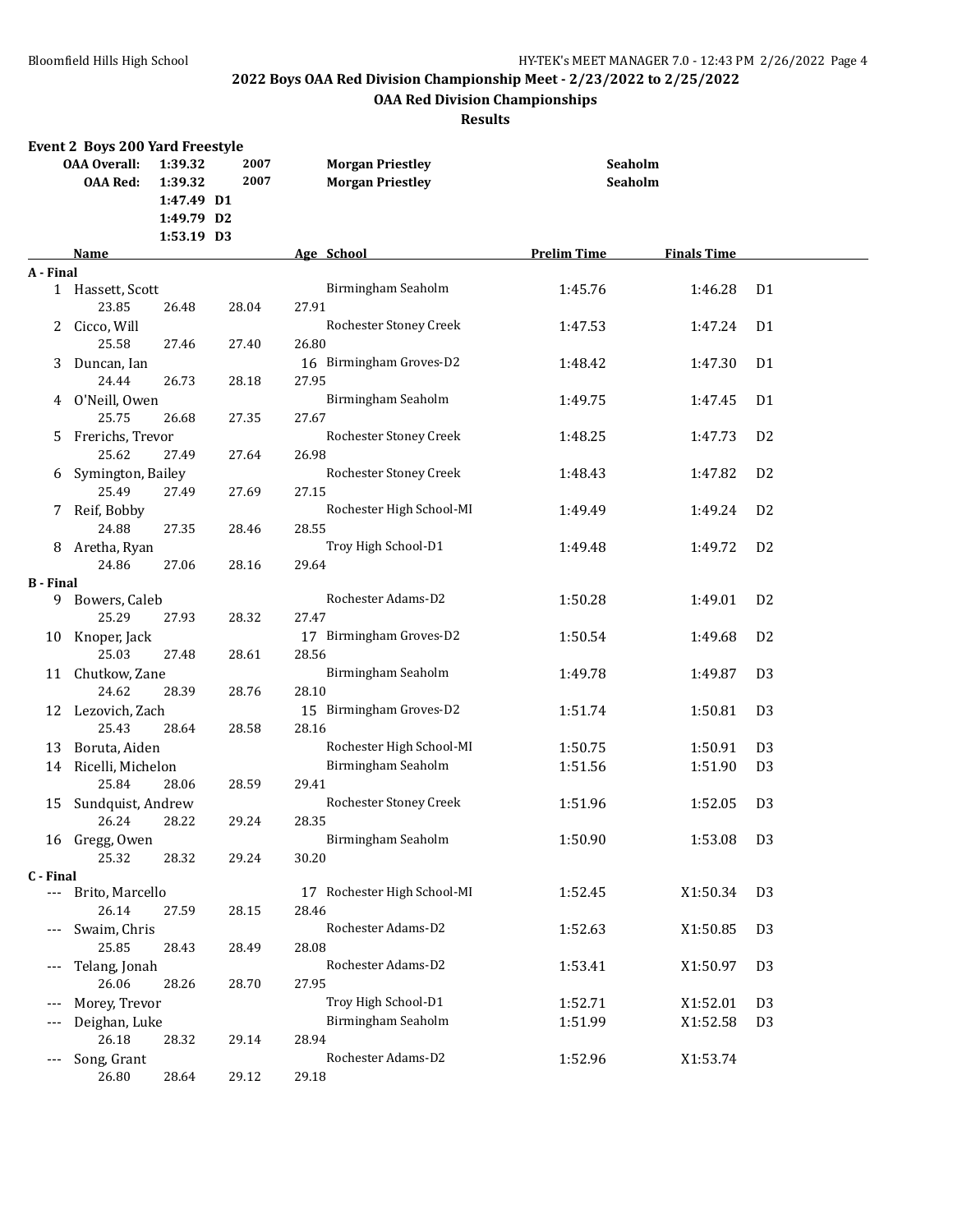**OAA Red Division Championships**

|              | C - Final  (Event 2 Boys 200 Yard Freestyle)<br><b>Name</b> |            |       | Age School                  | <b>Prelim Time</b> | <b>Finals Time</b> |     |
|--------------|-------------------------------------------------------------|------------|-------|-----------------------------|--------------------|--------------------|-----|
|              | --- Baldini, Giovanni                                       |            |       | 14 Birmingham Groves-D2     | 1:55.69            | X1:55.51           |     |
|              | 26.48                                                       | 29.71      | 29.94 | 29.38                       |                    |                    |     |
|              | Berishaj, Luan                                              |            |       | Troy High School-D1         | 1:56.06            | X1:57.50           |     |
|              | 26.45                                                       | 29.57      | 30.99 | 30.49                       |                    |                    |     |
|              | <b>Event 2 Boys 200 Yard Freestyle</b>                      |            |       |                             |                    |                    |     |
|              | <b>OAA Overall:</b>                                         | 1:39.32    | 2007  | <b>Morgan Priestley</b>     | Seaholm            |                    |     |
|              | <b>OAA Red:</b>                                             | 1:39.32    | 2007  | <b>Morgan Priestley</b>     | Seaholm            |                    |     |
|              |                                                             | 1:47.49 D1 |       |                             |                    |                    |     |
|              |                                                             | 1:49.79 D2 |       |                             |                    |                    |     |
|              |                                                             | 1:53.19 D3 |       |                             |                    |                    |     |
|              | <b>Name</b>                                                 |            |       | Age School                  | <b>Seed Time</b>   | <b>Prelim Time</b> |     |
|              | <b>Preliminaries</b>                                        |            |       |                             |                    |                    |     |
|              | 1 Hassett, Scott                                            |            |       | Birmingham Seaholm          | 1:45.97            | 1:45.76            | qD1 |
|              | 23.89                                                       | 26.22      | 27.92 | 27.73                       |                    |                    |     |
| $\mathbf{2}$ | Cicco, Will                                                 |            |       | Rochester Stoney Creek      | 1:49.26            | 1:47.53            | qD2 |
|              | 26.27                                                       | 27.51      | 27.18 | 26.57                       |                    |                    |     |
|              | 3 Frerichs, Trevor                                          |            |       | Rochester Stoney Creek      | 1:48.05            | 1:48.25            | qD2 |
|              | 25.82                                                       | 27.47      | 27.89 | 27.07                       |                    |                    |     |
|              | 4 Duncan, Ian                                               |            |       | 16 Birmingham Groves-D2     | 1:46.25            | 1:48.42            | qD2 |
|              | 24.89                                                       | 27.26      | 28.28 | 27.99                       |                    |                    |     |
| 5            | Symington, Bailey                                           |            |       | Rochester Stoney Creek      | 1:48.32            | 1:48.43            | qD2 |
|              | 25.68                                                       | 28.20      | 27.71 | 26.84                       |                    |                    |     |
|              | 6 Aretha, Ryan                                              |            |       | Troy High School-D1         | 1:50.66            | 1:49.48            | qD2 |
|              | 25.06                                                       | 27.27      | 28.25 | 28.90                       |                    |                    |     |
|              | 7 Reif, Bobby                                               |            |       | Rochester High School-MI    | 1:53.01            | 1:49.49            | qD2 |
|              | 25.17                                                       | 28.18      | 28.38 | 27.76                       |                    |                    |     |
| 8            | O'Neill, Owen                                               |            |       | Birmingham Seaholm          | 1:48.87            | 1:49.75            | qD2 |
|              | 26.07                                                       | 28.63      | 28.04 | 27.01                       |                    |                    |     |
|              | 9 Chutkow, Zane                                             |            |       | Birmingham Seaholm          | 1:53.54            | 1:49.78            | qD2 |
|              | 24.59                                                       | 27.61      | 28.53 | 29.05                       |                    |                    |     |
| 10           | Bowers, Caleb                                               |            |       | Rochester Adams-D2          | 1:52.87            | 1:50.28            | qD3 |
|              | 25.59                                                       | 27.42      | 28.08 | 29.19                       |                    |                    |     |
|              | 11 Knoper, Jack                                             |            |       | 17 Birmingham Groves-D2     | 1:49.41            | 1:50.54            | qD3 |
|              | 25.02                                                       | 27.94      | 28.85 | 28.73                       |                    |                    |     |
| 12           | Boruta, Aiden                                               |            |       | Rochester High School-MI    | 1:52.57            | 1:50.75            | qD3 |
|              | 25.82                                                       | 28.12      | 28.71 | 28.10                       |                    |                    |     |
|              | 13 Gregg, Owen                                              |            |       | Birmingham Seaholm          | 1:50.79            | 1:50.90            | qD3 |
|              | 24.59                                                       | 27.88      | 29.05 | 29.38                       |                    |                    |     |
|              | 14 Ricelli, Michelon                                        |            |       | Birmingham Seaholm          | 1:57.92            | 1:51.56            | qD3 |
|              | 25.82                                                       | 28.19      | 28.75 | 28.80                       |                    |                    |     |
| 15           | Lezovich, Zach                                              |            |       | 15 Birmingham Groves-D2     | 1:53.79            | 1:51.74            | qD3 |
|              | 25.56                                                       | 28.56      | 29.12 | 28.50                       |                    |                    |     |
| 16           | Sundquist, Andrew                                           |            |       | Rochester Stoney Creek      | 1:56.37            | 1:51.96            | qD3 |
|              | 25.94                                                       | 28.26      | 29.23 | 28.53                       |                    |                    |     |
|              | 17 Deighan, Luke                                            |            |       | Birmingham Seaholm          | 1:52.82            | 1:51.99            | qD3 |
|              | 25.80                                                       | 28.28      | 29.21 | 28.70                       |                    |                    |     |
| 18           | Brito, Marcello                                             |            |       | 17 Rochester High School-MI | 1:53.42            | 1:52.45            | qD3 |
|              | 25.52                                                       | 28.04      | 29.35 | 29.54                       |                    |                    |     |
| 19           | Swaim, Chris                                                |            |       | Rochester Adams-D2          | 1:53.82            | 1:52.63            | qD3 |
|              | 26.40                                                       | 28.80      | 28.81 | 28.62                       |                    |                    |     |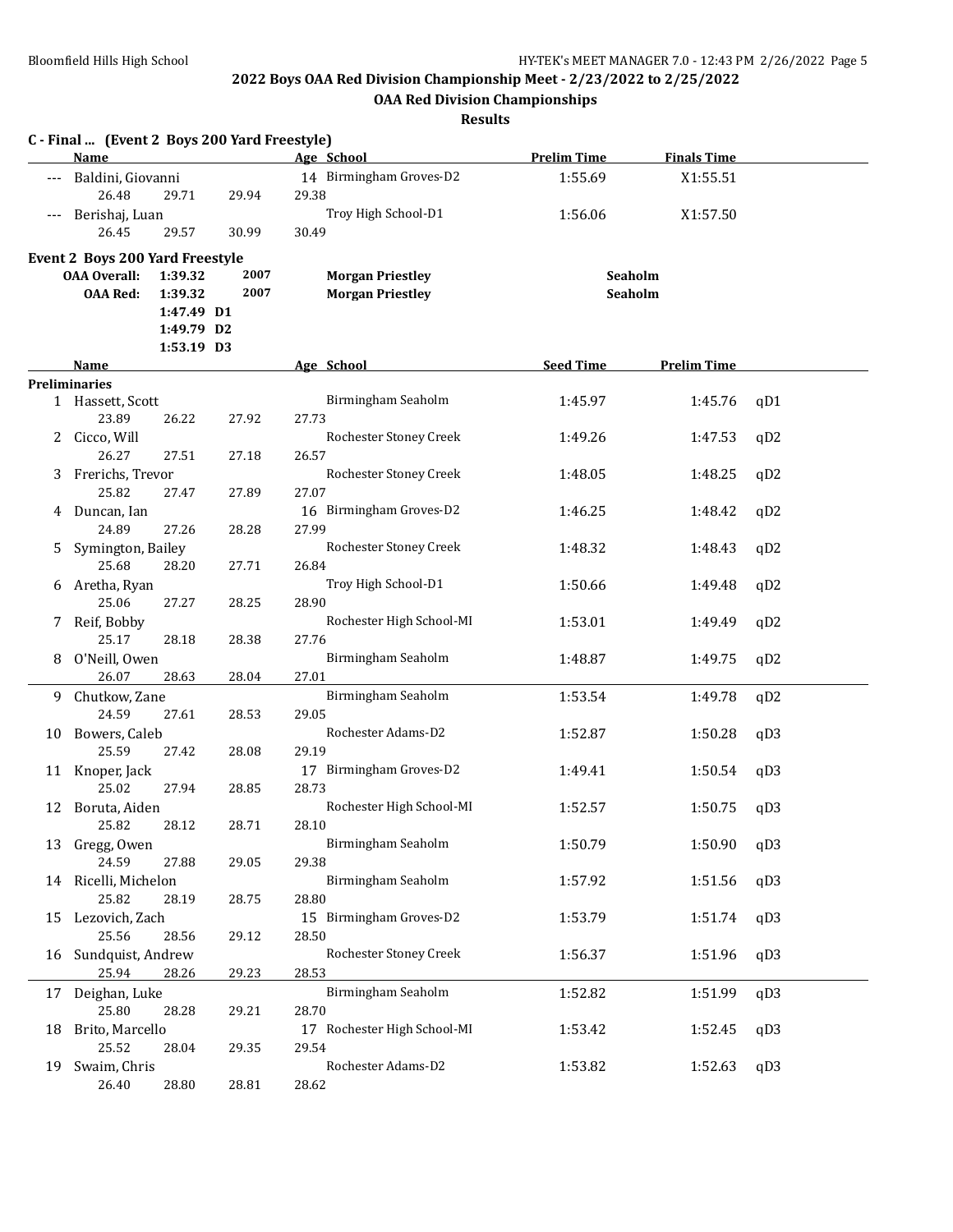**OAA Red Division Championships**

|     | Preliminaries  (Event 2 Boys 200 Yard Freestyle) |       |                         |                  |                    |     |
|-----|--------------------------------------------------|-------|-------------------------|------------------|--------------------|-----|
|     | <b>Name</b>                                      |       | Age School              | <b>Seed Time</b> | <b>Prelim Time</b> |     |
|     | 20 Morey, Trevor                                 |       | Troy High School-D1     | 1:55.28          | 1:52.71            | qD3 |
|     | 26.64<br>28.59                                   | 28.67 | 28.81                   |                  |                    |     |
|     | 21 Song, Grant                                   |       | Rochester Adams-D2      | 1:53.44          | 1:52.96            | qD3 |
|     | 25.80<br>28.45                                   | 29.45 | 29.26                   |                  |                    |     |
|     | 22 Telang, Jonah                                 |       | Rochester Adams-D2      | 1:53.11          | 1:53.41            | q   |
|     | 26.12<br>28.19                                   | 29.40 | 29.70                   |                  |                    |     |
| 23  | Baldini, Giovanni                                |       | 14 Birmingham Groves-D2 | 1:59.55          | 1:55.69            | q   |
|     | 26.15<br>29.71                                   | 30.62 | 29.21                   |                  |                    |     |
|     | 24 Berishaj, Luan                                |       | Troy High School-D1     | 1:59.14          | 1:56.06            | q   |
|     | 25.84<br>29.34                                   | 30.82 | 30.06                   |                  |                    |     |
|     | 25 Kumaran, Tarun                                |       | Rochester Stoney Creek  | 2:01.03          | 1:56.41            |     |
|     | 26.69<br>29.48                                   | 30.62 | 29.62                   |                  |                    |     |
|     | 26 Wade, Michael                                 |       | Birmingham Seaholm      | 1:59.10          | 1:57.94            |     |
|     | 26.57<br>29.46                                   | 30.73 | 31.18                   |                  |                    |     |
|     | 27 Meyer, Mason                                  |       | Troy High School-D1     | 2:01.14          | 1:59.43            |     |
|     | 26.92<br>30.02                                   | 31.38 | 31.11                   |                  |                    |     |
| 28  | Basal, Rahim                                     |       | Troy High School-D1     | 2:03.95          | 2:00.01            |     |
|     | 26.81<br>30.54                                   | 31.81 | 30.85                   |                  |                    |     |
|     |                                                  |       | Rochester Stoney Creek  | 2:00.76          | 2:04.13            |     |
| 29  | Lopez, Diego<br>25.98<br>30.08                   |       | 34.37                   |                  |                    |     |
|     |                                                  | 33.70 | Rochester Adams-D2      |                  |                    |     |
|     | Knueppel, Dominik                                |       |                         | 2:01.96          | X1:58.24           |     |
|     | 26.22<br>30.08                                   | 31.18 | 30.76                   |                  |                    |     |
|     | Quezada, Ever                                    |       | Birmingham Seaholm      | 2:04.14          | X1:59.49           |     |
|     | 26.84<br>30.60                                   | 31.72 | 30.33                   |                  |                    |     |
|     | Avalos, Carlos                                   |       | Rochester Stoney Creek  | 2:08.32          | X2:00.48           |     |
|     | 27.75<br>30.26                                   | 31.29 | 31.18                   |                  |                    |     |
|     | Barnard, Sam                                     |       | Rochester Adams-D2      | 2:04.47          | X2:00.71           |     |
|     | 28.31<br>30.71                                   | 31.67 | 30.02                   |                  |                    |     |
|     | Nelson, Cullen                                   |       | Birmingham Seaholm      | 2:11.48          | X2:04.05           |     |
|     | 1:00.26<br>32.19                                 | 31.69 |                         |                  |                    |     |
|     | Marfatia, Ishaan                                 |       | Rochester Adams-D2      | 2:05.25          | X2:04.31           |     |
|     | 27.51<br>30.64                                   | 32.99 | 33.17                   |                  |                    |     |
|     | Quinn, Jackson                                   |       | 15 Birmingham Groves-D2 | 2:15.23          | X2:05.59           |     |
|     | 28.22<br>32.69                                   | 33.29 | 31.39                   |                  |                    |     |
|     | --- Betanzo, Vincent                             |       | 14 Birmingham Groves-D2 | 2:17.10          | X2:05.72           |     |
|     | 29.07<br>32.64                                   | 32.53 | 31.48                   |                  |                    |     |
| --- | Haidar, Josef                                    |       | Rochester Stoney Creek  | 2:10.16          | X2:11.51           |     |
|     | 28.74<br>33.38                                   | 34.56 | 34.83                   |                  |                    |     |
|     | Xiao, Austin                                     |       | Troy High School-D1     | 2:10.42          | X2:12.58           |     |
|     | 29.46<br>33.13                                   | 34.67 | 35.32                   |                  |                    |     |
|     | Flores, Edwin                                    |       | Rochester Stoney Creek  | 3:02.71          | X2:54.95           |     |
|     | 37.20<br>45.23                                   | 47.10 | 45.42                   |                  |                    |     |
|     | Sharba, Mustafa                                  |       | Troy High School-D1     | 1:57.29          | DQ                 |     |
|     | 25.85<br>29.09                                   | 30.84 | 30.45                   |                  |                    |     |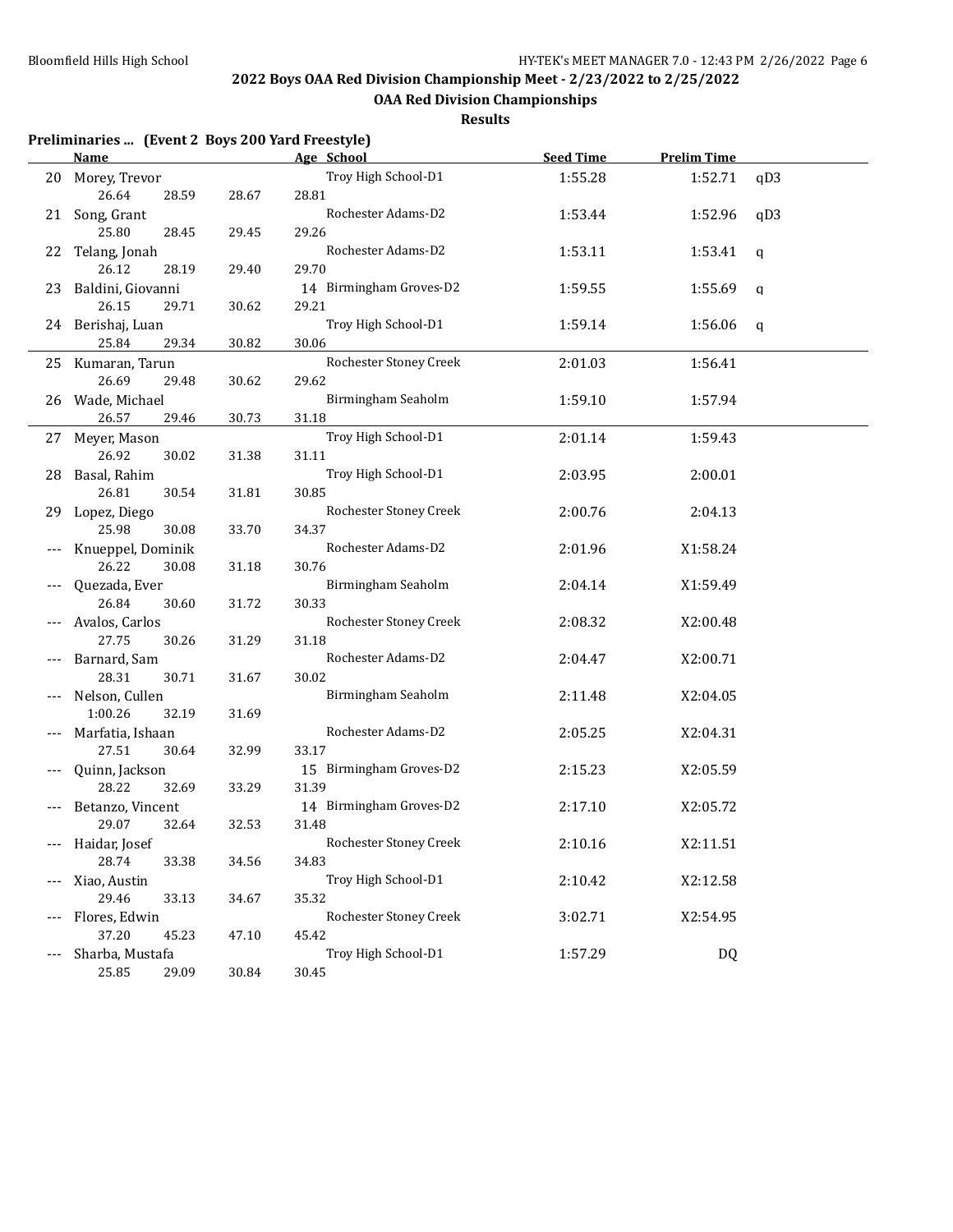## **OAA Red Division Championships**

|                          | Event 3 Boys 200 Yard IM               |                                                |              |                                       |                    |                                        |                |  |
|--------------------------|----------------------------------------|------------------------------------------------|--------------|---------------------------------------|--------------------|----------------------------------------|----------------|--|
|                          | <b>OAA Overall:</b><br><b>OAA Red:</b> | 1:51.62<br>1:51.62<br>2:02.49 D1<br>2:03.79 D2 | 2015<br>2015 | <b>Devon Nowicki</b><br>Devon Nowicki |                    | <b>Lake Orion</b><br><b>Lake Orion</b> |                |  |
|                          |                                        | 2:08.39 D3                                     |              |                                       |                    |                                        |                |  |
|                          | Name                                   |                                                |              | Age School                            | <b>Prelim Time</b> | <b>Finals Time</b>                     |                |  |
| A - Final                |                                        |                                                |              |                                       |                    |                                        |                |  |
| 1                        | MacDonald, Angus<br>25.18              | 29.93                                          | 32.76        | 15 Birmingham Groves-D2<br>27.09      | 1:55.16            | 1:54.96                                | D <sub>1</sub> |  |
| 2                        | Cicco, Jack                            |                                                |              | Rochester Stoney Creek                | 1:59.45            | 1:58.08                                | D <sub>1</sub> |  |
|                          | 26.08                                  | 29.77                                          | 35.47        | 26.76                                 |                    |                                        |                |  |
| 3                        | Rengifo, Eduardo<br>25.49              |                                                |              | Rochester Adams-D2                    | 2:00.46            | 1:58.34                                | D <sub>1</sub> |  |
|                          |                                        | 30.31                                          | 34.12        | 28.42                                 |                    |                                        |                |  |
|                          | 4 Stebbins, Joey<br>26.04              | 29.91                                          | 35.13        | 15 Birmingham Groves-D2<br>27.80      | 2:00.93            | 1:58.88                                | D <sub>1</sub> |  |
| 5                        | Pursley, Ryan                          |                                                |              | Rochester Stoney Creek                | 2:02.65            | 2:02.13                                | D <sub>1</sub> |  |
|                          | 25.94                                  | 29.58                                          | 37.66        | 28.95                                 |                    |                                        |                |  |
|                          | 6 Schram, Dylan<br>26.25               | 32.51                                          | 34.14        | Rochester Stoney Creek<br>29.24       | 2:02.00            | 2:02.14                                | D <sub>1</sub> |  |
|                          | 7 Pena, Gonzalo<br>26.26               | 31.38                                          | 37.62        | Rochester Adams-D2<br>28.44           | 2:03.44            | 2:03.70                                | D <sub>2</sub> |  |
|                          | 8 Harrison, Josh                       |                                                |              | Troy High School-D1                   | 2:05.96            | 2:06.04                                | D <sub>3</sub> |  |
|                          | 27.73                                  | 32.87                                          | 34.94        | 30.50                                 |                    |                                        |                |  |
| <b>B</b> - Final         |                                        |                                                |              |                                       |                    |                                        |                |  |
| 9.                       | Meng, Andrew                           |                                                |              | Troy High School-D1                   | 2:06.85            | 2:06.15                                | D <sub>3</sub> |  |
|                          | 28.25                                  | 33.14                                          | 34.25        | 30.51                                 |                    |                                        |                |  |
| 10                       | Laba, Adam                             |                                                |              | Rochester Adams-D2                    | 2:08.63            | 2:06.34                                | D <sub>3</sub> |  |
|                          | 27.19                                  | 31.21                                          | 38.93        | 29.01                                 |                    |                                        |                |  |
| 11                       | Morse, Max<br>27.94                    | 32.84                                          | 36.46        | Rochester Stoney Creek<br>29.25       | 2:08.00            | 2:06.49                                | D <sub>3</sub> |  |
|                          | 12 Knueppel, Patrick                   |                                                |              | Rochester Adams-D2                    | 2:08.37            | 2:07.73                                | D <sub>3</sub> |  |
|                          | 27.42                                  | 30.64                                          | 39.80        | 29.87                                 |                    |                                        |                |  |
| 13                       | Louton, Andrew                         |                                                |              | Rochester High School-MI              | 2:09.27            | 2:07.91                                | D <sub>3</sub> |  |
|                          | 27.89                                  | 29.67                                          | 40.25        | 30.10                                 |                    |                                        |                |  |
|                          | 14 Dinkeloo, Will<br>27.01             | 33.40                                          | 37.11        | 15 Birmingham Groves-D2<br>31.11      | 2:10.44            | 2:08.63                                |                |  |
|                          | 15 Park, Sean                          |                                                |              | Rochester Adams-D2                    | 2:09.79            | 2:09.20                                |                |  |
|                          | 28.42                                  | 33.64                                          | 36.39        | 30.75                                 |                    |                                        |                |  |
|                          | 16 Sweetwood, Ben                      |                                                |              | Rochester Adams-D2                    | 2:10.09            | 2:10.82                                |                |  |
|                          | 26.59                                  | 32.55                                          | 40.40        | 31.28                                 |                    |                                        |                |  |
| C - Final                |                                        |                                                |              |                                       |                    |                                        |                |  |
| $\scriptstyle\cdots$     | Barrett, Ryan                          |                                                |              | 17 Rochester High School-MI           | 2:11.10            | X2:10.06                               |                |  |
|                          | 27.93                                  | 33.52                                          | 38.51        | 30.10                                 |                    |                                        |                |  |
| $\scriptstyle{\cdots}$ . | Myneni, Shrimann<br>27.18              | 34.25                                          | 38.20        | 17 Rochester High School-MI<br>32.23  | 2:11.35            | X2:11.86                               |                |  |
| $---$                    | Nayak, Amit<br>29.77                   |                                                | 39.09        | Rochester High School-MI<br>29.34     | 2:14.08            | X2:12.41                               |                |  |
| $---$                    | Laramie, Nick                          | 34.21                                          |              | Rochester Adams-D2                    | 2:10.80            | X2:12.58                               |                |  |
|                          | 27.12                                  | 33.06                                          | 40.94        | 31.46                                 |                    |                                        |                |  |
| ---                      | Lin, Edison                            |                                                |              | Troy High School-D1                   | 2:15.00            | X2:14.33                               |                |  |
|                          | 29.54                                  | 33.82                                          | 39.18        | 31.79                                 |                    |                                        |                |  |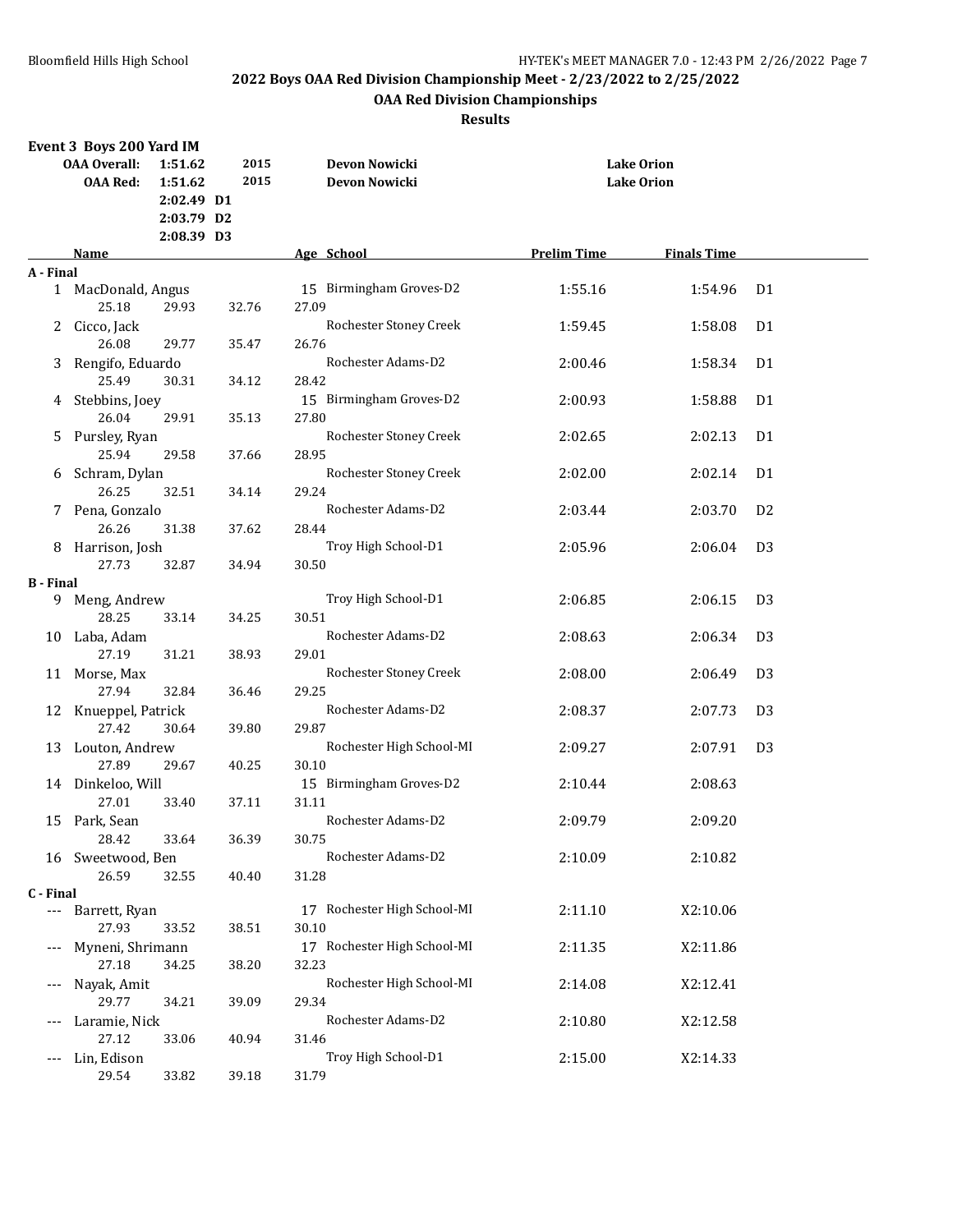**OAA Red Division Championships**

|       | C - Final  (Event 3 Boys 200 Yard IM)<br><b>Name</b> |            |       | Age School                  | <b>Prelim Time</b> | <b>Finals Time</b> |              |
|-------|------------------------------------------------------|------------|-------|-----------------------------|--------------------|--------------------|--------------|
|       | Hamaoka, Ryo                                         |            |       | Troy High School-D1         | 2:17.96            | X2:17.26           |              |
|       | 28.96                                                | 34.64      | 43.03 | 30.63                       |                    |                    |              |
|       | Ma, Jordan                                           |            |       | Rochester Stoney Creek      | 2:27.05            | X2:29.14           |              |
|       | 29.77                                                | 37.10      | 46.11 | 36.16                       |                    |                    |              |
| $---$ | Nagy, Adam                                           |            |       | 14 Birmingham Groves-D2     | 2:29.99            | X2:29.49           |              |
|       | 32.08                                                | 39.86      | 44.19 | 33.36                       |                    |                    |              |
|       | Event 3 Boys 200 Yard IM                             |            |       |                             |                    |                    |              |
|       | <b>OAA Overall:</b>                                  | 1:51.62    | 2015  | Devon Nowicki               |                    | <b>Lake Orion</b>  |              |
|       | <b>OAA Red:</b>                                      | 1:51.62    | 2015  | Devon Nowicki               |                    | <b>Lake Orion</b>  |              |
|       |                                                      | 2:02.49 D1 |       |                             |                    |                    |              |
|       |                                                      | 2:03.79 D2 |       |                             |                    |                    |              |
|       |                                                      | 2:08.39 D3 |       |                             |                    |                    |              |
|       | Name                                                 |            |       | Age School                  | <b>Seed Time</b>   | <b>Prelim Time</b> |              |
|       | <b>Preliminaries</b>                                 |            |       |                             |                    |                    |              |
| 1     | MacDonald, Angus                                     |            |       | 15 Birmingham Groves-D2     | 1:55.34            | 1:55.16            | qD1          |
|       | 25.38                                                | 29.18      | 33.14 | 27.46                       |                    |                    |              |
| 2     | Cicco, Jack                                          |            |       | Rochester Stoney Creek      | 1:59.78            | 1:59.45            | qD1          |
|       | 26.26                                                | 30.19      | 35.94 | 27.06                       |                    |                    |              |
| 3     | Rengifo, Eduardo                                     |            |       | Rochester Adams-D2          | 1:59.71            | 2:00.46            | qD1          |
|       | 25.56                                                | 31.34      | 34.69 | 28.87                       |                    |                    |              |
| 4     | Stebbins, Joey                                       |            |       | 15 Birmingham Groves-D2     | 2:02.85            | 2:00.93            | qD1          |
|       | 26.05                                                | 30.35      | 35.55 | 28.98                       |                    |                    |              |
| 5.    | Schram, Dylan                                        |            |       | Rochester Stoney Creek      | 2:04.80            | 2:02.00            | qD1          |
|       | 26.77                                                | 32.43      | 34.01 | 28.79                       |                    |                    |              |
| 6     | Pursley, Ryan                                        |            |       | Rochester Stoney Creek      | 2:03.84            | 2:02.65            | qD2          |
|       | 25.80                                                | 29.77      | 38.04 | 29.04                       |                    |                    |              |
|       | 7 Pena, Gonzalo                                      |            |       | Rochester Adams-D2          | 2:06.29            | 2:03.44            | qD2          |
|       | 25.89                                                | 31.69      | 37.31 | 28.55                       |                    |                    |              |
| 8.    | Harrison, Josh                                       |            |       | Troy High School-D1         | 2:09.37            | 2:05.96            | qD3          |
|       | 27.98                                                | 33.40      | 34.69 | 29.89                       |                    |                    |              |
| 9.    | Meng, Andrew                                         |            |       | Troy High School-D1         | 2:11.09            | 2:06.85            | qD3          |
|       | 27.94                                                | 33.59      | 35.13 | 30.19                       |                    |                    |              |
| 10    | Morse, Max                                           |            |       | Rochester Stoney Creek      | 2:09.96            | 2:08.00            | qD3          |
|       | 27.72                                                | 33.90      | 36.16 | 30.22                       |                    |                    |              |
|       | 11 Knueppel, Patrick                                 |            |       | Rochester Adams-D2          | 2:06.79            | 2:08.37            | qD3          |
|       | 27.47 31.84                                          |            | 39.28 | 29.78                       |                    |                    |              |
|       | 12 Laba, Adam                                        |            |       | Rochester Adams-D2          | 2:07.40            | 2:08.63            | q            |
|       | 28.42                                                | 30.43      | 40.01 | 29.77                       |                    |                    |              |
|       | 13 Louton, Andrew                                    |            |       | Rochester High School-MI    | 2:13.43            | 2:09.27            | q            |
|       | 28.11                                                | 30.95      | 39.76 | 30.45                       |                    |                    |              |
|       | 14 Park, Sean                                        |            |       | Rochester Adams-D2          | 2:10.09            | 2:09.79            | q            |
|       | 28.69                                                | 33.55      | 36.88 | 30.67                       |                    |                    |              |
| 15    | Sweetwood, Ben                                       |            |       | Rochester Adams-D2          | 2:10.08            | 2:10.09            | q            |
|       | 26.33                                                | 32.82      | 39.84 | 31.10                       |                    |                    |              |
| 16    | Dinkeloo, Will                                       |            |       | 15 Birmingham Groves-D2     | 2:20.72            | 2:10.44            | q            |
|       | 27.37                                                | 34.74      | 37.26 | 31.07                       |                    |                    |              |
| 17    | Laramie, Nick                                        |            |       | Rochester Adams-D2          | 2:13.30            | 2:10.80            | $\mathsf{q}$ |
|       | 27.76                                                | 32.72      | 39.98 | 30.34                       |                    |                    |              |
| 18    | Barrett, Ryan                                        |            |       | 17 Rochester High School-MI | 2:17.62            | 2:11.10            | q            |
|       | 28.29                                                | 33.75      | 38.76 | 30.30                       |                    |                    |              |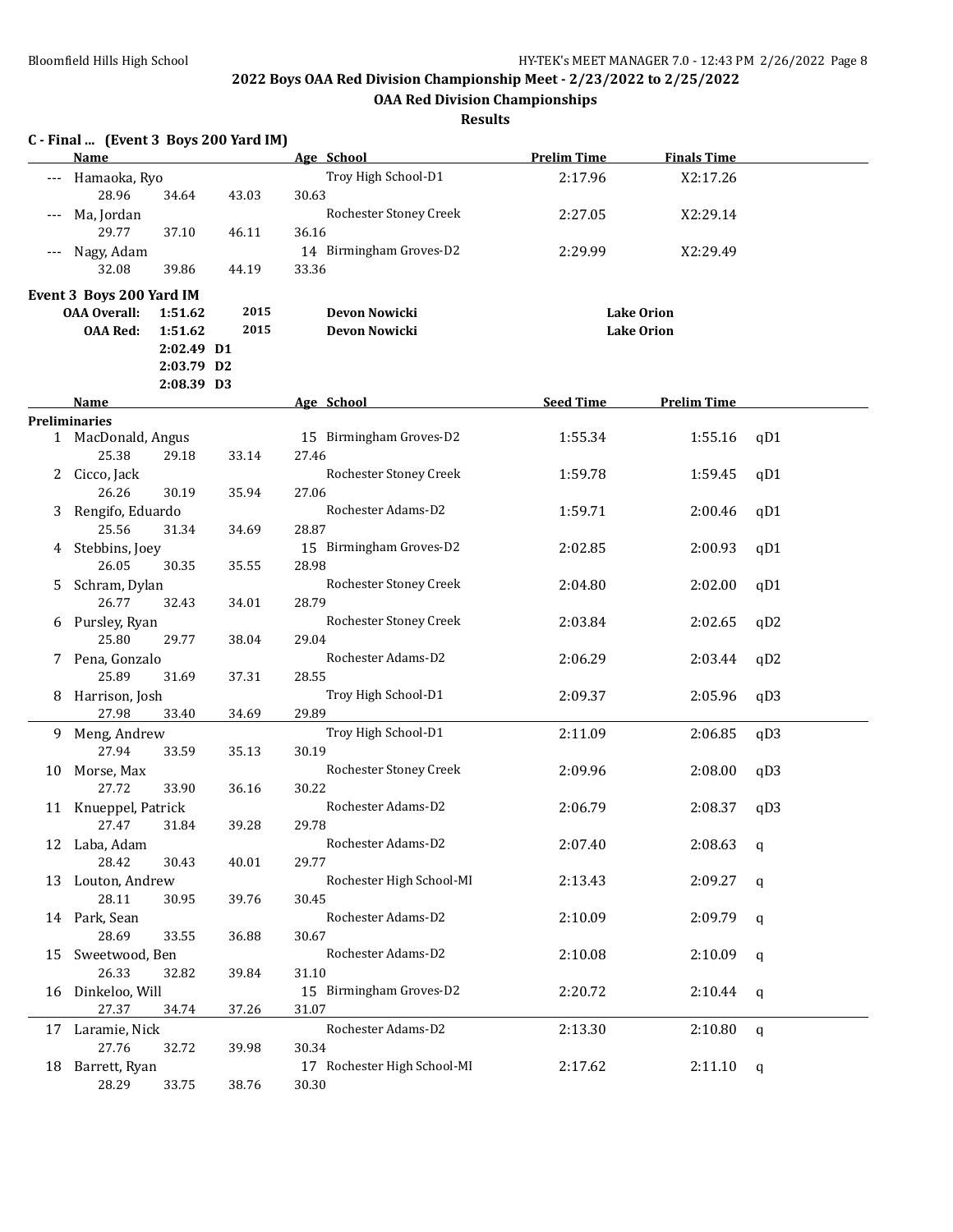**OAA Red Division Championships**

**Results**

## **Preliminaries ... (Event 3 Boys 200 Yard IM) Name Age School Seed Time Prelim Time** 19 Myneni, Shrimann 17 Rochester High School-MI 2:17.64 2:11.35 q 27.78 34.42 37.06 32.09 20 Nayak, Amit Rochester High School-MI 2:15.29 2:14.08 q 30.07 34.97 39.82 29.22 21 Lin, Edison Troy High School-D1 2:17.10 2:15.00 q 28.66 33.76 40.68 31.90 --- Hamaoka, Ryo Troy High School-D1 2:23.66 X2:17.96 29.22 34.84 43.19 30.71 --- Ma, Jordan Rochester Stoney Creek 2:35.20 X2:27.05 29.11 37.41 45.67 34.86 --- Nagy, Adam 14 Birmingham Groves-D2 2:31.58 X2:29.99 31.19 39.52 45.07 34.21 --- Wu, Andy Troy High School-D1 2:35.44 X2:38.03 35.16 38.99 46.39 37.49 **Event 4 Boys 50 Yard Freestyle OAA Overall: 20.53 2020 Jackson Gugni Groves OAA Red: 20.53 2020 Jackson Gugni Groves 22.39 D1 22.59 D2 22.99 D3 Name Age School Prelim Time Finals Time A - Final** 1 Wilson, Cami Birmingham Seaholm 21.76 21.39 D1 2 Filbin, JD Rochester Stoney Creek 21.78 21.51 D1 3 Zako, Jackson 17 Birmingham Groves-D2 21.74 21.59 D1 4 Allen, Asa 15 Birmingham Groves-D2 22.76 21.79 D1 5 Branch, Patrick Birmingham Seaholm 21.93 21.96 D1 6 McAllister, Graesen Rochester Adams-D2 22.25 22.14 D1 7 Marsh, George Birmingham Seaholm 22.71 22.46 D2 8 Lamphere, Nolan 17 Birmingham Groves-D2 22.59 22.68 D3 **B - Final** 9 Li, Matthew Troy High School-D1 22.99 22.93 D3 10 Sun, Joseph 17 Rochester High School-MI 22.89 22.99 D3 11 Virkus, Ben Rochester Stoney Creek 23.51 23.20 12 Lucier, Maxwell 16 Rochester High School-MI 23.65 23.27 13 Chen, David Rochester Adams-D2 23.29 23.35 14 Hosch, Lucas Rochester High School-MI 23.46 23.46 15 Lin, Jason **Troy High School-D1** 23.46 23.50 16 Shi, Teddy Troy High School-D1 23.65 23.58 **C - Final** --- Buten, Brady 23.74 X23.24 Troy High School-D1 23.74 X23.24 --- Von Eper, Nicholas Troy High School-D1 24.06 X23.78 --- Angel, Max Birmingham Seaholm 23.74 X23.79 --- Velilla, Alex Rochester Adams-D2 24.42 X23.90 --- Lewandowski, Jack Troy High School-D1 23.76 X24.08 --- Kemp, Brendan Troy High School-D1 24.09 X24.20 --- Mayer, Beck Birmingham Seaholm 24.15 X24.21 --- English, Ben Nation Contract Righ School-MI 23.99 X24.87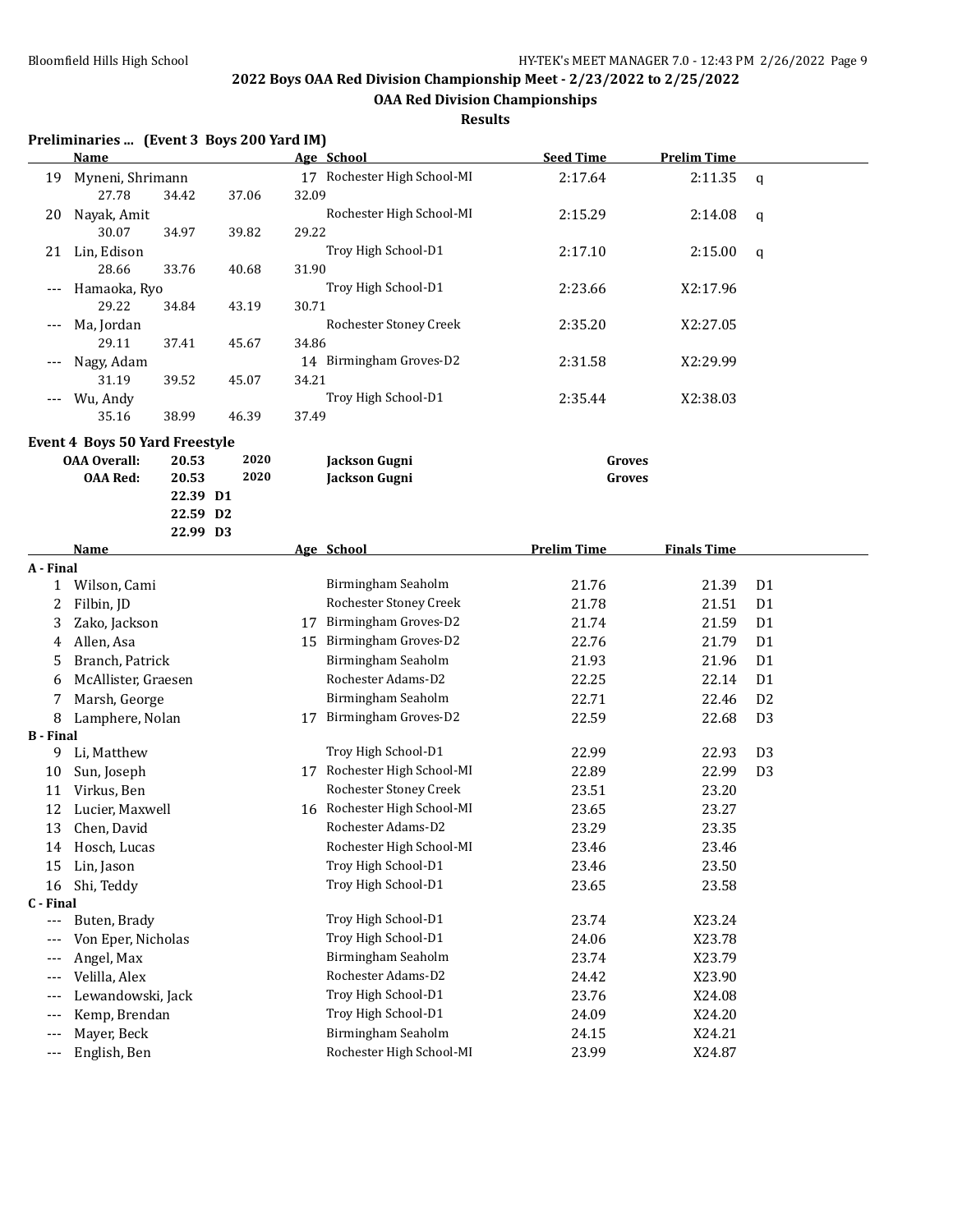## **OAA Red Division Championships**

## **Results**

## **Event 4 Boys 50 Yard Freestyle**

|              | <b>OAA Overall:</b>    | 20.53    | 2020 |    | Jackson Gugni                 | Groves           |                    |     |
|--------------|------------------------|----------|------|----|-------------------------------|------------------|--------------------|-----|
|              | <b>OAA Red:</b>        | 20.53    | 2020 |    | Jackson Gugni                 | Groves           |                    |     |
|              |                        | 22.39 D1 |      |    |                               |                  |                    |     |
|              |                        | 22.59 D2 |      |    |                               |                  |                    |     |
|              |                        | 22.99 D3 |      |    |                               |                  |                    |     |
|              | Name                   |          |      |    | Age School                    | <b>Seed Time</b> | <b>Prelim Time</b> |     |
|              | <b>Preliminaries</b>   |          |      |    |                               |                  |                    |     |
| $\mathbf{1}$ | Zako, Jackson          |          |      | 17 | Birmingham Groves-D2          | 21.83            | 21.74              | qD1 |
| 2            | Wilson, Cami           |          |      |    | Birmingham Seaholm            | 21.46            | 21.76              | qD1 |
| 3            | Filbin, JD             |          |      |    | <b>Rochester Stoney Creek</b> | 21.60            | 21.78              | qD1 |
| 4            | Branch, Patrick        |          |      |    | Birmingham Seaholm            | 22.11            | 21.93              | qD1 |
| 5            | McAllister, Graesen    |          |      |    | Rochester Adams-D2            | 22.47            | 22.25              | qD1 |
| 6            | Lamphere, Nolan        |          |      |    | 17 Birmingham Groves-D2       | 22.81            | 22.59              | qD2 |
| 7            | Marsh, George          |          |      |    | Birmingham Seaholm            | 23.11            | 22.71              | qD3 |
| 8            | Allen, Asa             |          |      | 15 | Birmingham Groves-D2          | 21.95            | 22.76              | qD3 |
| 9            | Sun, Joseph            |          |      | 17 | Rochester High School-MI      | 22.90            | 22.89              | qD3 |
| 10           | Li, Matthew            |          |      |    | Troy High School-D1           | 23.47            | 22.99              | qD3 |
| 11           | Chen, David            |          |      |    | Rochester Adams-D2            | 23.80            | 23.29              | q   |
| $*12$        | Hosch, Lucas           |          |      |    | Rochester High School-MI      | 23.15            | 23.46              | q   |
| $*12$        | Lin, Jason             |          |      |    | Troy High School-D1           | 23.43            | 23.46              | q   |
| 14           | Virkus, Ben            |          |      |    | Rochester Stoney Creek        | 23.69            | 23.51              | q   |
| $*15$        | Lucier, Maxwell        |          |      |    | 16 Rochester High School-MI   | 23.90            | 23.65              | q   |
| $*15$        | Shi, Teddy             |          |      |    | Troy High School-D1           | 23.61            | 23.65              | q   |
| $*17$        | Buten, Brady           |          |      |    | Troy High School-D1           | 23.49            | 23.74              | q   |
| $*17$        | Angel, Max             |          |      |    | Birmingham Seaholm            | 24.30            | 23.74              | q   |
| 19           | Lewandowski, Jack      |          |      |    | Troy High School-D1           | 24.28            | 23.76              | q   |
| 20           | English, Ben           |          |      |    | Rochester High School-MI      | 24.46            | 23.99              | q   |
| 21           | Von Eper, Nicholas     |          |      |    | Troy High School-D1           | 24.39            | 24.06              | q   |
| 22           | Kemp, Brendan          |          |      |    | Troy High School-D1           | 24.68            | 24.09              | q   |
| 23           | Velilla, Alex          |          |      |    | Rochester Adams-D2            | 24.17            | 24.42              | q   |
| 24           | Dunlap, Ryan           |          |      |    | Birmingham Seaholm            | 25.02            | 24.57              | a   |
| 25           | Salvati, Roman         |          |      | 16 | Birmingham Groves-D2          | 24.90            | 24.69              |     |
|              |                        |          |      | 17 | Rochester High School-MI      |                  | 24.72              |     |
| 26           | Busignani, Garrett     |          |      |    |                               | 25.12            |                    |     |
| 27           | Thomas-Hagerman, Quinn |          |      | 16 | Birmingham Groves-D2          | 25.35            | 24.76              |     |
| 28           | McLean, Andrew         |          |      |    | Birmingham Seaholm            | 24.95            | 24.78              |     |
| 29           | Taylor, Alex           |          |      | 16 | Birmingham Groves-D2          | 24.90            | 25.53              |     |
| 30           | King, Brandon          |          |      |    | Rochester Stoney Creek        | 26.73            | 25.59              |     |
|              | Mayer, Beck            |          |      |    | Birmingham Seaholm            | 25.39            | X24.15             |     |
|              | han, Yale              |          |      |    | Rochester High School-MI      | 24.98            | X25.05             |     |
| $---$        | Andonyan, Evan         |          |      |    | Rochester Adams-D2            | 25.31            | X25.07             |     |
| $---$        | Rode, Pranav           |          |      |    | Troy High School-D1           | 26.07            | X25.15             |     |
| $---$        | Shrivastava, Ashmit    |          |      |    | Troy High School-D1           | 26.55            | X25.20             |     |
| $---$        | Montgomery, Rourke     |          |      |    | Birmingham Seaholm            | 25.68            | X25.25             |     |
| $---$        | Walsworth, Sam         |          |      |    | 16 Birmingham Groves-D2       | 25.45            | X25.29             |     |
| $---$        | Cremers, Truman        |          |      |    | Troy High School-D1           | 26.69            | X25.49             |     |
| $---$        | Hudson, Nathaniel      |          |      |    | Birmingham Seaholm            | 26.25            | X25.57             |     |
| $--$         | Summers, Charlie       |          |      | 15 | Birmingham Groves-D2          | 26.01            | X25.75             |     |
| $---$        | Williams, Keegan       |          |      | 17 | Rochester High School-MI      | 26.72            | X25.87             |     |
| $---$        | Goff, William          |          |      |    | Birmingham Seaholm            | 26.87            | X25.94             |     |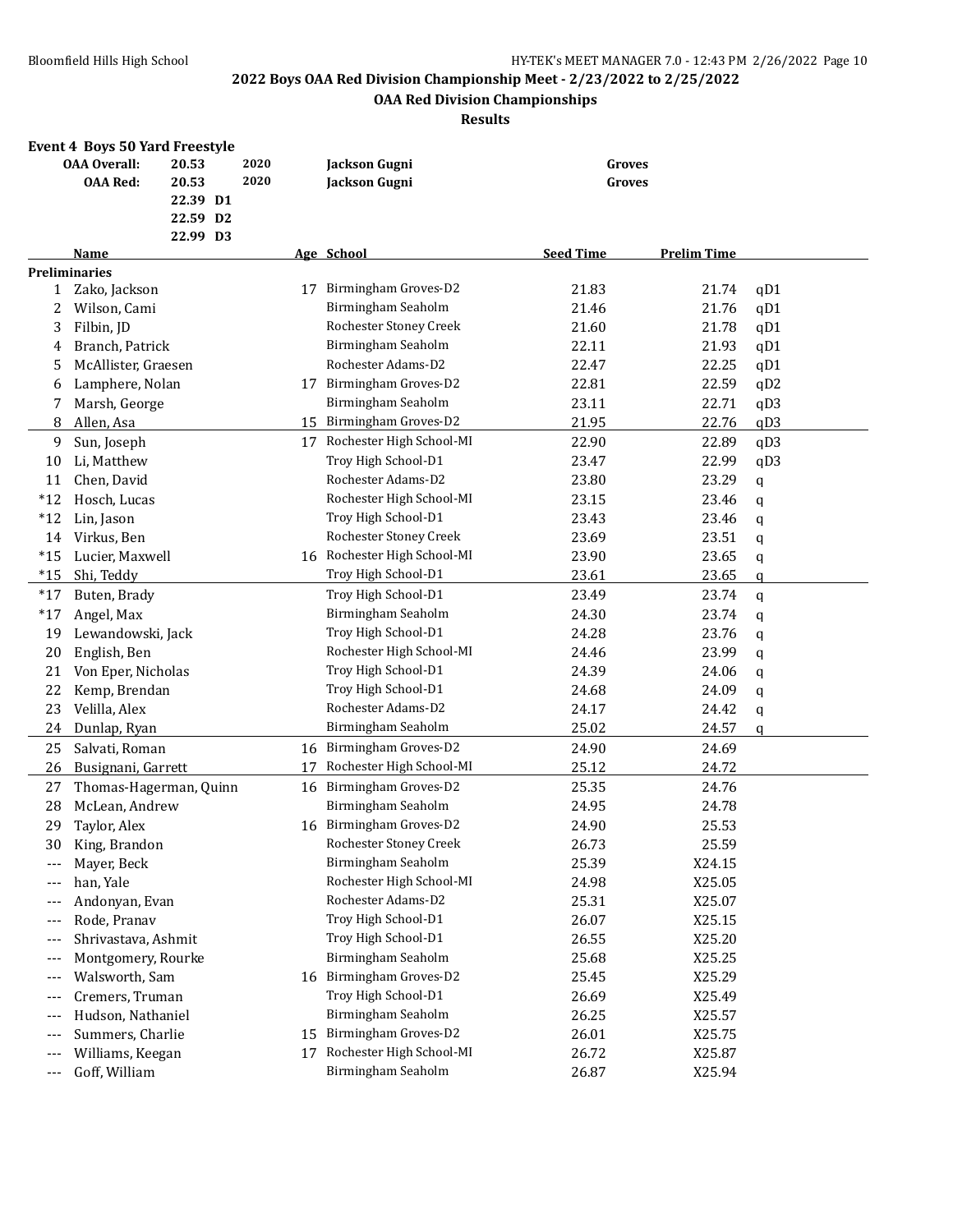$\overline{a}$ 

## **2022 Boys OAA Red Division Championship Meet - 2/23/2022 to 2/25/2022**

**OAA Red Division Championships**

## **Results**

### **Preliminaries ... (Event 4 Boys 50 Yard Freestyle)**

|       | <u>Name</u>                   | Age School                  | <b>Seed Time</b> | <b>Prelim Time</b> |  |
|-------|-------------------------------|-----------------------------|------------------|--------------------|--|
|       | Kennedy, Ty                   | 17 Birmingham Groves-D2     | 26.37            | X26.17             |  |
|       | Ritter, Jacob                 | Troy High School-D1         | 26.68            | X26.38             |  |
|       | Deshmukh, Pranav              | 18 Rochester High School-MI | 27.15            | X26.38             |  |
|       | Pachuta, Caden                | 17 Rochester High School-MI | 27.00            | X26.42             |  |
|       | Nichols, Charles              | Birmingham Seaholm          | 27.10            | X26.44             |  |
|       | Grabaum, Braden               | 17 Rochester High School-MI | 27.40            | X26.50             |  |
| ---   | Lopez, Sergio                 | Rochester Adams-D2          | 28.27            | X26.53             |  |
|       | Patil, Aryan                  | Troy High School-D1         | 27.05            | X26.77             |  |
| ---   | Salajan, Aiden                | Rochester Adams-D2          | 27.88            | X26.81             |  |
|       | Davis, Andrew                 | Rochester High School-MI    | 27.12            | X26.93             |  |
|       | Bossio, Jack                  | 16 Birmingham Groves-D2     | 27.28            | X27.11             |  |
| ---   | Stanovoy, Daniel              | 17 Rochester High School-MI | 27.14            | X27.24             |  |
| $---$ | Kleber, Owen                  | Rochester Adams-D2          | 28.45            | X27.59             |  |
| $---$ | Kim, Jaesung                  | Troy High School-D1         | 28.67            | X27.77             |  |
| $---$ | Singer, David                 | 11 Rochester High School-MI | 28.04            | X28.18             |  |
| $---$ | Patil, Siddhant               | Troy High School-D1         | 29.04            | X28.20             |  |
|       | Gowda, Sidhanth               | Troy High School-D1         | 28.82            | X28.67             |  |
| ---   | Fargaly, Yamen                | Troy High School-D1         | 28.83            | X28.69             |  |
|       | Arronilas Fernandesl, Marcelo | Troy High School-D1         | 29.18            | X28.71             |  |
| ---   | Blamoun, Michael              | Troy High School-D1         | 30.08            | X28.74             |  |
| $---$ | Chen, Kevin                   | Troy High School-D1         | 29.58            | X28.85             |  |
| $---$ | Das, Arkesh                   | Troy High School-D1         | 29.71            | X28.86             |  |
| $---$ | Gupta, Aranav                 | Troy High School-D1         | 30.68            | X29.22             |  |
|       | Pramod, Rohith                | Troy High School-D1         | 30.06            | X29.37             |  |
|       | Kochhar, Rohan                | 17 Rochester High School-MI | 30.46            | X29.61             |  |
|       | Beck, Edward                  | Birmingham Seaholm          | 31.12            | X29.78             |  |
| ---   | Anderson, Jack                | Rochester Adams-D2          | 30.53            | X29.81             |  |
| ---   | Hensley, Colton               | 17 Rochester High School-MI | 31.32            | X30.47             |  |
| $---$ | Haque, Mustafa                | Rochester High School-MI    | 32.01            | X30.49             |  |
|       | Potts, Amari                  | Rochester High School-MI    | 31.60            | X30.53             |  |
|       | Leyva, Marco                  | Rochester High School-MI    | 31.78            | X30.91             |  |
|       | Roessler, Alexander           | Birmingham Seaholm          | 31.28            | X31.15             |  |
|       | Collins, Anthony              | 15 Birmingham Groves-D2     | 32.84            | X31.18             |  |
|       | Escutia Perez, Carlo          | Rochester High School-MI    | 31.64            | X31.20             |  |
| ---   | kim, Lynn                     | Rochester High School-MI    | 31.28            | X31.21             |  |
|       | Ansari, Zayaan                | Rochester High School-MI    | 31.71            | X31.24             |  |
|       | Barber, Dakota                | Rochester High School-MI    | 33.50            | X31.59             |  |
|       | Gupta, Dhruv                  | Troy High School-D1         | 32.06            | X31.60             |  |
| $---$ | Mingus, Parker                | 14 Birmingham Groves-D2     | 32.76            | X31.81             |  |
|       | Connolly, Parker              | Birmingham Seaholm          | 32.71            | X32.53             |  |
|       | Kaakarli, Mustafa             | 18 Rochester High School-MI | 33.55            | X32.77             |  |
| $---$ | Haque, Hisham                 | Rochester High School-MI    | 34.40            | X32.84             |  |
| $---$ | Dabish, Will                  | 14 Birmingham Groves-D2     | 35.39            | X33.43             |  |
| $---$ | Marchinski, Leonard           | 16 Rochester High School-MI | 34.50            | X34.91             |  |
| $---$ | MacLean, Tim                  | 16 Rochester High School-MI | 41.23            | X41.17             |  |
| $---$ | Seth, Shaurya                 | Rochester High School-MI    | 42.86            | X42.94             |  |
| $---$ | Boutros, Angelo               | Rochester High School-MI    | 57.07            | <b>XDFS</b>        |  |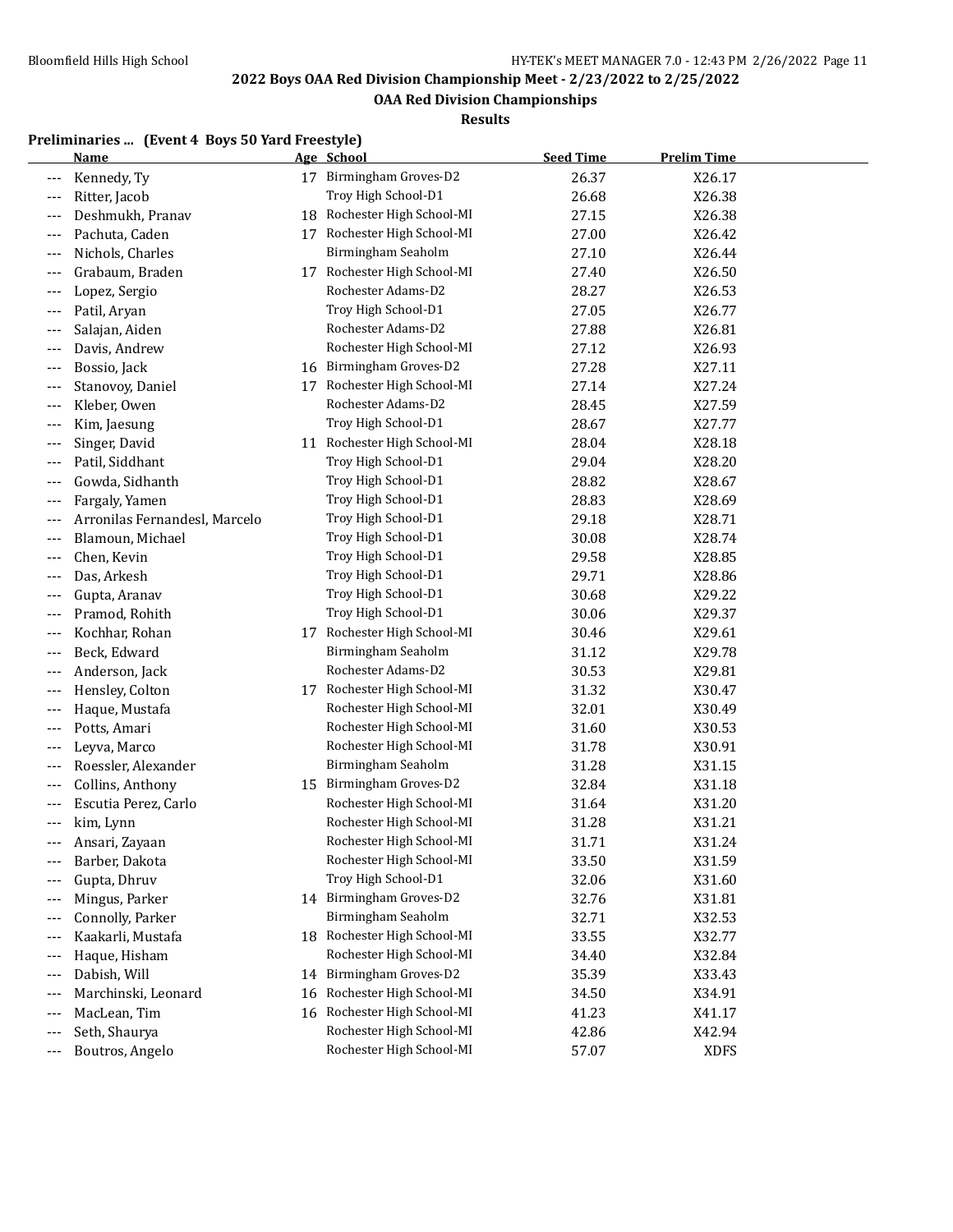**OAA Red Division Championships**

|  | <b>Event 5 Boys 1 mtr Diving</b> |  |
|--|----------------------------------|--|
|  |                                  |  |

|               | <b>OAA Overall:</b>             | 499.75   | 2020         |    | <b>Alexander Brent</b>                     |                     | <b>Lake Orion</b>   |                |
|---------------|---------------------------------|----------|--------------|----|--------------------------------------------|---------------------|---------------------|----------------|
|               | <b>OAA Overall:</b>             | 499.75   | 2021         |    | <b>Kam Liberman</b>                        | Seaholm             |                     |                |
|               | <b>OAA Red:</b>                 | 499.75   | 2021         |    | <b>Kam Liberman</b>                        | Seaholm             |                     |                |
|               | Name                            |          |              |    | Age School                                 | <b>Prelim Score</b> | <b>Finals Score</b> |                |
| <b>Finals</b> |                                 |          |              |    |                                            |                     |                     |                |
| $\mathbf{1}$  | Davis, Grayson                  |          |              |    | Birmingham Seaholm                         | 350.95              | 496.65              |                |
| 2             | Doran, Joe                      |          |              | 17 | Birmingham Groves-D2                       | 242.95              | 365.55              |                |
| 3             | Smith, Ian                      |          |              |    | Rochester Adams-D2                         | 243.30              | 358.55              |                |
| 4             | Varda, Drew                     |          |              | 17 | Birmingham Groves-D2                       | 233.45              | 320.05              |                |
| 5             | Pone, Jayden                    |          |              |    | Rochester Stoney Creek                     | 237.65              | 314.25              |                |
| 6             | Zazeckis, Nate                  |          |              |    | Rochester Adams-D2                         | 204.20              | 272.85              |                |
| 7             | McCardell, Kevin                |          |              |    | Rochester Stoney Creek                     | 163.65              | 232.85              |                |
| 8             | Busignani, Aidan                |          |              |    | 17 Rochester High School-MI                | 159.70              | 221.60              |                |
| 9             | Naravetla, Varun                |          |              |    | Troy High School-D1                        | 138.45              | 173.30              |                |
| 10            | Singer, Frank                   |          |              |    | 11 Rochester High School-MI                | 116.50              | 166.90              |                |
|               |                                 |          |              |    |                                            |                     |                     |                |
|               | Event 5 Boys 1 mtr Diving       |          |              |    |                                            |                     |                     |                |
|               | <b>OAA Overall:</b>             | 499.75   | 2020<br>2021 |    | <b>Alexander Brent</b>                     |                     | <b>Lake Orion</b>   |                |
|               | <b>OAA Overall:</b>             | 499.75   | 2021         |    | <b>Kam Liberman</b><br><b>Kam Liberman</b> | Seaholm<br>Seaholm  |                     |                |
|               | <b>OAA Red:</b>                 | 499.75   |              |    |                                            |                     |                     |                |
|               | Name<br><b>Preliminaries</b>    |          |              |    | Age School                                 |                     | <b>Prelim Score</b> |                |
|               | 1 Davis, Grayson                |          |              |    | Birmingham Seaholm                         | 310.65              | 350.95              | q              |
| 2             | Smith, Ian                      |          |              |    | Rochester Adams-D2                         | 302.60              | 243.30              |                |
| 3             | Doran, Joe                      |          |              | 17 | Birmingham Groves-D2                       | 244.00              | 242.95              | q              |
|               |                                 |          |              |    | Rochester Stoney Creek                     | 222.30              | 237.65              | $\mathbf q$    |
| 4             | Pone, Jayden                    |          |              |    | Birmingham Groves-D2                       |                     |                     | q              |
| 5             | Varda, Drew                     |          |              | 17 | Rochester Adams-D2                         | 218.45              | 233.45              | q              |
| 6             | Zazeckis, Nate                  |          |              |    |                                            | 125.25              | 204.20              | q              |
| 7             | McCardell, Kevin                |          |              |    | Rochester Stoney Creek                     | 175.50              | 163.65              | q              |
| 8             | Busignani, Aidan                |          |              |    | 17 Rochester High School-MI                | 147.40              | 159.70              | q              |
| 9             | Naravetla, Varun                |          |              |    | Troy High School-D1                        | 140.85              | 138.45              | q              |
| 10            | Singer, Frank                   |          |              |    | 11 Rochester High School-MI                | 132.10              | 116.50              | q              |
| $---$         | Maktal, Aatreya                 |          |              |    | Troy High School-D1                        | 113.63              | X107.45             |                |
| $---$         | Lisowski, Vince                 |          |              |    | Troy High School-D1                        | 105.98              | X99.20              |                |
|               | Event 6 Boys 100 Yard Butterfly |          |              |    |                                            |                     |                     |                |
|               | <b>OAA Overall:</b>             | 50.01    | 2018         |    | <b>Michael Arpasi</b>                      | Seaholm             |                     |                |
|               | <b>OAA Red:</b>                 | 49.97    | 2021         |    | <b>Cam Wilson</b>                          | Seaholm             |                     |                |
|               |                                 | 54.09 D1 |              |    |                                            |                     |                     |                |
|               |                                 | 54.79 D2 |              |    |                                            |                     |                     |                |
|               |                                 | 57.09 D3 |              |    |                                            |                     |                     |                |
|               | Name                            |          |              |    | Age School                                 | <b>Prelim Time</b>  | <b>Finals Time</b>  |                |
| A - Final     |                                 |          |              |    |                                            |                     |                     |                |
| 1             | Wilson, Cami                    |          |              |    | Birmingham Seaholm                         | 52.75               | 51.29               | D <sub>1</sub> |
|               | 24.07                           | 27.22    |              |    |                                            |                     |                     |                |
| 2             | Buten, Brady                    |          |              |    | Troy High School-D1                        | 53.67               | 51.48               | D <sub>1</sub> |
|               | 24.07                           | 27.41    |              |    |                                            |                     |                     |                |
| 3             | Hosch, Lucas                    |          |              |    | Rochester High School-MI                   | 54.84               | 53.46               | D <sub>1</sub> |
|               | 24.65                           | 28.81    |              |    |                                            |                     |                     |                |
| 4             | Svirdov, Max                    |          |              |    | Rochester Stoney Creek                     | 54.17               | 53.92               | D <sub>1</sub> |
|               | 25.22                           | 28.70    |              |    |                                            |                     |                     |                |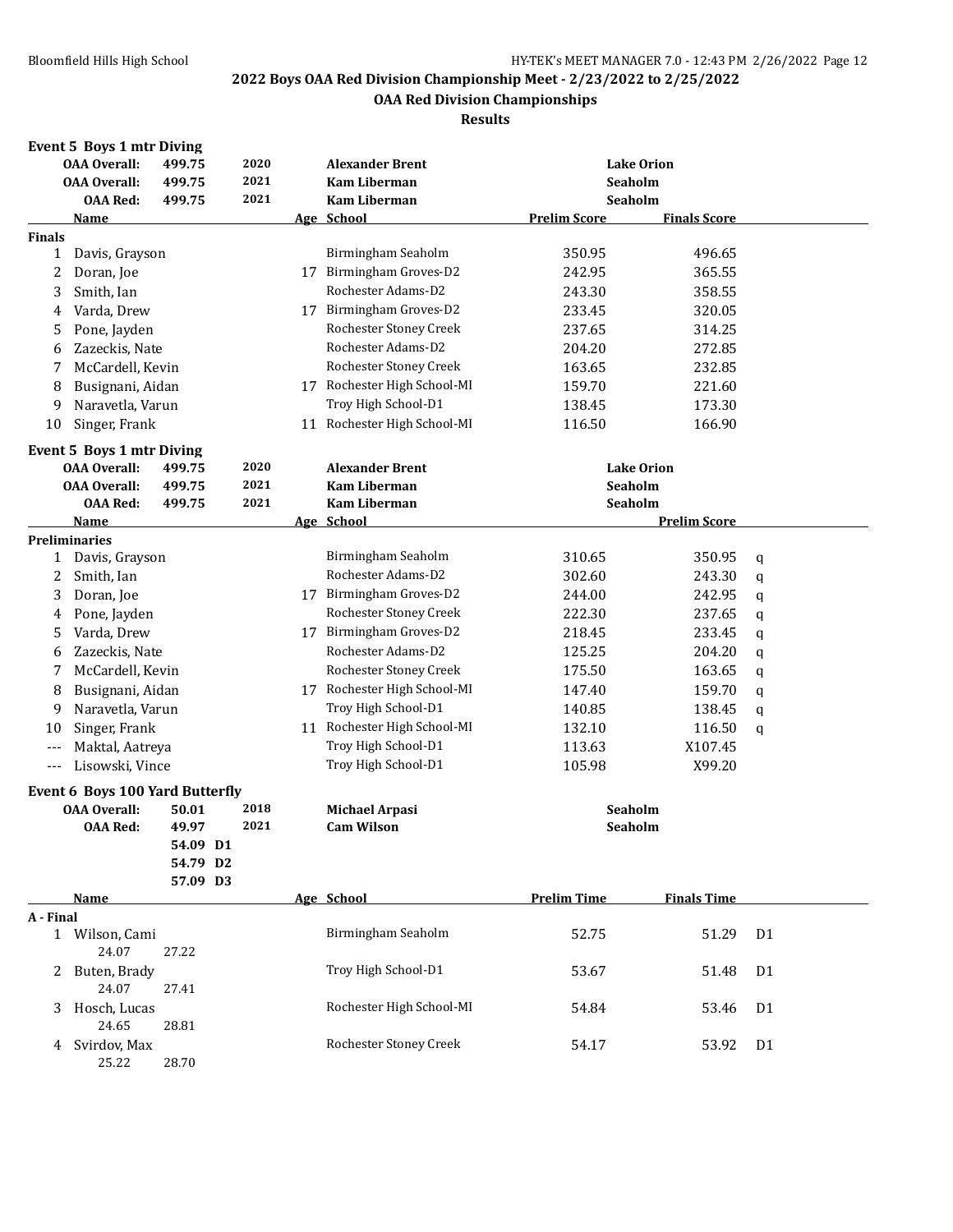**OAA Red Division Championships**

**Results**

## **A - Final ... (Event 6 Boys 100 Yard Butterfly)**

|           | <u>Name</u>                              | Age School               | <b>Prelim Time</b> | <b>Finals Time</b> |                |
|-----------|------------------------------------------|--------------------------|--------------------|--------------------|----------------|
|           | 5 Pena, Gonzalo<br>25.72<br>28.75        | Rochester Adams-D2       | 54.70              | 54.47              | D <sub>2</sub> |
|           | 6 Gregg, Owen<br>25.17<br>29.65          | Birmingham Seaholm       | 55.08              | 54.82              | D <sub>3</sub> |
|           | 7 Walser, Jordan<br>25.85<br>29.50       | Rochester Stoney Creek   | 55.70              | 55.35              | D <sub>3</sub> |
|           | 8 Richardson, Chase<br>25.38<br>30.10    | 16 Birmingham Groves-D2  | 55.34              | 55.48              | D <sub>3</sub> |
| B - Final |                                          |                          |                    |                    |                |
| 9         | Mousseau, Emerson<br>25.41<br>29.89      | 16 Birmingham Groves-D2  | 56.35              | 55.30              | D <sub>3</sub> |
|           | 10 Chen, David<br>25.75<br>30.29         | Rochester Adams-D2       | 56.00              | 56.04              | D <sub>3</sub> |
|           | 11 Patnaik, Akshat<br>26.40<br>30.23     | Troy High School-D1      | 57.12              | 56.63              | D <sub>3</sub> |
|           | 12 Song, Grant<br>26.42<br>30.48         | Rochester Adams-D2       | 57.89              | 56.90              | D <sub>3</sub> |
|           | 13 Knudsen, Emmett<br>26.65<br>30.85     | Birmingham Seaholm       | 58.17              | 57.50              |                |
|           | 14 Meyer, Mason<br>27.03<br>30.61        | Troy High School-D1      | 57.68              | 57.64              |                |
|           | 15 Kemp, Brendan<br>27.12<br>32.57       | Troy High School-D1      | 58.82              | 59.69              |                |
|           | 16 Moffitt, Kevin<br>26.99<br>32.88      | Rochester High School-MI | 59.56              | 59.87              |                |
| C - Final |                                          |                          |                    |                    |                |
| ---       | Beck, Charles<br>32.38<br>27.42          | Birmingham Seaholm       | 59.94              | X59.80             |                |
|           | Nagy, Jack<br>27.58<br>32.94             | 17 Birmingham Groves-D2  | 1:00.96            | X1:00.52           |                |
|           | Nugent, Cooper<br>27.51<br>33.12         | Rochester Adams-D2       | 1:00.14            | X1:00.63           |                |
| ---       | McIntyre, Diego<br>28.86<br>31.99        | 16 Birmingham Groves-D2  | 1:01.29            | X1:00.85           |                |
|           | Thomas-Hagerman, Quinn<br>27.75<br>33.11 | 16 Birmingham Groves-D2  | 1:00.70            | X1:00.86           |                |
| ---       | Kudrent, Edgar<br>28.53<br>32.79         | Rochester Adams-D2       | 1:01.98            | X1:01.32           |                |
| ---       | Shrivastava, Ashmit<br>28.46<br>32.91    | Troy High School-D1      | 1:01.28            | X1:01.37           |                |
| ---       | Andonyan, Evan<br>27.88<br>34.24         | Rochester Adams-D2       | 1:01.94            | X1:02.12           |                |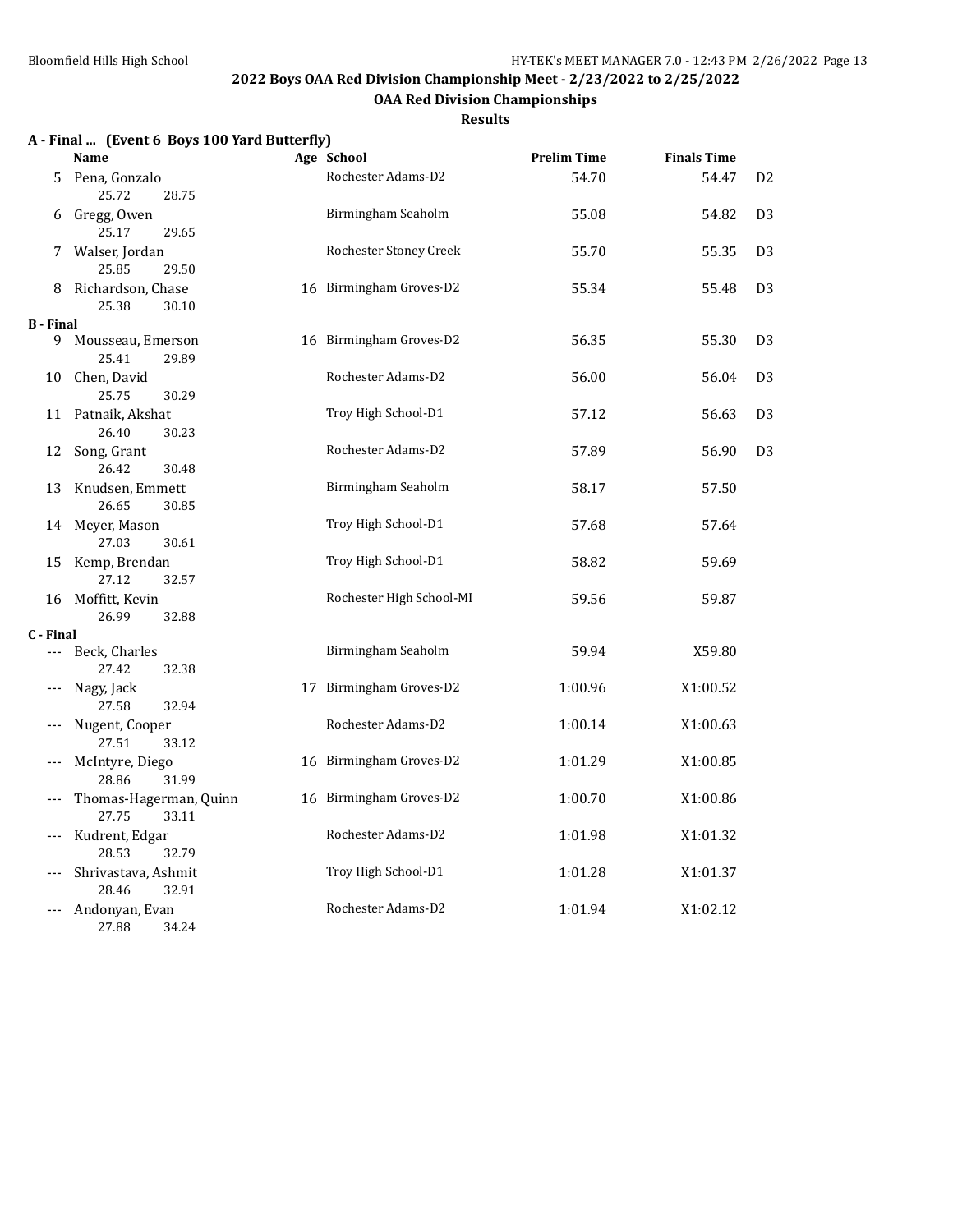## **OAA Red Division Championships**

|    | <b>Event 6 Boys 100 Yard Butterfly</b>                                               |          |  |                                            |                    |                          |                  |                    |     |  |  |
|----|--------------------------------------------------------------------------------------|----------|--|--------------------------------------------|--------------------|--------------------------|------------------|--------------------|-----|--|--|
|    | 2018<br><b>OAA Overall:</b><br>50.01<br>2021<br><b>OAA Red:</b><br>49.97<br>54.09 D1 |          |  | <b>Michael Arpasi</b><br><b>Cam Wilson</b> | Seaholm<br>Seaholm |                          |                  |                    |     |  |  |
|    |                                                                                      | 54.79 D2 |  |                                            |                    |                          |                  |                    |     |  |  |
|    |                                                                                      | 57.09 D3 |  |                                            |                    |                          |                  |                    |     |  |  |
|    | Name                                                                                 |          |  |                                            |                    | Age School               | <b>Seed Time</b> | <b>Prelim Time</b> |     |  |  |
|    | <b>Preliminaries</b>                                                                 |          |  |                                            |                    |                          |                  |                    |     |  |  |
|    | 1 Wilson, Cami<br>25.24                                                              | 27.51    |  |                                            |                    | Birmingham Seaholm       | 52.28            | 52.75              | qD1 |  |  |
|    | 2 Buten, Brady<br>24.77                                                              | 28.90    |  |                                            |                    | Troy High School-D1      | 52.99            | 53.67              | qD1 |  |  |
| 3  | Svirdov, Max<br>25.36                                                                | 28.81    |  |                                            |                    | Rochester Stoney Creek   | 54.44            | 54.17              | qD2 |  |  |
|    | 4 Pena, Gonzalo<br>25.86                                                             | 28.84    |  |                                            |                    | Rochester Adams-D2       | 54.42            | 54.70              | qD2 |  |  |
| 5  | Hosch, Lucas                                                                         |          |  |                                            |                    | Rochester High School-MI | 53.79            | 54.84              | qD3 |  |  |
| 6  | 25.58<br>Gregg, Owen                                                                 | 29.26    |  |                                            |                    | Birmingham Seaholm       | 54.57            | 55.08              | qD3 |  |  |
| 7  | 25.45<br>Richardson, Chase                                                           | 29.63    |  |                                            | 16                 | Birmingham Groves-D2     | 56.54            | 55.34              | qD3 |  |  |
|    | 25.37                                                                                | 29.97    |  |                                            |                    |                          |                  |                    |     |  |  |
| 8  | Walser, Jordan<br>26.09                                                              | 29.61    |  |                                            |                    | Rochester Stoney Creek   | 58.30            | 55.70              | qD3 |  |  |
| 9. | Chen, David<br>26.18                                                                 | 29.82    |  |                                            |                    | Rochester Adams-D2       | 59.24            | 56.00              | qD3 |  |  |
| 10 | Mousseau, Emerson<br>25.80                                                           | 30.55    |  |                                            |                    | 16 Birmingham Groves-D2  | 59.26            | 56.35              | qD3 |  |  |
| 11 | Patnaik, Akshat<br>27.03                                                             | 30.09    |  |                                            |                    | Troy High School-D1      | 58.01            | 57.12              | q   |  |  |
| 12 | Meyer, Mason                                                                         |          |  |                                            |                    | Troy High School-D1      | 59.91            | 57.68              | q   |  |  |
| 13 | 27.09<br>Song, Grant                                                                 | 30.59    |  |                                            |                    | Rochester Adams-D2       | 59.52            | 57.89              | q   |  |  |
|    | 27.49<br>14 Knudsen, Emmett                                                          | 30.40    |  |                                            |                    | Birmingham Seaholm       | 58.92            | 58.17              | q   |  |  |
| 15 | 26.94<br>Kemp, Brendan                                                               | 31.23    |  |                                            |                    | Troy High School-D1      | 1:02.49          | 58.82              | q   |  |  |
| 16 | 26.93<br>Moffitt, Kevin                                                              | 31.89    |  |                                            |                    | Rochester High School-MI | 1:03.27          | 59.56              | q   |  |  |
|    | 27.44                                                                                | 32.12    |  |                                            |                    |                          |                  |                    |     |  |  |
| 17 | Beck, Charles<br>27.52                                                               | 32.42    |  |                                            |                    | Birmingham Seaholm       | 1:03.03          | 59.94              | q   |  |  |
| 18 | Nugent, Cooper<br>27.59                                                              | 32.55    |  |                                            |                    | Rochester Adams-D2       | 1:02.80          | 1:00.14            | q   |  |  |
| 19 | Thomas-Hagerman, Quinn<br>28.10                                                      | 32.60    |  |                                            |                    | 16 Birmingham Groves-D2  | 1:02.89          | 1:00.70            | q   |  |  |
| 20 | Nagy, Jack<br>28.08                                                                  | 32.88    |  |                                            |                    | 17 Birmingham Groves-D2  | 1:03.85          | 1:00.96            | q   |  |  |
| 21 | McIntyre, Diego<br>28.99                                                             | 32.30    |  |                                            |                    | 16 Birmingham Groves-D2  | 1:05.63          | 1:01.29            | q   |  |  |
| 22 | Kudrent, Edgar<br>28.45                                                              | 33.53    |  |                                            |                    | Rochester Adams-D2       | 1:02.09          | 1:01.98            | q   |  |  |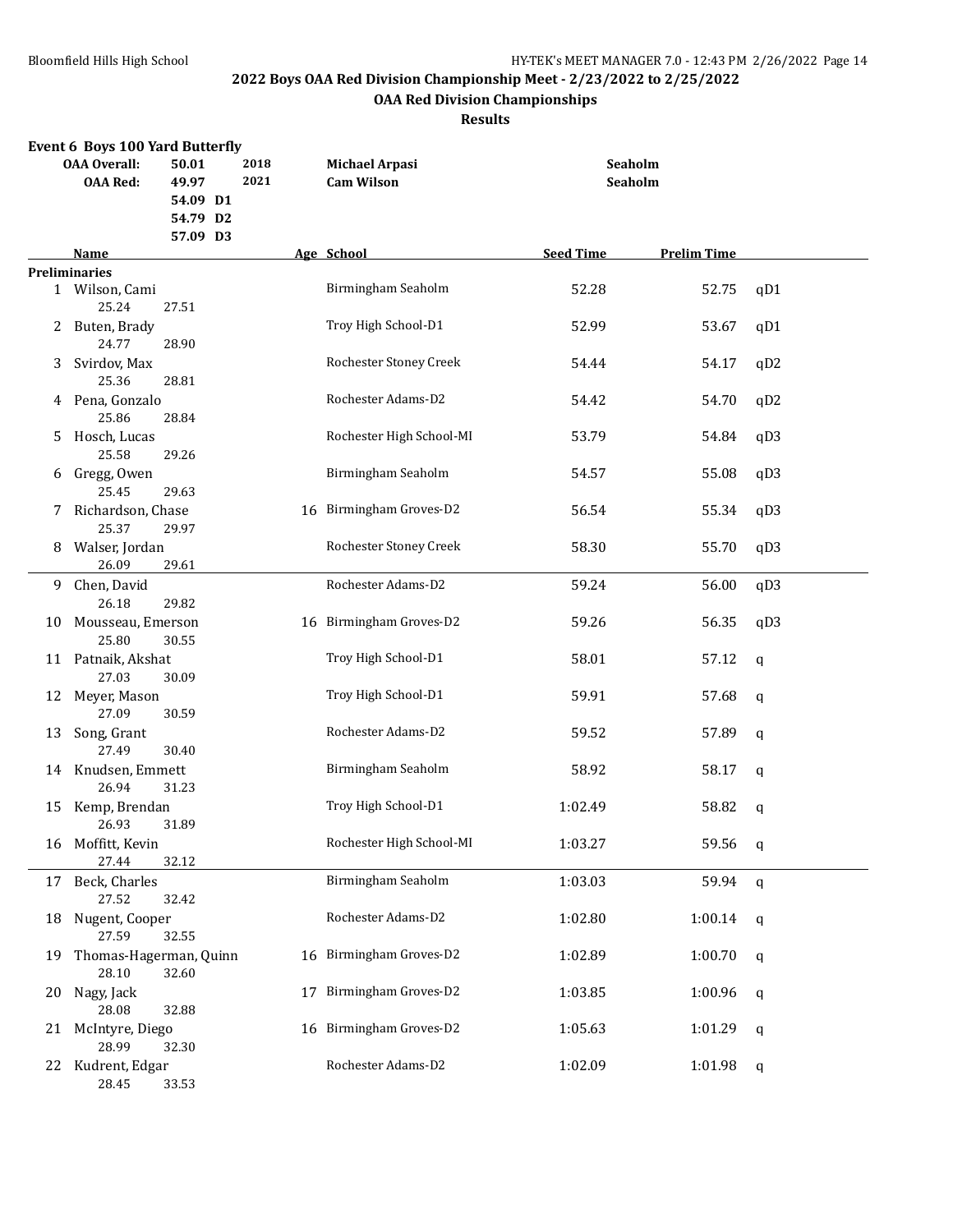**OAA Red Division Championships**

| Results |
|---------|
|---------|

|                  |                                 |          | Preliminaries  (Event 6 Boys 100 Yard Butterfly) |                             |                    |                    |                |
|------------------|---------------------------------|----------|--------------------------------------------------|-----------------------------|--------------------|--------------------|----------------|
|                  | Name                            |          |                                                  | Age School                  | <b>Seed Time</b>   | <b>Prelim Time</b> |                |
| 23               | Mordukhovich, Daniel<br>29.16   | 34.16    |                                                  | 14 Birmingham Groves-D2     | 1:02.69            | 1:03.32            | $\mathsf{q}$   |
|                  | 24 English, Ben<br>29.53        | 33.87    |                                                  | Rochester High School-MI    | 1:04.77            | 1:03.40            | q              |
| 25               | Haidar, Josef<br>29.99          | 34.00    |                                                  | Rochester Stoney Creek      | 1:04.60            | 1:03.99            |                |
| 26               | Deshmukh, Pranav<br>29.65       | 34.56    |                                                  | 18 Rochester High School-MI | 1:06.19            | 1:04.21            |                |
| 27               | Nasr, Michael<br>30.17          | 35.20    |                                                  | Rochester Stoney Creek      | 1:07.85            | 1:05.37            |                |
|                  | Shrivastava, Ashmit<br>28.82    | 32.46    |                                                  | Troy High School-D1         | 1:04.90            | X1:01.28           |                |
|                  | Andonyan, Evan<br>27.51         | 34.43    |                                                  | Rochester Adams-D2          | 1:05.75            | X1:01.94           |                |
|                  | Kleber, Owen<br>33.54           | 38.79    |                                                  | Rochester Adams-D2          | 1:18.05            | X1:12.33           |                |
|                  | Fargaly, Yamen<br>35.25         | 40.50    |                                                  | Troy High School-D1         | 1:16.92            | X1:15.75           |                |
| ---              | Blamoun, Michael<br>34.55       | 42.48    |                                                  | Troy High School-D1         | 1:20.84            | X1:17.03           |                |
|                  | Event 7 Boys 100 Yard Freestyle |          |                                                  |                             |                    |                    |                |
|                  | <b>OAA Overall:</b>             | 45.02    | 2015                                             | Devon Nowicki               |                    | <b>Lake Orion</b>  |                |
|                  | <b>OAA Red:</b>                 | 45.02    | 2015                                             | Devon Nowicki               |                    | <b>Lake Orion</b>  |                |
|                  |                                 | 49.39 D1 |                                                  |                             |                    |                    |                |
|                  |                                 | 49.69 D2 |                                                  |                             |                    |                    |                |
|                  |                                 | 50.79 D3 |                                                  |                             |                    |                    |                |
|                  | Name                            |          |                                                  | Age School                  | <b>Prelim Time</b> | <b>Finals Time</b> |                |
| A - Final        |                                 |          |                                                  |                             |                    |                    |                |
| $\mathbf{1}$     | VanHowe, Jack                   |          |                                                  | 18 Rochester High School-MI | 47.87              | 46.19              | D <sub>1</sub> |
|                  | 22.16                           | 24.03    |                                                  | Rochester Stoney Creek      | 46.67              | 46.77              | D <sub>1</sub> |
| 2                | Filbin, JD<br>22.42             | 24.35    |                                                  |                             |                    |                    |                |
| 3                | Zako, Jackson                   |          | 17                                               | Birmingham Groves-D2        | 48.58              | 47.89              | D <sub>1</sub> |
|                  | 22.69                           | 25.20    |                                                  |                             |                    |                    |                |
| 4                | Branch, Patrick<br>23.06        | 24.96    |                                                  | Birmingham Seaholm          | 47.64              | 48.02              | D <sub>1</sub> |
| 5.               | Allen, Asa<br>22.96             | 25.43    |                                                  | 15 Birmingham Groves-D2     | 49.65              | 48.39              | D <sub>1</sub> |
| 6                | Walters, Joshua<br>23.71        | 25.08    |                                                  | Troy High School-D1         | 48.88              | 48.79              | D <sub>1</sub> |
| 7                | O'Neill, Owen<br>23.69          | 25.48    |                                                  | Birmingham Seaholm          | 48.94              | 49.17              | D <sub>1</sub> |
| 8                | Reif, Bobby<br>23.87            | 25.82    |                                                  | Rochester High School-MI    | 49.66              | 49.69              | D <sub>2</sub> |
| <b>B</b> - Final |                                 |          |                                                  |                             |                    |                    |                |
| 9                | Marsh, George<br>23.78          | 26.15    |                                                  | Birmingham Seaholm          | 49.79              | 49.93              | D <sub>3</sub> |
| 10               | Bowers, Caleb<br>24.03          | 26.08    |                                                  | Rochester Adams-D2          | 50.32              | 50.11              | D <sub>3</sub> |
|                  | 11 Li, Matthew<br>24.19         | 26.30    |                                                  | Troy High School-D1         | 50.17              | 50.49              | D <sub>3</sub> |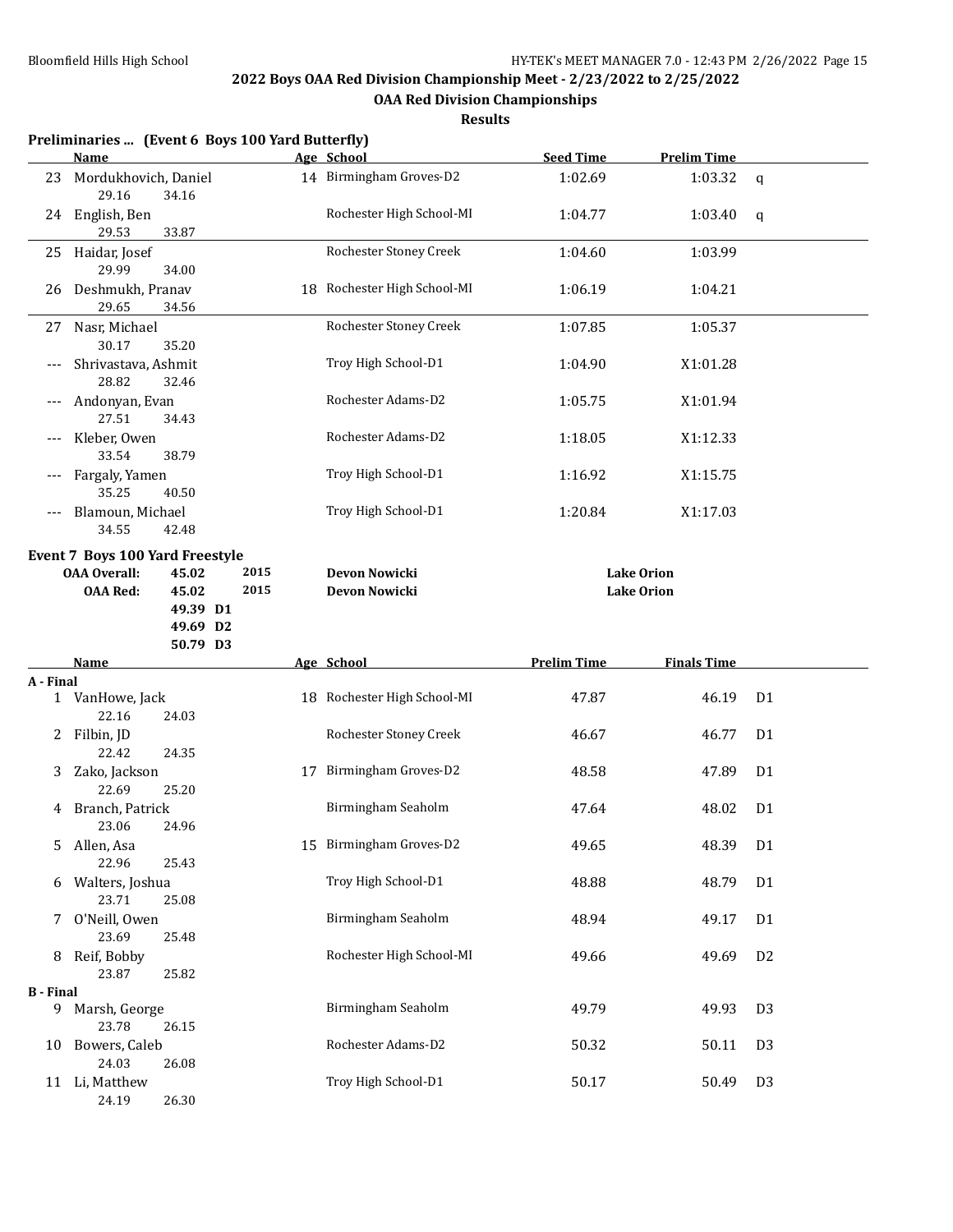**OAA Red Division Championships**

**Results**

| 50.60<br>50.67<br>51.19<br>51.84<br>52.19<br>X50.82<br>X51.21 | D <sub>3</sub><br>D <sub>3</sub> |
|---------------------------------------------------------------|----------------------------------|
|                                                               |                                  |
|                                                               |                                  |
|                                                               |                                  |
|                                                               |                                  |
|                                                               |                                  |
|                                                               |                                  |
|                                                               |                                  |
|                                                               |                                  |
| X51.81                                                        |                                  |
| X52.13                                                        |                                  |
| X53.08                                                        |                                  |
| X53.08                                                        |                                  |
| X53.11                                                        |                                  |
| X53.41                                                        |                                  |
|                                                               |                                  |
|                                                               |                                  |
|                                                               |                                  |
|                                                               |                                  |
|                                                               |                                  |
| 46.67                                                         | qD1                              |
| 47.64                                                         | qD1                              |
| 47.87                                                         | qD1                              |
| 48.33<br>48.58                                                |                                  |
| 48.88                                                         | qD1                              |
| 48.94                                                         | qD1                              |
| 49.65                                                         | qD2                              |
| 49.66                                                         | qD2                              |
|                                                               | <b>Prelim Time</b>               |

## **B - Final ... (Event 7 Boys 100 Yard Freestyle)**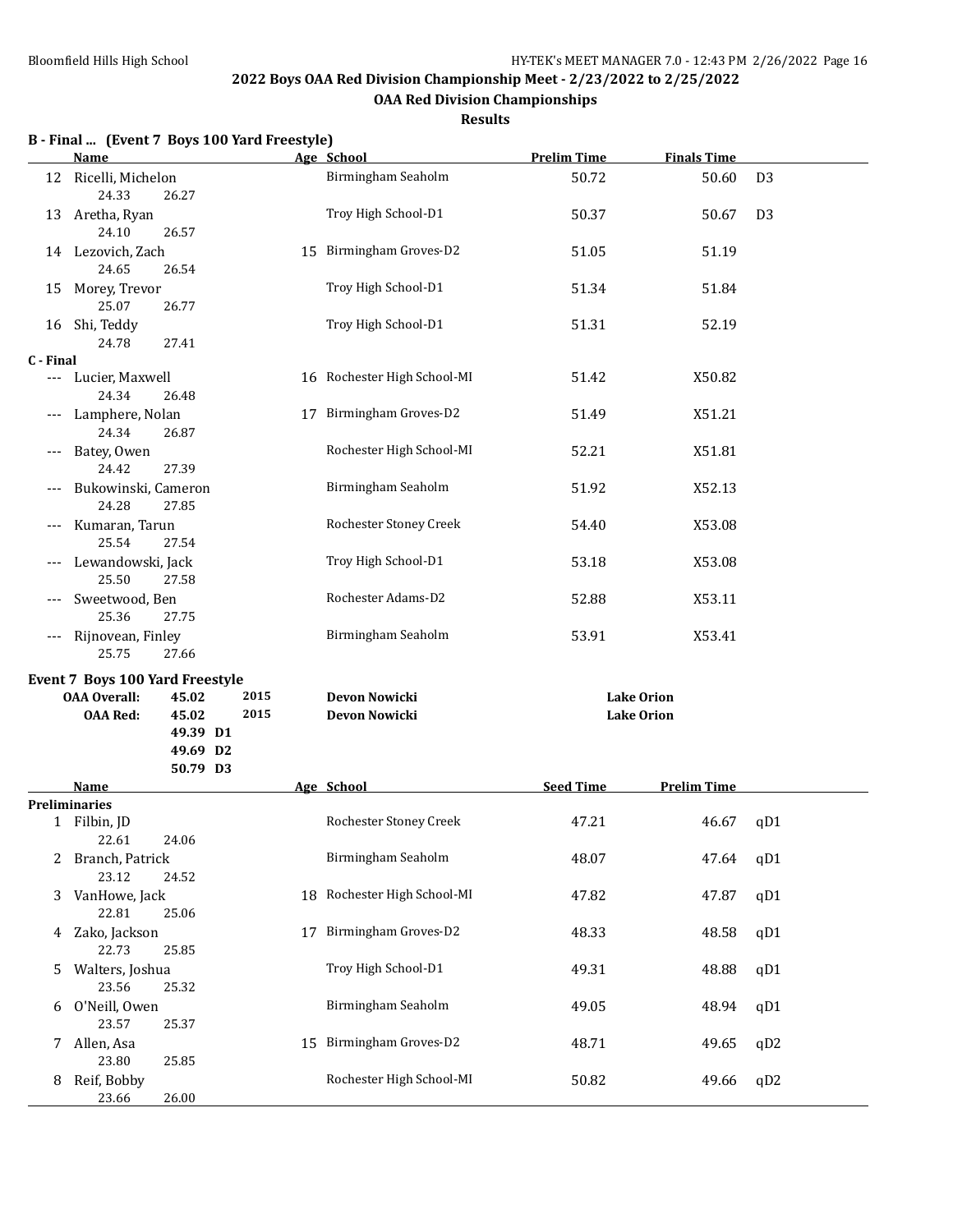**OAA Red Division Championships**

#### **Results**

|     | Preliminaries  (Event 7 Boys 100 Yard Freestyle)      |    |                               |                  |                    |              |
|-----|-------------------------------------------------------|----|-------------------------------|------------------|--------------------|--------------|
|     | Name                                                  |    | Age School                    | <b>Seed Time</b> | <b>Prelim Time</b> |              |
| 9   | Marsh, George<br>23.90<br>25.89                       |    | Birmingham Seaholm            | 51.81            | 49.79              | qD3          |
| 10  | Li, Matthew<br>23.81<br>26.36                         |    | Troy High School-D1           | 51.28            | 50.17              | qD3          |
| 11  | Bowers, Caleb<br>24.09<br>26.23                       |    | Rochester Adams-D2            | 51.20            | 50.32              | qD3          |
|     | 12 Aretha, Ryan                                       |    | Troy High School-D1           | 52.10            | 50.37              | qD3          |
| 13  | 24.21<br>26.16<br>Ricelli, Michelon                   |    | Birmingham Seaholm            | 52.41            | 50.72              | qD3          |
|     | 24.89<br>25.83<br>14 Lezovich, Zach<br>24.31<br>26.74 |    | 15 Birmingham Groves-D2       | 51.90            | 51.05              | $\mathbf q$  |
| 15  | Shi, Teddy<br>24.48<br>26.83                          |    | Troy High School-D1           | 51.25            | 51.31              | $\mathsf{q}$ |
| 16  | Morey, Trevor<br>24.78<br>26.56                       |    | Troy High School-D1           | 52.61            | 51.34              | q            |
|     | 17 Lucier, Maxwell<br>25.08<br>26.34                  |    | 16 Rochester High School-MI   | 51.92            | 51.42              | q            |
| 18  | Lamphere, Nolan<br>24.36<br>27.13                     | 17 | Birmingham Groves-D2          | 51.42            | 51.49              | q            |
| 19  | Bukowinski, Cameron<br>24.24<br>27.68                 |    | Birmingham Seaholm            | 53.18            | 51.92              | q            |
| 20  | Batey, Owen<br>24.70<br>27.51                         |    | Rochester High School-MI      | 54.09            | 52.21              | q            |
| 21  | Sweetwood, Ben<br>25.01<br>27.87                      |    | Rochester Adams-D2            | 53.80            | 52.88              | q            |
|     | 22 Lewandowski, Jack<br>25.91<br>27.27                |    | Troy High School-D1           | 54.05            | 53.18              | $\mathbf q$  |
| 23  | Rijnovean, Finley<br>25.47<br>28.44                   |    | Birmingham Seaholm            | 54.64            | 53.91              | q            |
|     | 24 Kumaran, Tarun<br>25.94<br>28.46                   |    | Rochester Stoney Creek        | 54.74            | 54.40              | q            |
|     | 25 Lopez, Diego<br>26.16<br>28.37                     |    | Rochester Stoney Creek        | 56.15            | 54.53              |              |
|     | 26 Avalos, Carlos<br>28.90<br>27.45                   |    | <b>Rochester Stoney Creek</b> | 58.97            | 56.35              |              |
|     | 27 King, Brandon<br>27.32<br>29.71                    |    | Rochester Stoney Creek        | 1:00.24          | 57.03              |              |
|     | Basal, Rahim<br>25.77<br>28.67                        |    | Troy High School-D1           | 56.50            | X54.44             |              |
| --- | Rode, Pranav<br>26.96<br>29.22                        |    | Troy High School-D1           | 58.30            | X56.18             |              |
| --- | Summers, Charlie<br>27.10<br>29.24                    | 15 | Birmingham Groves-D2          | 57.42            | X56.34             |              |
| --- | Montgomery, Rourke<br>26.81<br>29.56                  |    | Birmingham Seaholm            | 55.13            | X56.37             |              |
| --- | Goff, William<br>27.32<br>29.40                       |    | Birmingham Seaholm            | 58.99            | X56.72             |              |
| --- | Betanzo, Vincent                                      |    | 14 Birmingham Groves-D2       | 1:00.01          | X56.96             |              |

27.41 29.55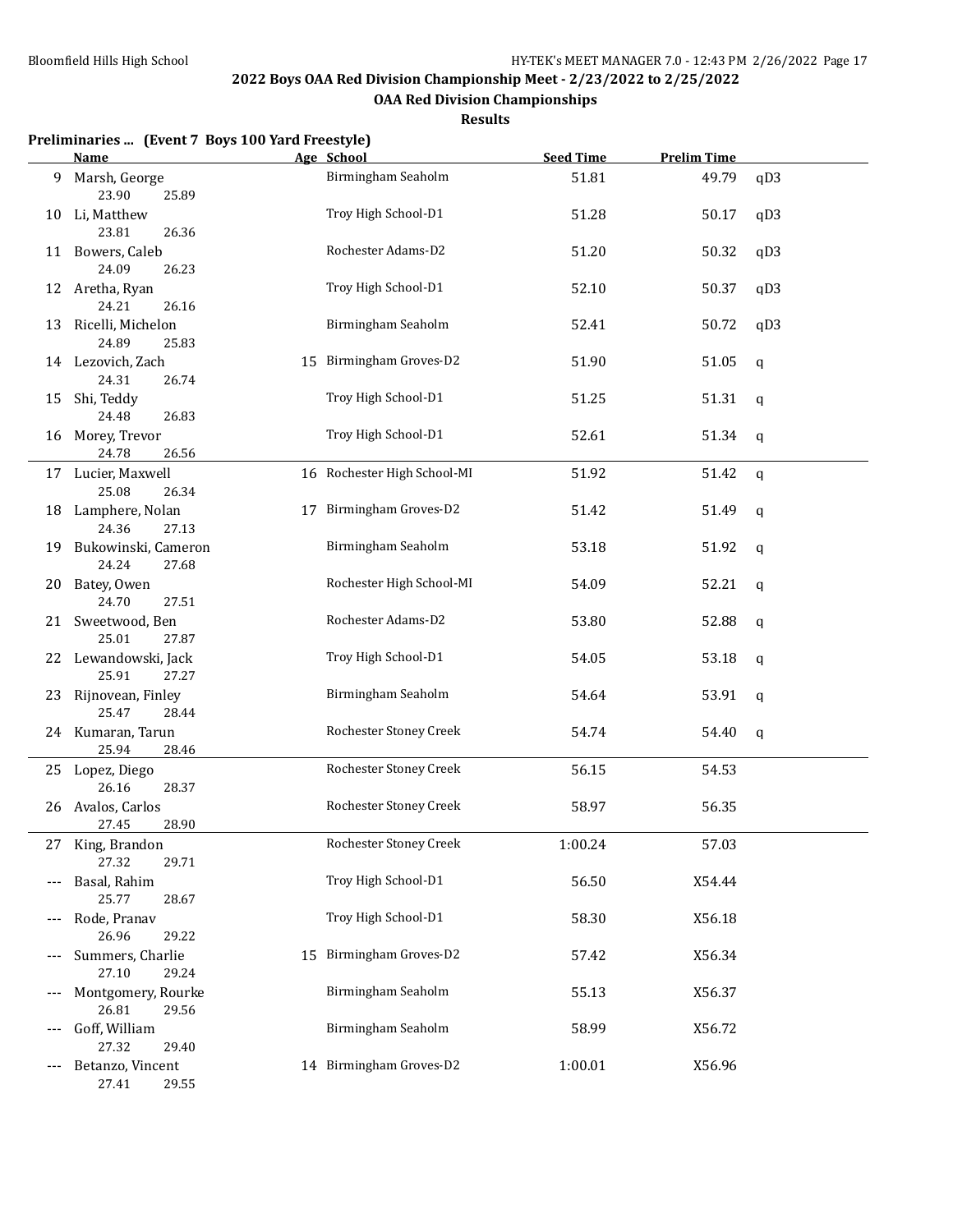**OAA Red Division Championships**

#### **Results**

#### **Preliminaries ... (Event 7 Boys 100 Yard Freestyle)**

|       | <u>Name_</u>                                       |    | Age School               | <b>Seed Time</b> | <b>Prelim Time</b> |
|-------|----------------------------------------------------|----|--------------------------|------------------|--------------------|
|       | Salvati, Roman<br>27.40<br>29.63                   |    | 16 Birmingham Groves-D2  | 56.50            | X57.03             |
|       | Cremers, Truman<br>27.45<br>30.01                  |    | Troy High School-D1      | 1:00.19          | X57.46             |
|       | Nichols, Charles<br>27.87<br>30.01                 |    | Birmingham Seaholm       | 1:01.66          | X57.88             |
|       | Walsworth, Sam                                     |    | 16 Birmingham Groves-D2  | 57.86            | X57.96             |
|       | Lopez, Sergio                                      |    | Rochester Adams-D2       | 59.36            | X58.01             |
|       | 27.90<br>30.11                                     |    |                          |                  |                    |
|       | Bhat, Nandan<br>26.86<br>31.35                     |    | Troy High School-D1      | 1:01.62          | X58.21             |
|       | Ritter, Jacob<br>27.45<br>30.80                    |    | Troy High School-D1      | 58.71            | X58.25             |
|       | Patil, Aryan<br>28.97<br>30.41                     |    | Troy High School-D1      | 1:00.81          | X59.38             |
|       | Curcio, Quinn<br>27.74<br>31.69                    |    | Troy High School-D1      | 1:01.42          | X59.43             |
|       | Yucha, Michael<br>28.70<br>31.53                   |    | Rochester High School-MI | 1:03.99          | X1:00.23           |
|       | Ragan, Steven<br>29.05<br>31.86                    |    | Troy High School-D1      | 1:03.04          | X1:00.91           |
|       | Virkus, Jacob<br>28.80<br>32.87                    |    | Rochester Stoney Creek   | 1:01.05          | X1:01.67           |
|       | Wu, Andy<br>32.52                                  |    | Troy High School-D1      | 1:05.09          | X1:03.20           |
|       | 30.68<br>Chen, Kevin                               |    | Troy High School-D1      | 1:06.94          | X1:04.70           |
|       | 33.31<br>31.39<br>Arronilas Fernandesl, Marcelo    |    | Troy High School-D1      | 1:06.60          | X1:05.06           |
|       | 30.55<br>34.51<br>Pramod, Rohith                   |    | Troy High School-D1      | 1:10.72          | X1:05.34           |
|       | 31.04<br>34.30<br>Beck, Edward                     |    | Birmingham Seaholm       | 1:09.96          | X1:05.99           |
| $---$ | 32.05<br>33.94<br>Anderson, Jack                   |    | Rochester Adams-D2       | 1:11.08          | X1:06.62           |
| $---$ | 31.44<br>35.18<br>Connolly, Parker                 |    | Birmingham Seaholm       | 1:14.53          | X1:08.50           |
|       | 32.82<br>35.68<br>Escutia Perez, Carlo             |    | Rochester High School-MI | 1:15.21          | X1:10.05           |
| $---$ | 34.21<br>35.84<br>kim, Lynn                        |    | Rochester High School-MI | 1:12.88          | X1:11.38           |
|       | 34.35<br>37.03<br>Gupta, Dhruv                     |    | Troy High School-D1      | 1:12.38          | X1:11.88           |
|       | 34.65<br>37.23<br>Collins, Anthony                 | 15 | Birmingham Groves-D2     | 1:19.82          | X1:13.16           |
|       | 34.22<br>38.94<br>Ansari, Zayaan                   |    | Rochester High School-MI | 1:15.82          | X1:13.44           |
|       | 35.67<br>37.77<br>Haque, Mustafa                   |    | Rochester High School-MI | 1:14.90          | X1:15.08           |
| $---$ | 36.85<br>38.23<br>Mingus, Parker<br>36.40<br>40.80 |    | 14 Birmingham Groves-D2  | 1:21.02          | X1:17.20           |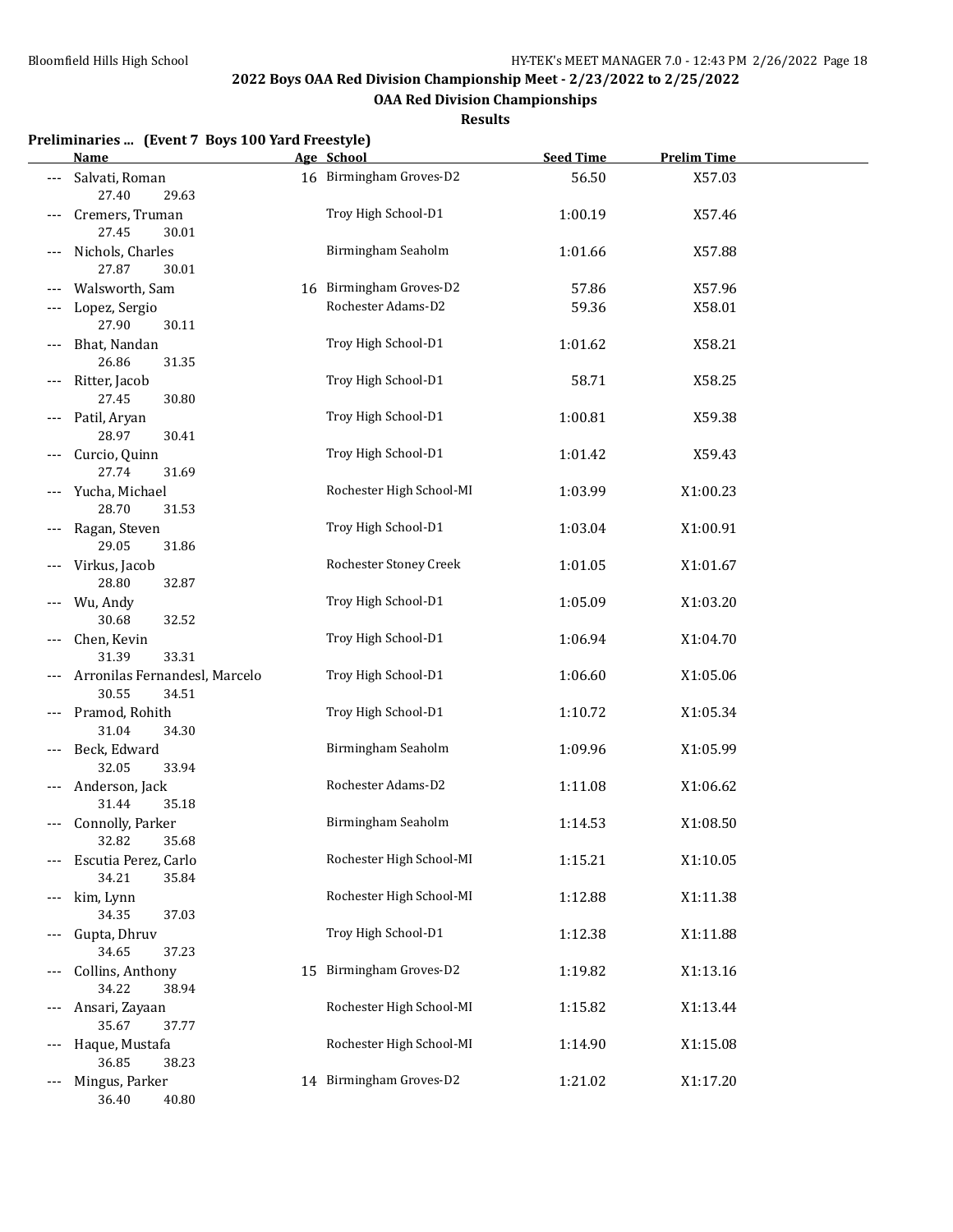**OAA Red Division Championships**

|                       | Preliminaries  (Event 7 Boys 100 Yard Freestyle)                                                                       |                |                                                    |       | Age School                       |                          |                    |                    |                    |                |
|-----------------------|------------------------------------------------------------------------------------------------------------------------|----------------|----------------------------------------------------|-------|----------------------------------|--------------------------|--------------------|--------------------|--------------------|----------------|
|                       | <b>Name</b>                                                                                                            |                |                                                    |       |                                  |                          |                    | <b>Seed Time</b>   | <b>Prelim Time</b> |                |
| ---                   | Flores, Edwin<br>37.62                                                                                                 | 41.65          |                                                    |       | Rochester Stoney Creek           |                          |                    | 1:20.70            | X1:19.27           |                |
|                       | Marchinski, Leonard<br>38.63                                                                                           | 41.60          |                                                    |       | 16 Rochester High School-MI      |                          |                    | 1:20.67            | X1:20.23           |                |
|                       | Potts, Amari<br>1:21.20                                                                                                |                |                                                    |       |                                  | Rochester High School-MI |                    | 1:18.61            | X1:21.20           |                |
|                       | Barber, Dakota<br>38.32                                                                                                | 43.83          |                                                    |       |                                  | Rochester High School-MI |                    | 1:22.13            | X1:22.15           |                |
|                       | Seth, Shaurya<br>48.77                                                                                                 | 53.91          |                                                    |       | Rochester High School-MI         |                          |                    | 1:36.31            | X1:42.68           |                |
|                       | Event 8 Boys 500 Yard Freestyle                                                                                        |                |                                                    |       |                                  |                          |                    |                    |                    |                |
|                       | 2007<br><b>OAA Overall:</b><br>4:32.71<br>2007<br><b>OAA Red:</b><br>4:32.71<br>4:54.99 D1<br>5:01.69 D2<br>5:10.09 D3 |                | <b>Morgan Priestley</b><br><b>Morgan Priestley</b> |       |                                  |                          | Seaholm<br>Seaholm |                    |                    |                |
|                       | Name                                                                                                                   |                |                                                    |       | Age School                       |                          |                    | <b>Prelim Time</b> | <b>Finals Time</b> |                |
| A - Final             |                                                                                                                        |                |                                                    |       |                                  |                          |                    |                    |                    |                |
|                       | 1 MacDonald, Angus<br>25.59<br>29.52                                                                                   | 27.73<br>28.71 | 28.23                                              | 28.41 | 15 Birmingham Groves-D2<br>28.62 | 28.98                    | 29.52              | 4:45.26<br>29.59   | 4:44.90            | D <sub>1</sub> |
| 2                     | Cicco, Jack                                                                                                            |                |                                                    |       | Rochester Stoney Creek           |                          |                    | 4:49.17            | 4:46.57            | D <sub>1</sub> |
|                       | 26.05<br>28.76                                                                                                         | 28.25<br>27.75 | 28.79                                              | 29.21 | 29.71                            | 29.23                    | 29.61              | 29.21              |                    |                |
| 3                     | Cicco, Will                                                                                                            |                |                                                    |       | Rochester Stoney Creek           |                          |                    | 4:50.12            | 4:47.05            | D <sub>1</sub> |
|                       | 26.66<br>28.61                                                                                                         | 29.37<br>27.33 | 29.29                                              | 29.29 | 29.35                            | 29.26                    | 28.98              | 28.91              |                    |                |
| 4                     | Hassett, Scott                                                                                                         |                |                                                    |       | Birmingham Seaholm               |                          |                    | 4:48.83            | 4:48.01            | D <sub>1</sub> |
|                       | 25.44<br>29.35                                                                                                         | 28.61<br>28.71 | 29.41                                              | 29.15 | 29.01                            | 29.49                    | 29.24              | 29.60              |                    |                |
| 5                     | Symington, Bailey                                                                                                      |                |                                                    |       | Rochester Stoney Creek           |                          |                    | 4:53.21            | 4:54.62            | D <sub>1</sub> |
|                       | 27.29<br>29.45                                                                                                         | 29.62<br>28.92 | 29.33                                              | 29.57 | 29.93                            | 29.96                    | 30.46              | 30.09              |                    |                |
| 6                     | Frerichs, Trevor                                                                                                       |                |                                                    |       | Rochester Stoney Creek           |                          |                    | 4:51.52            | 4:56.13            | D <sub>2</sub> |
|                       | 27.14<br>30.16                                                                                                         | 29.02<br>29.25 | 29.89                                              | 30.02 | 30.02                            | 30.11                    | 30.25              | 30.27              |                    |                |
|                       | Telang, Jonah                                                                                                          |                |                                                    |       | Rochester Adams-D2               |                          |                    | 4:59.05            | 4:57.21            | D <sub>2</sub> |
|                       | 26.95<br>29.93                                                                                                         | 29.36<br>29.25 | 30.09                                              | 29.87 | 30.65                            | 30.22                    | 30.37              | 30.52              |                    |                |
|                       | 8 Knoper, Jack                                                                                                         |                |                                                    |       | 17 Birmingham Groves-D2          |                          |                    | 5:02.44            | 5:04.95            | D <sub>3</sub> |
|                       | 27.07                                                                                                                  | 29.16          | 29.76                                              | 30.39 | 31.08                            | 31.10                    | 31.25              | 31.43              |                    |                |
|                       | 32.08                                                                                                                  | 31.63          |                                                    |       |                                  |                          |                    |                    |                    |                |
| <b>B</b> - Final<br>9 | Swaim, Chris                                                                                                           |                |                                                    |       | Rochester Adams-D2               |                          |                    | 5:02.64            |                    | D <sub>1</sub> |
|                       | 25.84<br>29.99                                                                                                         | 29.00<br>28.78 | 29.57                                              | 29.84 | 30.27                            | 30.52                    | 30.46              | 30.68              | 4:54.95            |                |
|                       | 10 Deighan, Luke                                                                                                       |                |                                                    |       | Birmingham Seaholm               |                          |                    | 5:04.24            | 4:59.73            | D <sub>2</sub> |
|                       | 26.29<br>30.89                                                                                                         | 29.16<br>30.18 | 30.16                                              | 30.40 | 30.49                            | 30.56                    | 30.65              | 30.95              |                    |                |
|                       | 11 Brito, Marcello                                                                                                     |                |                                                    |       | 17 Rochester High School-MI      |                          |                    | 5:06.12            | 5:00.86            | D <sub>2</sub> |
|                       | 26.38<br>31.86                                                                                                         | 28.87<br>29.60 | 29.81                                              | 30.24 | 30.50                            | 30.91                    | 31.05              | 31.64              |                    |                |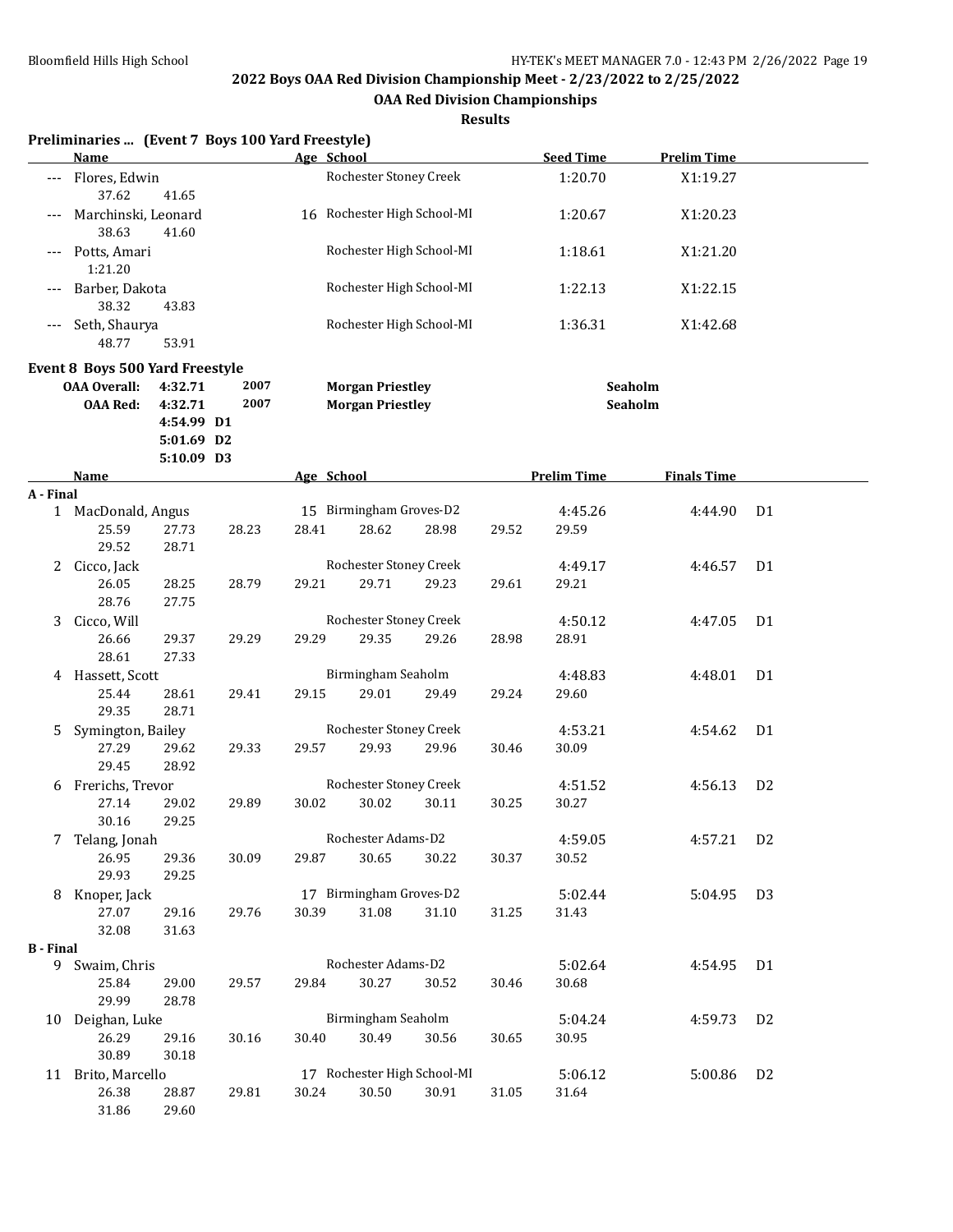**OAA Red Division Championships**

### **Results**

## **B - Final ... (Event 8 Boys 500 Yard Freestyle)**

|           | Age School<br><b>Name</b>              |            |       |                  |                         |                             | <b>Prelim Time</b> | <b>Finals Time</b> |                |                |  |
|-----------|----------------------------------------|------------|-------|------------------|-------------------------|-----------------------------|--------------------|--------------------|----------------|----------------|--|
|           | 12 Boruta, Aiden                       |            |       |                  |                         | Rochester High School-MI    |                    | 5:04.55            | 5:02.31        | D <sub>3</sub> |  |
|           | 27.19                                  | 29.46      | 30.55 | 30.72            | 31.18                   | 31.23                       | 31.19              | 30.94              |                |                |  |
|           | 30.64                                  | 29.21      |       |                  |                         |                             |                    |                    |                |                |  |
|           | 13 Sundquist, Andrew                   |            |       |                  | Rochester Stoney Creek  |                             |                    | 5:08.57            | 5:02.77        | D <sub>3</sub> |  |
|           | 27.17                                  | 29.92      | 30.14 | 31.03            | 31.00                   | 30.88                       | 30.99              | 31.28              |                |                |  |
|           | 30.60                                  | 29.76      |       |                  |                         |                             |                    |                    |                |                |  |
|           | 14 Baldini, Giovanni                   |            |       |                  | 14 Birmingham Groves-D2 |                             |                    | 5:11.38            | 5:10.69        |                |  |
|           | 27.86                                  | 31.11      | 31.79 | 31.78            | 31.85                   | 32.06                       | 31.83              | 32.11              |                |                |  |
|           | 31.45                                  | 28.85      |       |                  |                         |                             |                    |                    |                |                |  |
|           | 15 Sharba, Mustafa                     |            |       |                  | Troy High School-D1     |                             |                    | 5:18.89            | 5:11.03        |                |  |
|           | 27.27                                  | 29.78      | 31.17 | 31.81            | 31.79                   | 32.20                       | 32.63              | 32.27              |                |                |  |
|           | 32.28                                  | 29.83      |       |                  |                         |                             |                    |                    |                |                |  |
|           | 16 Berishaj, Luan                      |            |       |                  | Troy High School-D1     |                             |                    | 5:17.31            | 5:14.98        |                |  |
|           | 27.11                                  | 30.07      | 30.82 | 31.50            | 32.09                   | 32.46                       | 32.72              | 33.04              |                |                |  |
|           | 32.89                                  | 32.28      |       |                  |                         |                             |                    |                    |                |                |  |
| C - Final |                                        |            |       |                  |                         |                             |                    |                    |                |                |  |
| ---       | Knueppel, Dominik                      |            |       |                  | Rochester Adams-D2      |                             |                    | 5:21.82            | X5:17.02       |                |  |
|           | 28.20                                  | 31.06      | 31.89 | 32.56            | 32.34                   | 33.04                       | 32.76              | 32.42              |                |                |  |
|           | 32.53                                  | 30.22      |       |                  |                         |                             |                    |                    |                |                |  |
|           | Nayak, Amit                            |            |       |                  |                         | Rochester High School-MI    |                    | 5:26.17            | X5:18.71       |                |  |
|           | 29.07                                  | 31.95      | 32.26 | 32.35            | 32.91                   | 32.69                       | 32.67              | 32.17              |                |                |  |
|           | 32.43                                  | 30.21      |       |                  |                         |                             |                    |                    |                |                |  |
|           | Wade, Michael                          |            |       |                  | Birmingham Seaholm      |                             |                    | 5:21.89            | X5:18.90       |                |  |
|           | 28.68                                  | 30.97      | 31.74 | 32.17            | 32.81                   | 33.70                       | 33.19              | 32.49              |                |                |  |
|           | 32.72                                  | 30.43      |       |                  |                         |                             |                    |                    |                |                |  |
|           | Barnard, Sam                           |            |       |                  | Rochester Adams-D2      |                             |                    | 5:19.21            | X5:20.21       |                |  |
|           | 27.91                                  | 30.44      | 31.75 | 32.53            | 33.05                   | 33.29                       | 33.27              | 33.10              |                |                |  |
|           | 33.11                                  | 31.76      |       |                  |                         |                             |                    |                    |                |                |  |
|           | Quezada, Ever                          |            |       |                  | Birmingham Seaholm      |                             |                    | 5:21.99            | X5:24.04       |                |  |
|           | 27.40                                  | 31.01      | 32.42 | 32.75            | 33.30                   | 33.57                       | 33.85              | 34.43              |                |                |  |
|           | 33.51                                  | 31.80      |       |                  |                         |                             |                    |                    |                |                |  |
|           | Barrett, Ryan                          |            |       |                  |                         | 17 Rochester High School-MI |                    | 5:28.06            | X5:28.49       |                |  |
|           | 28.02                                  | 30.17      | 32.18 | 32.78            | 33.30                   | 33.83                       | 34.96              | 34.67              |                |                |  |
|           | 35.34                                  | 33.24      |       |                  |                         |                             |                    |                    |                |                |  |
|           | Nelson, Cullen                         |            |       |                  | Birmingham Seaholm      |                             |                    | 5:42.49            | X5:40.17       |                |  |
|           | 29.30                                  | 32.33      | 33.40 | 34.17            | 34.77                   | 35.42                       | 35.89              | 36.03              |                |                |  |
|           | 35.41                                  | 33.45      |       |                  |                         |                             |                    |                    |                |                |  |
|           | Quinn, Jackson                         |            |       |                  | 15 Birmingham Groves-D2 |                             |                    | 5:53.36            | X5:44.54       |                |  |
|           | 30.29                                  | 35.04      | 35.53 | 35.33            | 35.32                   | 35.78                       | 35.21              | 34.76              |                |                |  |
|           | 34.77                                  | 32.51      |       |                  |                         |                             |                    |                    |                |                |  |
|           | <b>Event 8 Boys 500 Yard Freestyle</b> |            |       |                  |                         |                             |                    |                    |                |                |  |
|           | <b>OAA Overall:</b>                    | 4:32.71    | 2007  |                  | <b>Morgan Priestley</b> |                             |                    |                    | <b>Seaholm</b> |                |  |
|           | <b>OAA Red:</b>                        | 4:32.71    | 2007  |                  | <b>Morgan Priestley</b> |                             |                    |                    | Seaholm        |                |  |
|           |                                        | 4:54.99 D1 |       |                  |                         |                             |                    |                    |                |                |  |
|           | 5:01.69 D2                             |            |       |                  |                         |                             |                    |                    |                |                |  |
|           |                                        | 5:10.09 D3 |       |                  |                         |                             |                    |                    |                |                |  |
|           | Name<br>Age School                     |            |       | <b>Seed Time</b> | <b>Prelim Time</b>      |                             |                    |                    |                |                |  |
|           | <b>Preliminaries</b>                   |            |       |                  |                         |                             |                    |                    |                |                |  |
|           | 1 MacDonald, Angus                     |            |       |                  | 15 Birmingham Groves-D2 |                             |                    | 4:44.68            | 4:45.26        | qD1            |  |
|           | 25.74                                  | 27.63      | 28.47 | 28.79            | 28.72                   | 29.20                       | 29.19              | 29.25              |                |                |  |
|           | 29.56                                  | 28.71      |       |                  |                         |                             |                    |                    |                |                |  |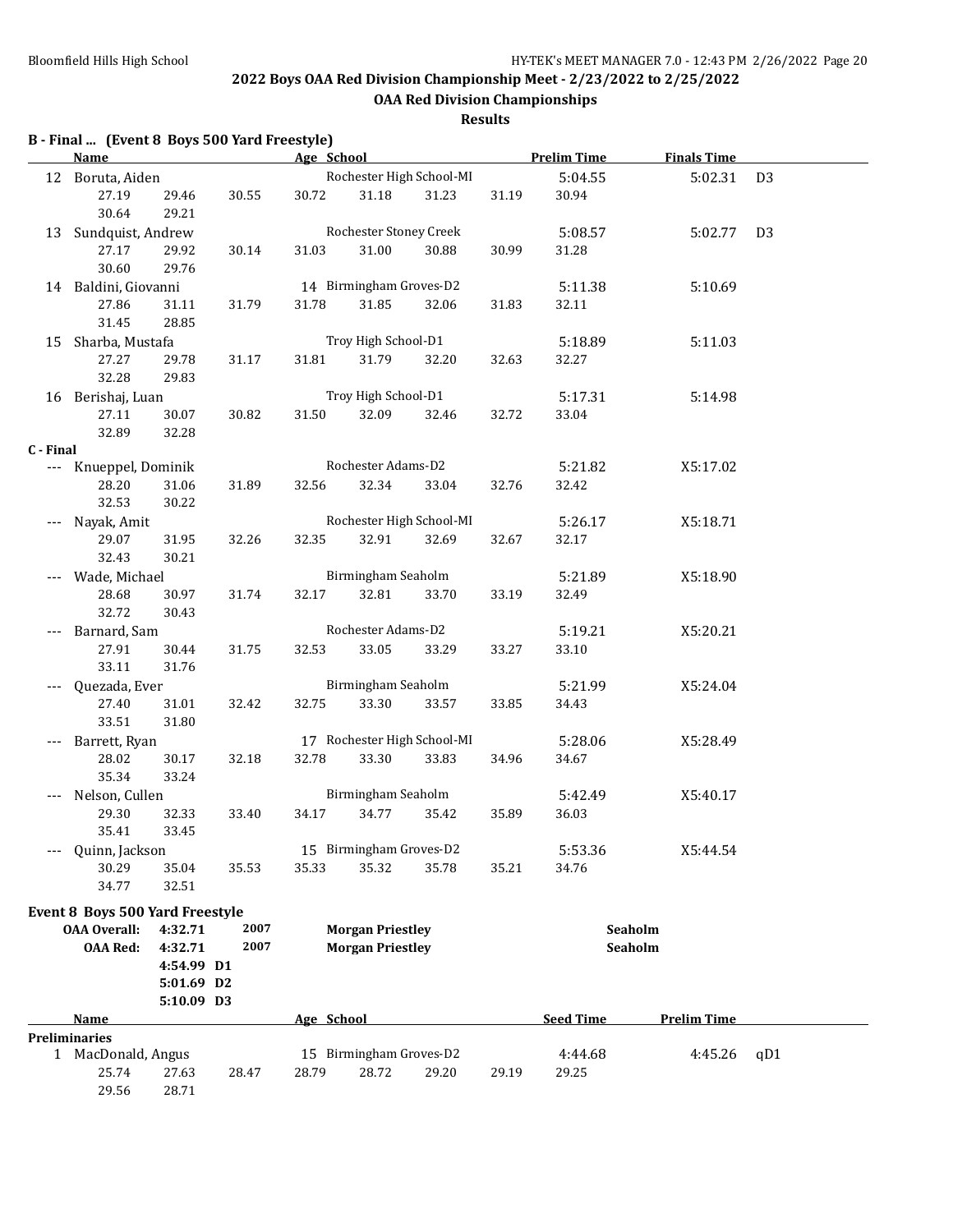**Preliminaries ... (Event 8 Boys 500 Yard Freestyle)**

## **2022 Boys OAA Red Division Championship Meet - 2/23/2022 to 2/25/2022**

**OAA Red Division Championships**

|    | Name                 |       |       | Age School |                         |                             |       | <b>Seed Time</b> | <b>Prelim Time</b> |             |
|----|----------------------|-------|-------|------------|-------------------------|-----------------------------|-------|------------------|--------------------|-------------|
|    | 2 Hassett, Scott     |       |       |            | Birmingham Seaholm      |                             |       | 4:47.16          | 4:48.83            | qD1         |
|    | 25.08                | 28.22 | 29.14 | 29.50      | 29.15                   | 29.58                       | 29.68 | 29.74            |                    |             |
|    | 29.78                | 28.96 |       |            |                         |                             |       |                  |                    |             |
| 3  | Cicco, Jack          |       |       |            | Rochester Stoney Creek  |                             |       | 4:56.77          | 4:49.17            | qD1         |
|    | 26.73                | 28.91 | 29.42 | 29.37      | 29.69                   | 29.55                       | 29.58 | 29.25            |                    |             |
|    | 29.03                | 27.64 |       |            |                         |                             |       |                  |                    |             |
|    | 4 Cicco, Will        |       |       |            | Rochester Stoney Creek  |                             |       | 4:50.01          | 4:50.12            | qD1         |
|    | 27.06                | 29.33 | 29.81 | 29.65      | 29.62                   | 29.76                       | 29.14 | 29.27            |                    |             |
|    | 29.06                | 27.42 |       |            |                         |                             |       |                  |                    |             |
|    | 5 Frerichs, Trevor   |       |       |            | Rochester Stoney Creek  |                             |       | 4:50.97          | 4:51.52            | qD1         |
|    | 27.01                | 28.99 | 29.57 | 29.80      | 29.72                   | 29.86                       | 29.59 | 29.28            |                    |             |
|    | 29.14                | 28.56 |       |            |                         |                             |       |                  |                    |             |
| 6  | Symington, Bailey    |       |       |            | Rochester Stoney Creek  |                             |       | 4:51.21          | 4:53.21            | qD1         |
|    | 27.46                | 29.42 | 29.89 | 29.44      | 29.66                   | 29.27                       | 29.78 | 30.00            |                    |             |
|    | 29.99                | 28.30 |       |            |                         |                             |       |                  |                    |             |
| 7  | Telang, Jonah        |       |       |            | Rochester Adams-D2      |                             |       | 5:00.93          | 4:59.05            | qD2         |
|    | 27.37                | 29.67 | 29.95 | 30.24      | 29.71                   | 30.14                       | 30.38 | 31.06            |                    |             |
|    | 30.49                | 30.04 |       |            |                         |                             |       |                  |                    |             |
| 8  | Knoper, Jack         |       |       |            | 17 Birmingham Groves-D2 |                             |       | 4:59.50          | 5:02.44            | qD3         |
|    | 26.56                | 29.54 | 29.99 | 30.59      | 30.55                   | 31.42                       | 31.46 | 31.28            |                    |             |
|    | 31.04                | 30.01 |       |            |                         |                             |       |                  |                    |             |
|    | 9 Swaim, Chris       |       |       |            | Rochester Adams-D2      |                             |       | 5:06.12          | 5:02.64            | qD3         |
|    | 27.34                | 29.26 | 30.37 | 30.59      | 30.40                   | 30.81                       | 31.56 | 31.45            |                    |             |
|    | 31.12                | 29.74 |       |            |                         |                             |       |                  |                    |             |
|    | 10 Deighan, Luke     |       |       |            | Birmingham Seaholm      |                             |       | 5:00.92          | 5:04.24            | qD3         |
|    | 26.62                | 29.53 | 30.48 | 30.97      | 30.99                   | 31.16                       | 31.37 | 31.11            |                    |             |
|    | 31.61                | 30.40 |       |            |                         |                             |       |                  |                    |             |
|    | 11 Boruta, Aiden     |       |       |            |                         | Rochester High School-MI    |       | 5:07.03          | 5:04.55            | qD3         |
|    | 27.27                | 29.91 | 30.71 | 31.20      | 31.25                   | 31.26                       | 31.81 | 31.72            |                    |             |
|    | 30.52                | 28.90 |       |            |                         |                             |       |                  |                    |             |
|    | 12 Brito, Marcello   |       |       |            |                         | 17 Rochester High School-MI |       | 5:08.24          | 5:06.12            | qD3         |
|    | 27.69                | 29.62 | 29.96 | 30.23      | 30.94                   | 31.57                       | 31.60 | 31.64            |                    |             |
|    | 31.83                | 31.04 |       |            |                         |                             |       |                  |                    |             |
|    | 13 Sundquist, Andrew |       |       |            | Rochester Stoney Creek  |                             |       | 5:09.15          | 5:08.57            | qD3         |
|    | 28.11                | 30.64 | 30.69 | 31.12      | 31.53                   | 31.93                       | 31.17 | 31.53            |                    |             |
|    | 31.11                | 30.74 |       |            |                         |                             |       |                  |                    |             |
|    | 14 Baldini, Giovanni |       |       |            | 14 Birmingham Groves-D2 |                             |       | 5:16.85          | 5:11.38            | q           |
|    | 27.87                | 31.34 | 31.54 | 31.73      | 31.65                   | 31.79                       | 31.89 | 31.76            |                    |             |
|    | 31.32                | 30.49 |       |            |                         |                             |       |                  |                    |             |
| 15 | Berishaj, Luan       |       |       |            | Troy High School-D1     |                             |       | 5:12.54          | $5:17.31$ q        |             |
|    | 27.29                | 30.60 | 31.98 | 32.38      | 32.42                   | 32.85                       | 32.45 | 32.99            |                    |             |
|    | 32.77                | 31.58 |       |            |                         |                             |       |                  |                    |             |
|    | 16 Sharba, Mustafa   |       |       |            | Troy High School-D1     |                             |       | 5:22.71          | 5:18.89            | q           |
|    | 27.71                | 30.46 | 31.00 | 32.21      | 32.97                   | 33.19                       | 33.21 | 33.31            |                    |             |
|    | 33.61                | 31.22 |       |            |                         |                             |       |                  |                    |             |
|    | 17 Barnard, Sam      |       |       |            | Rochester Adams-D2      |                             |       | 5:17.69          | 5:19.21            | $\mathbf q$ |
|    | 28.64                | 31.35 | 32.02 | 32.02      | 32.69                   | 32.79                       | 32.93 | 32.86            |                    |             |
|    | 32.70                | 31.21 |       |            |                         |                             |       |                  |                    |             |
|    | 18 Knueppel, Dominik |       |       |            | Rochester Adams-D2      |                             |       | 5:32.76          | $5:21.82$ q        |             |
|    | 28.59                | 31.60 | 32.53 | 32.85      | 32.42                   | 32.74                       | 33.06 | 33.62            |                    |             |
|    | 32.83                | 31.58 |       |            |                         |                             |       |                  |                    |             |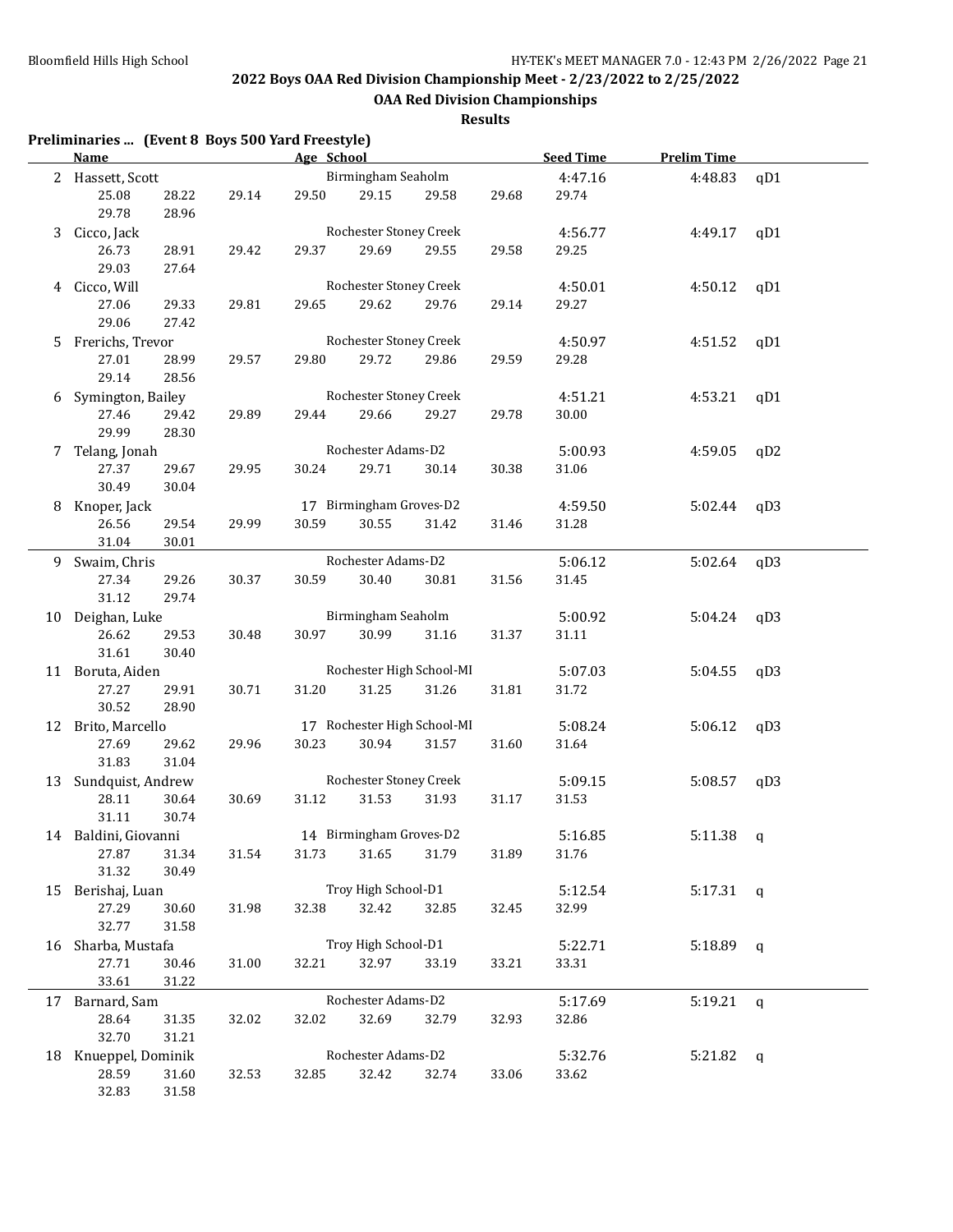**OAA Red Division Championships**

|              | Preliminaries  (Event 8 Boys 500 Yard Freestyle)             |            |       |                   |                             |       |                                     |                       |                       |                |
|--------------|--------------------------------------------------------------|------------|-------|-------------------|-----------------------------|-------|-------------------------------------|-----------------------|-----------------------|----------------|
|              | <b>Name</b>                                                  |            |       | Age School        |                             |       |                                     | <b>Seed Time</b>      | <b>Prelim Time</b>    |                |
|              | 19 Wade, Michael                                             |            |       |                   | Birmingham Seaholm          |       |                                     | 5:36.78               | 5:21.89               | $\mathsf{q}$   |
|              | 28.75                                                        | 31.34      | 32.37 | 32.32             | 33.12                       | 33.15 | 33.40                               | 32.97                 |                       |                |
|              | 33.11                                                        | 31.36      |       |                   |                             |       |                                     |                       |                       |                |
| 20           | Quezada, Ever                                                |            |       |                   | Birmingham Seaholm          |       |                                     | 5:41.97               | 5:21.99               | q              |
|              | 28.19                                                        | 31.73      | 32.42 | 32.84             | 32.65                       | 33.33 | 33.78                               | 33.21                 |                       |                |
|              | 32.80                                                        | 31.04      |       |                   |                             |       |                                     |                       |                       |                |
|              | 21 Nayak, Amit                                               |            |       |                   | Rochester High School-MI    |       |                                     | 5:22.78               | 5:26.17               | q              |
|              | 29.53                                                        | 32.43      | 33.13 | 33.58             | 33.47                       | 33.54 | 33.35                               | 32.70                 |                       |                |
|              | 32.98                                                        | 31.46      |       |                   |                             |       |                                     |                       |                       |                |
|              | 22 Barrett, Ryan                                             |            |       |                   | 17 Rochester High School-MI |       |                                     | 5:44.99               | 5:28.06               | q              |
|              | 28.65                                                        | 31.57      | 32.39 | 32.26             | 32.67                       | 33.54 | 34.30                               | 34.08                 |                       |                |
|              | 34.87                                                        | 33.73      |       |                   |                             |       |                                     |                       |                       |                |
|              | Nelson, Cullen                                               |            |       |                   | Birmingham Seaholm          |       |                                     | 5:58.43               | X5:42.49              |                |
|              | 29.19                                                        | 32.98      | 34.12 | 35.03             | 35.35                       | 35.67 | 35.84                               | 36.07                 |                       |                |
|              | 35.06                                                        | 33.18      |       |                   |                             |       |                                     |                       |                       |                |
|              | Quinn, Jackson                                               |            |       |                   | 15 Birmingham Groves-D2     |       |                                     | 6:13.71               | X5:53.36              |                |
|              | 30.45                                                        | 34.54      | 35.80 | 36.34             | 36.22                       | 36.39 | 36.12                               | 37.42                 |                       |                |
|              | 36.36                                                        | 33.72      |       |                   |                             |       |                                     |                       |                       |                |
|              | Konwinski, Gabriel                                           |            |       |                   | Troy High School-D1         |       |                                     | 6:03.56               | X5:56.76              |                |
|              | 29.77                                                        | 33.77      | 35.01 | 36.45             | 35.33                       | 36.64 | 37.51                               | 37.43                 |                       |                |
|              | 38.18                                                        | 36.67      |       |                   |                             |       |                                     |                       |                       |                |
|              | Event 9 Boys 200 Yard Freestyle Relay<br><b>OAA Overall:</b> | 1:25.48    | 2014  |                   | Seaholm                     |       | Hernandez, Anderson, Perham, Shaben |                       | Seaholm               |                |
|              | <b>OAA Red:</b>                                              | 1:25.48    | 2014  |                   | Seaholm                     |       |                                     | Seaholm               |                       |                |
|              |                                                              |            |       |                   |                             |       | Hernandez, Anderson, Perham, Shaben |                       |                       |                |
|              |                                                              | 1:31.09 D1 |       |                   |                             |       |                                     |                       |                       |                |
|              |                                                              | 1:33.09 D2 |       |                   |                             |       |                                     |                       |                       |                |
|              |                                                              | 1:35.19 D3 |       |                   |                             |       |                                     |                       |                       |                |
|              | Team                                                         |            |       |                   | <b>Relay</b>                |       |                                     | <b>Prelim Time</b>    | <b>Finals Time</b>    |                |
| A - Final    |                                                              |            |       |                   |                             |       |                                     |                       |                       |                |
|              | 1 Birmingham Seaholm                                         |            |       |                   | $\boldsymbol{A}$            |       |                                     | 1:29.18               | 1:27.24               | D <sub>1</sub> |
|              | 1) Wilson, Cami                                              |            |       | 2) Hassett, Scott |                             |       | 3) O'Neill, Owen                    |                       | 4) Branch, Patrick    |                |
|              | 21.38                                                        | 22.64      | 22.00 | 21.22             |                             |       |                                     |                       |                       |                |
| $\mathbf{Z}$ | Birmingham Groves-D2                                         |            |       |                   | A                           |       |                                     | 1:32.33               | 1:28.84               | D <sub>1</sub> |
|              | 1) Lezovich, Zach 15                                         |            |       | 2) Duncan, Ian 16 |                             |       |                                     | 3) Lamphere, Nolan 17 | 4) Allen, Asa 15      |                |
|              | 23.18                                                        | 22.18      | 21.81 | 21.67             |                             |       |                                     |                       |                       |                |
| 3            | Rochester High School-MI                                     |            |       |                   | A                           |       |                                     | 1:31.28               | 1:29.42               | D <sub>1</sub> |
|              | 1) VanHowe, Jack 18                                          |            |       | 2) Sun, Joseph 17 |                             |       | 3) Hosch, Lucas                     |                       | 4) Lucier, Maxwell 16 |                |
|              | 21.63                                                        | 22.10      | 23.38 | 22.31             |                             |       |                                     |                       |                       |                |
|              | 4 Rochester Stoney Creek                                     |            |       |                   | A                           |       |                                     | 1:31.33               | 1:30.55               | D <sub>1</sub> |
|              | 1) Virkus, Jacob                                             |            |       | 2) Filbin, JD     |                             |       | 3) Cicco, Will                      |                       | 4) Cicco, Jack        |                |
|              | 23.48                                                        | 21.32      | 23.07 | 22.68             |                             |       |                                     |                       |                       |                |
| 5            | Troy High School-D1                                          |            |       |                   | A                           |       |                                     | 1:32.95               | 1:31.99               | D <sub>2</sub> |
|              | 1) Lin, Jason                                                |            |       | 2) Aretha, Ryan   |                             |       | 3) Buten, Brady                     |                       | 4) Li, Matthew        |                |
|              | 23.57                                                        | 22.95      | 22.98 | 22.49             |                             |       |                                     |                       |                       |                |
| 6            | Rochester Adams-D2                                           |            |       |                   | A                           |       |                                     | 1:33.18               | 1:32.20               | D <sub>2</sub> |
|              | 1) Pena, Gonzalo                                             |            |       | 2) Bowers, Caleb  |                             |       | 3) Chen, David                      |                       | 4) Song, Grant        |                |
|              | 23.17                                                        | 23.00      | 22.65 | 23.38             |                             |       |                                     |                       |                       |                |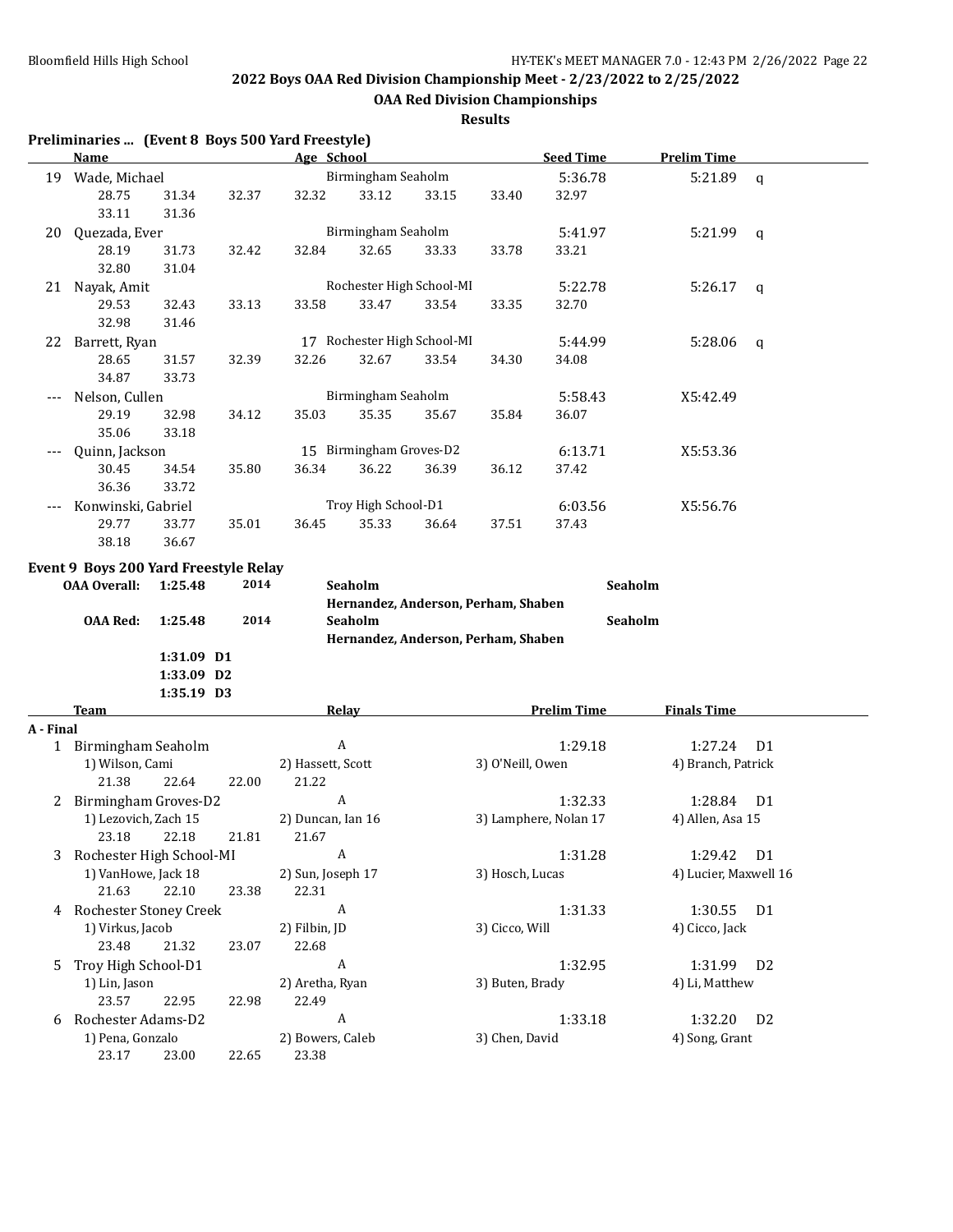**OAA Red Division Championships**

| B - Final  (Event 9 Boys 200 Yard Freestyle Relay) |  |  |  |  |
|----------------------------------------------------|--|--|--|--|
|----------------------------------------------------|--|--|--|--|

|                  | <b>Team</b>                           |            |       | Thiat  (Livent 2 Doys 200 Taru Freestyle Relay)<br>Relay | <b>Prelim Time</b>                  | <b>Finals Time</b>         |
|------------------|---------------------------------------|------------|-------|----------------------------------------------------------|-------------------------------------|----------------------------|
| <b>B</b> - Final |                                       |            |       |                                                          |                                     |                            |
| $---$            | Troy High School-D1                   |            |       | B                                                        | 1:35.00                             | X1:33.78<br>D <sub>3</sub> |
|                  | 1) Harrison, Josh                     |            |       | 2) Morey, Trevor                                         | 3) Lewandowski, Jack                | 4) Berishaj, Luan          |
|                  | 23.56                                 | 23.54      | 23.36 | 23.32                                                    |                                     |                            |
|                  | Birmingham Seaholm                    |            |       | B                                                        | 1:38.62                             | X1:34.22<br>D <sub>3</sub> |
|                  | 1) Marsh, George                      |            |       | 2) Ricelli, Michelon                                     | 3) Montgomery, Rourke               | 4) Deighan, Luke           |
|                  | 22.83                                 | 23.36      | 23.90 | 24.13                                                    |                                     |                            |
|                  | Rochester High School-MI              |            |       | B                                                        | 1:36.03                             | X1:34.30<br>D3             |
|                  | 1) English, Ben                       |            |       | 2) Boruta, Aiden                                         | 3) Brito, Marcello 17               | 4) Nayak, Amit             |
|                  | 24.05                                 | 23.53      | 23.34 | 23.38                                                    |                                     |                            |
|                  | Rochester Stoney Creek                |            |       | B                                                        | 1:38.48                             | X1:36.15                   |
|                  | 1) Kumaran, Tarun                     |            |       | 2) Virkus, Ben                                           | 3) Symington, Bailey                | 4) Schram, Dylan           |
|                  | 24.18                                 | 23.78      | 24.38 | 23.81                                                    |                                     |                            |
|                  | Rochester Adams-D2                    |            |       | B                                                        | 1:38.18                             | X1:37.38                   |
|                  | 1) Park, Sean                         |            |       | 2) Knueppel, Dominik                                     | 3) Telang, Jonah                    | 4) Swaim, Chris            |
|                  | 24.60                                 | 24.00      | 24.63 | 24.15                                                    |                                     |                            |
|                  | Birmingham Groves-D2                  |            |       | B                                                        | 1:40.16                             | X1:37.40                   |
|                  | 1) Thomas-Hagerman, Quinn 16          |            |       | 2) Salvati, Roman 16                                     | 3) Baldini, Giovanni 14             | 4) Knoper, Jack 17         |
|                  | 25.43                                 | 24.09      | 24.25 | 23.63                                                    |                                     |                            |
| C - Final        |                                       |            |       |                                                          |                                     |                            |
|                  | Rochester High School-MI              |            |       | C                                                        | 1:39.12                             | X1:36.08                   |
|                  | 1) Myneni, Shrimann 17                |            |       | 2) Barrett, Ryan 17                                      | 3) han, Yale                        | 4) Busignani, Garrett 17   |
|                  | 24.05                                 | 24.08      | 24.65 | 23.30                                                    |                                     |                            |
|                  | Troy High School-D1                   |            |       | C                                                        | 1:36.85                             | X1:36.84                   |
|                  | 1) Lin, Edison                        |            |       | 2) Basal, Rahim                                          | 3) Kemp, Brendan                    | 4) Meyer, Mason            |
|                  | 24.58                                 | 23.86      | 23.59 | 24.81                                                    |                                     |                            |
|                  | Birmingham Groves-D2                  |            |       | $\mathsf C$                                              | 1:44.39                             | X1:40.77                   |
|                  | 1) Walsworth, Sam 16                  |            |       | 2) McIntyre, Diego 16                                    | 3) Betanzo, Vincent 14              | 4) Quinn, Jackson 15       |
|                  | 26.19                                 | 24.81      | 24.21 | 25.56                                                    |                                     |                            |
|                  | Birmingham Seaholm                    |            |       | C                                                        | 1:44.30                             | X1:40.88                   |
|                  | 1) Wade, Michael                      |            |       | 2) Goff, William                                         | 3) Quezada, Ever                    | 4) Hudson, Nathaniel       |
|                  | 25.54                                 | 25.15      | 25.56 | 24.63                                                    |                                     |                            |
|                  | Rochester Stoney Creek                |            |       | C                                                        | 1:44.84                             | X1:41.89                   |
|                  | 1) Lopez, Diego                       |            |       | 2) King, Brandon                                         | 3) Avalos, Carlos                   | 4) Haidar, Josef           |
|                  | 25.34                                 | 25.29      | 25.60 | 25.66                                                    |                                     |                            |
|                  | Rochester Adams-D2                    |            |       | C                                                        | 1:48.82                             | X1:47.37                   |
|                  | 1) Andonyan, Evan                     |            |       | 2) Barnard, Sam                                          | 3) Lopez, Sergio                    | 4) Anderson, Jack          |
|                  | 25.41                                 | 26.38      | 26.37 | 29.21                                                    |                                     |                            |
|                  | Event 9 Boys 200 Yard Freestyle Relay |            |       |                                                          |                                     |                            |
|                  | <b>OAA Overall:</b>                   | 1:25.48    | 2014  | Seaholm                                                  | Seaholm                             |                            |
|                  |                                       |            |       |                                                          | Hernandez, Anderson, Perham, Shaben |                            |
|                  | <b>OAA Red:</b>                       | 1:25.48    | 2014  | Seaholm                                                  | Seaholm                             |                            |
|                  |                                       |            |       |                                                          | Hernandez, Anderson, Perham, Shaben |                            |
|                  |                                       | 1:31.09 D1 |       |                                                          |                                     |                            |
|                  |                                       | 1:33.09 D2 |       |                                                          |                                     |                            |
|                  |                                       | 1:35.19 D3 |       |                                                          |                                     |                            |
|                  | Team                                  |            |       | Relay                                                    | <b>Seed Time</b>                    | <b>Prelim Time</b>         |
|                  | <b>Preliminaries</b>                  |            |       |                                                          |                                     |                            |
|                  | 1 Birmingham Seaholm                  |            |       | A                                                        | 1:28.60                             | 1:29.18<br>qD1             |
|                  | 1) Marsh, George                      |            |       | 2) Wilson, Cami                                          | 3) O'Neill, Owen                    | 4) Hassett, Scott          |
|                  | 22.79                                 | 21.17      | 22.67 | 22.55                                                    |                                     |                            |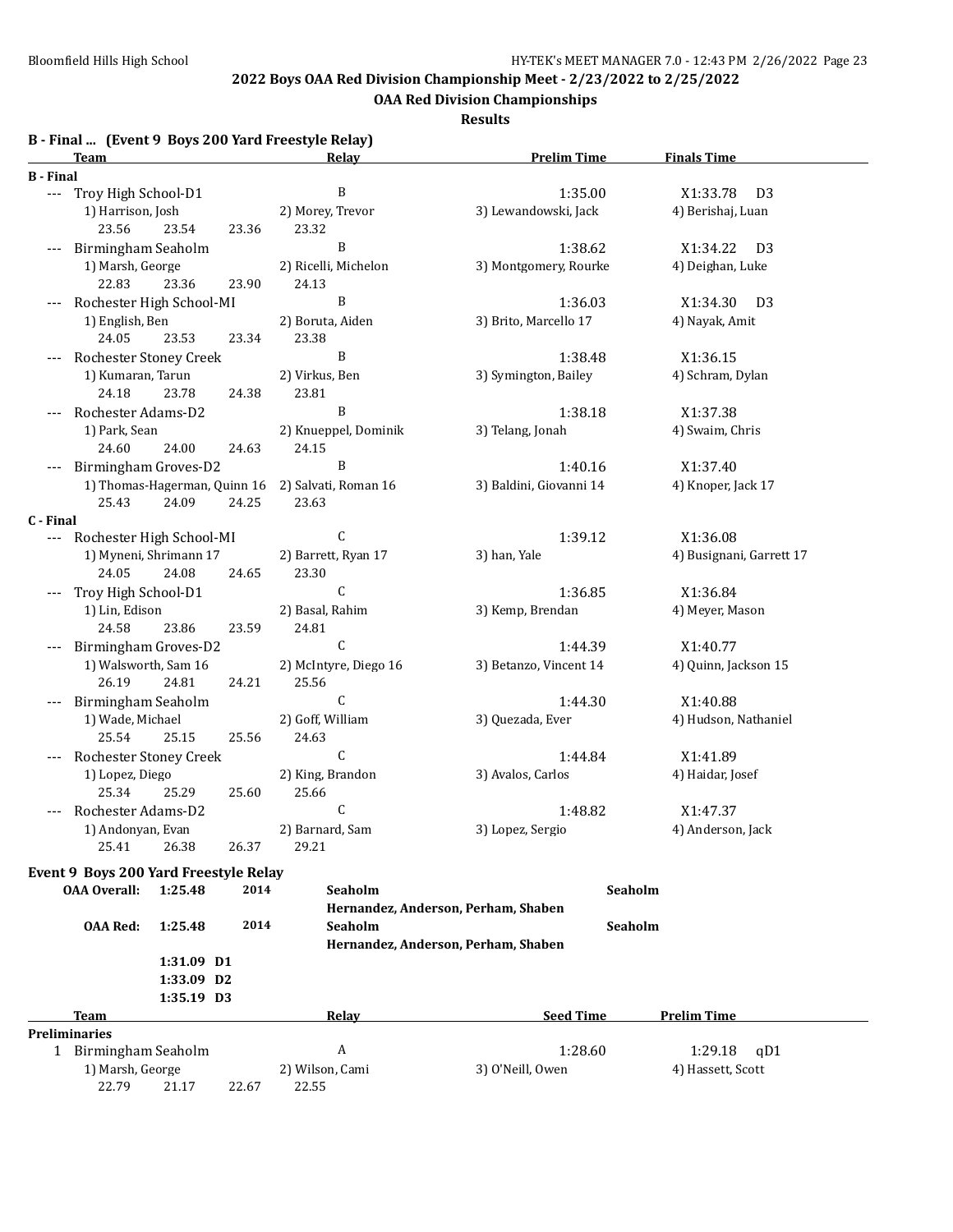**OAA Red Division Championships**

**Results**

# **Preliminaries ... (Event 9 Boys 200 Yard Freestyle Relay)**

| 2 Rochester High School-MI<br>$\boldsymbol{A}$<br>1:30.80<br>1:31.28<br>qD2<br>1) VanHowe, Jack 18<br>3) Hosch, Lucas<br>4) Reif, Bobby<br>2) Sun, Joseph 17<br>21.99<br>22.74<br>23.67<br>22.88<br>A<br>3 Rochester Stoney Creek<br>1:31.06<br>1:31.33<br>qD2<br>1) Cicco, Will<br>3) Symington, Bailey<br>2) Cicco, Jack<br>4) Filbin, JD<br>23.48<br>22.79<br>21.08<br>23.98<br>$\boldsymbol{A}$<br>4 Birmingham Groves-D2<br>1:29.27<br>1:32.33<br>qD2<br>1) Lamphere, Nolan 17<br>2) Lezovich, Zach 15<br>3) Knoper, Jack 17<br>4) Allen, Asa 15<br>22.93<br>23.12<br>22.42<br>23.86<br>$\boldsymbol{A}$<br>Troy High School-D1<br>1:34.64<br>1:32.95<br>qD2<br>5.<br>1) Li, Matthew<br>2) Harrison, Josh<br>3) Buten, Brady<br>4) Lin, Jason<br>23.08<br>23.60<br>23.02<br>23.25<br>$\boldsymbol{A}$<br>1:32.68<br>1:33.18<br>Rochester Adams-D2<br>qD3<br>6<br>1) Pena, Gonzalo<br>2) Bowers, Caleb<br>4) Song, Grant<br>3) Chen, David<br>23.62<br>22.96<br>23.01<br>23.59<br>B<br>Troy High School-D1<br>1:35.49<br>X1:35.00<br>D <sub>3</sub><br>2) Morey, Trevor<br>3) Kemp, Brendan<br>1) Aretha, Ryan<br>4) Berishaj, Luan<br>23.70<br>23.53<br>23.44<br>24.33<br>B<br>Rochester High School-MI<br><b>NT</b><br>X1:36.03<br>1) Lucier, Maxwell 16<br>3) Brito, Marcello 17<br>2) Boruta, Aiden<br>4) Nayak, Amit<br>24.69<br>23.74<br>23.91<br>23.69<br>C<br>Troy High School-D1<br>1:38.93<br>X1:36.85<br>3) Lewandowski, Jack<br>1) Patnaik, Akshat<br>2) Basal, Rahim<br>4) Sharba, Mustafa<br>24.08<br>24.62<br>24.28<br>23.87<br>B<br>X1:38.18<br>Rochester Adams-D2<br>1:44.40<br>2) Knueppel, Dominik<br>3) Telang, Jonah<br>4) Swaim, Chris<br>1) Park, Sean<br>24.88<br>25.11<br>24.01<br>24.18<br>B<br>Rochester Stoney Creek<br>1:39.99<br>X1:38.48<br>3) Sundquist, Andrew<br>1) Kumaran, Tarun<br>2) Virkus, Ben<br>4) Schram, Dylan<br>24.47<br>25.74<br>24.08<br>24.19<br>B<br>Birmingham Seaholm<br>1:38.61<br>X1:38.62<br>1) Ricelli, Michelon<br>2) Wade, Michael<br>3) Montgomery, Rourke<br>4) Deighan, Luke<br>23.62<br>25.60<br>25.53<br>23.87<br>C<br>Rochester High School-MI<br><b>NT</b><br>X1:39.12<br>1) Myneni, Shrimann 17<br>2) Barrett, Ryan 17<br>3) English, Ben<br>4) han, Yale<br>24.13<br>25.78<br>23.58<br>25.63<br>Birmingham Groves-D2<br>1:42.05<br>X1:40.16<br>B.<br>3) Walsworth, Sam 16<br>1) McIntyre, Diego 16<br>2) Baldini, Giovanni 14<br>4) Thomas-Hagerman, Quinn 16<br>25.17<br>24.52<br>25.51<br>24.96<br>Troy High School-D1<br>D<br>X1:41.28<br>1:43.55<br>3) Rode, Pranav<br>4) Lin, Edison<br>1) Meyer, Mason<br>2) Curcio, Quinn<br>25.22<br>26.44<br>24.46<br>25.16<br>C<br>1:45.61<br>Birmingham Seaholm<br>X1:44.30<br>2) Nelson, Cullen<br>3) Hudson, Nathaniel<br>4) Quezada, Ever<br>1) Goff, William<br>26.23<br>27.54<br>24.62<br>25.91<br>C<br>Birmingham Groves-D2<br>1:44.33<br>X1:44.39<br>1) Summers, Charlie 15<br>2) Betanzo, Vincent 14<br>3) Quinn, Jackson 15<br>4) Salvati, Roman 16<br>26.65<br>25.64<br>26.06<br>26.04<br>$\mathsf{C}$<br>1:52.77<br>Rochester Stoney Creek<br>X1:44.84<br>3) Avalos, Carlos<br>1) Lopez, Diego<br>2) King, Brandon<br>4) Haidar, Josef<br>25.26<br>27.14<br>26.75<br>25.69 | <u>Team</u> | <b>Relay</b> | <b>Seed Time</b> | <b>Prelim Time</b> |
|---------------------------------------------------------------------------------------------------------------------------------------------------------------------------------------------------------------------------------------------------------------------------------------------------------------------------------------------------------------------------------------------------------------------------------------------------------------------------------------------------------------------------------------------------------------------------------------------------------------------------------------------------------------------------------------------------------------------------------------------------------------------------------------------------------------------------------------------------------------------------------------------------------------------------------------------------------------------------------------------------------------------------------------------------------------------------------------------------------------------------------------------------------------------------------------------------------------------------------------------------------------------------------------------------------------------------------------------------------------------------------------------------------------------------------------------------------------------------------------------------------------------------------------------------------------------------------------------------------------------------------------------------------------------------------------------------------------------------------------------------------------------------------------------------------------------------------------------------------------------------------------------------------------------------------------------------------------------------------------------------------------------------------------------------------------------------------------------------------------------------------------------------------------------------------------------------------------------------------------------------------------------------------------------------------------------------------------------------------------------------------------------------------------------------------------------------------------------------------------------------------------------------------------------------------------------------------------------------------------------------------------------------------------------------------------------------------------------------------------------------------------------------------------------------------------------------------------------------------------------------------------------------------------------------------------------------------------------------------------------------------------------------------------------------------------------------------------------------------------------------------------------------------------------------------------------------------|-------------|--------------|------------------|--------------------|
|                                                                                                                                                                                                                                                                                                                                                                                                                                                                                                                                                                                                                                                                                                                                                                                                                                                                                                                                                                                                                                                                                                                                                                                                                                                                                                                                                                                                                                                                                                                                                                                                                                                                                                                                                                                                                                                                                                                                                                                                                                                                                                                                                                                                                                                                                                                                                                                                                                                                                                                                                                                                                                                                                                                                                                                                                                                                                                                                                                                                                                                                                                                                                                                                         |             |              |                  |                    |
|                                                                                                                                                                                                                                                                                                                                                                                                                                                                                                                                                                                                                                                                                                                                                                                                                                                                                                                                                                                                                                                                                                                                                                                                                                                                                                                                                                                                                                                                                                                                                                                                                                                                                                                                                                                                                                                                                                                                                                                                                                                                                                                                                                                                                                                                                                                                                                                                                                                                                                                                                                                                                                                                                                                                                                                                                                                                                                                                                                                                                                                                                                                                                                                                         |             |              |                  |                    |
|                                                                                                                                                                                                                                                                                                                                                                                                                                                                                                                                                                                                                                                                                                                                                                                                                                                                                                                                                                                                                                                                                                                                                                                                                                                                                                                                                                                                                                                                                                                                                                                                                                                                                                                                                                                                                                                                                                                                                                                                                                                                                                                                                                                                                                                                                                                                                                                                                                                                                                                                                                                                                                                                                                                                                                                                                                                                                                                                                                                                                                                                                                                                                                                                         |             |              |                  |                    |
|                                                                                                                                                                                                                                                                                                                                                                                                                                                                                                                                                                                                                                                                                                                                                                                                                                                                                                                                                                                                                                                                                                                                                                                                                                                                                                                                                                                                                                                                                                                                                                                                                                                                                                                                                                                                                                                                                                                                                                                                                                                                                                                                                                                                                                                                                                                                                                                                                                                                                                                                                                                                                                                                                                                                                                                                                                                                                                                                                                                                                                                                                                                                                                                                         |             |              |                  |                    |
|                                                                                                                                                                                                                                                                                                                                                                                                                                                                                                                                                                                                                                                                                                                                                                                                                                                                                                                                                                                                                                                                                                                                                                                                                                                                                                                                                                                                                                                                                                                                                                                                                                                                                                                                                                                                                                                                                                                                                                                                                                                                                                                                                                                                                                                                                                                                                                                                                                                                                                                                                                                                                                                                                                                                                                                                                                                                                                                                                                                                                                                                                                                                                                                                         |             |              |                  |                    |
|                                                                                                                                                                                                                                                                                                                                                                                                                                                                                                                                                                                                                                                                                                                                                                                                                                                                                                                                                                                                                                                                                                                                                                                                                                                                                                                                                                                                                                                                                                                                                                                                                                                                                                                                                                                                                                                                                                                                                                                                                                                                                                                                                                                                                                                                                                                                                                                                                                                                                                                                                                                                                                                                                                                                                                                                                                                                                                                                                                                                                                                                                                                                                                                                         |             |              |                  |                    |
|                                                                                                                                                                                                                                                                                                                                                                                                                                                                                                                                                                                                                                                                                                                                                                                                                                                                                                                                                                                                                                                                                                                                                                                                                                                                                                                                                                                                                                                                                                                                                                                                                                                                                                                                                                                                                                                                                                                                                                                                                                                                                                                                                                                                                                                                                                                                                                                                                                                                                                                                                                                                                                                                                                                                                                                                                                                                                                                                                                                                                                                                                                                                                                                                         |             |              |                  |                    |
|                                                                                                                                                                                                                                                                                                                                                                                                                                                                                                                                                                                                                                                                                                                                                                                                                                                                                                                                                                                                                                                                                                                                                                                                                                                                                                                                                                                                                                                                                                                                                                                                                                                                                                                                                                                                                                                                                                                                                                                                                                                                                                                                                                                                                                                                                                                                                                                                                                                                                                                                                                                                                                                                                                                                                                                                                                                                                                                                                                                                                                                                                                                                                                                                         |             |              |                  |                    |
|                                                                                                                                                                                                                                                                                                                                                                                                                                                                                                                                                                                                                                                                                                                                                                                                                                                                                                                                                                                                                                                                                                                                                                                                                                                                                                                                                                                                                                                                                                                                                                                                                                                                                                                                                                                                                                                                                                                                                                                                                                                                                                                                                                                                                                                                                                                                                                                                                                                                                                                                                                                                                                                                                                                                                                                                                                                                                                                                                                                                                                                                                                                                                                                                         |             |              |                  |                    |
|                                                                                                                                                                                                                                                                                                                                                                                                                                                                                                                                                                                                                                                                                                                                                                                                                                                                                                                                                                                                                                                                                                                                                                                                                                                                                                                                                                                                                                                                                                                                                                                                                                                                                                                                                                                                                                                                                                                                                                                                                                                                                                                                                                                                                                                                                                                                                                                                                                                                                                                                                                                                                                                                                                                                                                                                                                                                                                                                                                                                                                                                                                                                                                                                         |             |              |                  |                    |
|                                                                                                                                                                                                                                                                                                                                                                                                                                                                                                                                                                                                                                                                                                                                                                                                                                                                                                                                                                                                                                                                                                                                                                                                                                                                                                                                                                                                                                                                                                                                                                                                                                                                                                                                                                                                                                                                                                                                                                                                                                                                                                                                                                                                                                                                                                                                                                                                                                                                                                                                                                                                                                                                                                                                                                                                                                                                                                                                                                                                                                                                                                                                                                                                         |             |              |                  |                    |
|                                                                                                                                                                                                                                                                                                                                                                                                                                                                                                                                                                                                                                                                                                                                                                                                                                                                                                                                                                                                                                                                                                                                                                                                                                                                                                                                                                                                                                                                                                                                                                                                                                                                                                                                                                                                                                                                                                                                                                                                                                                                                                                                                                                                                                                                                                                                                                                                                                                                                                                                                                                                                                                                                                                                                                                                                                                                                                                                                                                                                                                                                                                                                                                                         |             |              |                  |                    |
|                                                                                                                                                                                                                                                                                                                                                                                                                                                                                                                                                                                                                                                                                                                                                                                                                                                                                                                                                                                                                                                                                                                                                                                                                                                                                                                                                                                                                                                                                                                                                                                                                                                                                                                                                                                                                                                                                                                                                                                                                                                                                                                                                                                                                                                                                                                                                                                                                                                                                                                                                                                                                                                                                                                                                                                                                                                                                                                                                                                                                                                                                                                                                                                                         |             |              |                  |                    |
|                                                                                                                                                                                                                                                                                                                                                                                                                                                                                                                                                                                                                                                                                                                                                                                                                                                                                                                                                                                                                                                                                                                                                                                                                                                                                                                                                                                                                                                                                                                                                                                                                                                                                                                                                                                                                                                                                                                                                                                                                                                                                                                                                                                                                                                                                                                                                                                                                                                                                                                                                                                                                                                                                                                                                                                                                                                                                                                                                                                                                                                                                                                                                                                                         |             |              |                  |                    |
|                                                                                                                                                                                                                                                                                                                                                                                                                                                                                                                                                                                                                                                                                                                                                                                                                                                                                                                                                                                                                                                                                                                                                                                                                                                                                                                                                                                                                                                                                                                                                                                                                                                                                                                                                                                                                                                                                                                                                                                                                                                                                                                                                                                                                                                                                                                                                                                                                                                                                                                                                                                                                                                                                                                                                                                                                                                                                                                                                                                                                                                                                                                                                                                                         |             |              |                  |                    |
|                                                                                                                                                                                                                                                                                                                                                                                                                                                                                                                                                                                                                                                                                                                                                                                                                                                                                                                                                                                                                                                                                                                                                                                                                                                                                                                                                                                                                                                                                                                                                                                                                                                                                                                                                                                                                                                                                                                                                                                                                                                                                                                                                                                                                                                                                                                                                                                                                                                                                                                                                                                                                                                                                                                                                                                                                                                                                                                                                                                                                                                                                                                                                                                                         |             |              |                  |                    |
|                                                                                                                                                                                                                                                                                                                                                                                                                                                                                                                                                                                                                                                                                                                                                                                                                                                                                                                                                                                                                                                                                                                                                                                                                                                                                                                                                                                                                                                                                                                                                                                                                                                                                                                                                                                                                                                                                                                                                                                                                                                                                                                                                                                                                                                                                                                                                                                                                                                                                                                                                                                                                                                                                                                                                                                                                                                                                                                                                                                                                                                                                                                                                                                                         |             |              |                  |                    |
|                                                                                                                                                                                                                                                                                                                                                                                                                                                                                                                                                                                                                                                                                                                                                                                                                                                                                                                                                                                                                                                                                                                                                                                                                                                                                                                                                                                                                                                                                                                                                                                                                                                                                                                                                                                                                                                                                                                                                                                                                                                                                                                                                                                                                                                                                                                                                                                                                                                                                                                                                                                                                                                                                                                                                                                                                                                                                                                                                                                                                                                                                                                                                                                                         |             |              |                  |                    |
|                                                                                                                                                                                                                                                                                                                                                                                                                                                                                                                                                                                                                                                                                                                                                                                                                                                                                                                                                                                                                                                                                                                                                                                                                                                                                                                                                                                                                                                                                                                                                                                                                                                                                                                                                                                                                                                                                                                                                                                                                                                                                                                                                                                                                                                                                                                                                                                                                                                                                                                                                                                                                                                                                                                                                                                                                                                                                                                                                                                                                                                                                                                                                                                                         |             |              |                  |                    |
|                                                                                                                                                                                                                                                                                                                                                                                                                                                                                                                                                                                                                                                                                                                                                                                                                                                                                                                                                                                                                                                                                                                                                                                                                                                                                                                                                                                                                                                                                                                                                                                                                                                                                                                                                                                                                                                                                                                                                                                                                                                                                                                                                                                                                                                                                                                                                                                                                                                                                                                                                                                                                                                                                                                                                                                                                                                                                                                                                                                                                                                                                                                                                                                                         |             |              |                  |                    |
|                                                                                                                                                                                                                                                                                                                                                                                                                                                                                                                                                                                                                                                                                                                                                                                                                                                                                                                                                                                                                                                                                                                                                                                                                                                                                                                                                                                                                                                                                                                                                                                                                                                                                                                                                                                                                                                                                                                                                                                                                                                                                                                                                                                                                                                                                                                                                                                                                                                                                                                                                                                                                                                                                                                                                                                                                                                                                                                                                                                                                                                                                                                                                                                                         |             |              |                  |                    |
|                                                                                                                                                                                                                                                                                                                                                                                                                                                                                                                                                                                                                                                                                                                                                                                                                                                                                                                                                                                                                                                                                                                                                                                                                                                                                                                                                                                                                                                                                                                                                                                                                                                                                                                                                                                                                                                                                                                                                                                                                                                                                                                                                                                                                                                                                                                                                                                                                                                                                                                                                                                                                                                                                                                                                                                                                                                                                                                                                                                                                                                                                                                                                                                                         |             |              |                  |                    |
|                                                                                                                                                                                                                                                                                                                                                                                                                                                                                                                                                                                                                                                                                                                                                                                                                                                                                                                                                                                                                                                                                                                                                                                                                                                                                                                                                                                                                                                                                                                                                                                                                                                                                                                                                                                                                                                                                                                                                                                                                                                                                                                                                                                                                                                                                                                                                                                                                                                                                                                                                                                                                                                                                                                                                                                                                                                                                                                                                                                                                                                                                                                                                                                                         |             |              |                  |                    |
|                                                                                                                                                                                                                                                                                                                                                                                                                                                                                                                                                                                                                                                                                                                                                                                                                                                                                                                                                                                                                                                                                                                                                                                                                                                                                                                                                                                                                                                                                                                                                                                                                                                                                                                                                                                                                                                                                                                                                                                                                                                                                                                                                                                                                                                                                                                                                                                                                                                                                                                                                                                                                                                                                                                                                                                                                                                                                                                                                                                                                                                                                                                                                                                                         |             |              |                  |                    |
|                                                                                                                                                                                                                                                                                                                                                                                                                                                                                                                                                                                                                                                                                                                                                                                                                                                                                                                                                                                                                                                                                                                                                                                                                                                                                                                                                                                                                                                                                                                                                                                                                                                                                                                                                                                                                                                                                                                                                                                                                                                                                                                                                                                                                                                                                                                                                                                                                                                                                                                                                                                                                                                                                                                                                                                                                                                                                                                                                                                                                                                                                                                                                                                                         |             |              |                  |                    |
|                                                                                                                                                                                                                                                                                                                                                                                                                                                                                                                                                                                                                                                                                                                                                                                                                                                                                                                                                                                                                                                                                                                                                                                                                                                                                                                                                                                                                                                                                                                                                                                                                                                                                                                                                                                                                                                                                                                                                                                                                                                                                                                                                                                                                                                                                                                                                                                                                                                                                                                                                                                                                                                                                                                                                                                                                                                                                                                                                                                                                                                                                                                                                                                                         |             |              |                  |                    |
|                                                                                                                                                                                                                                                                                                                                                                                                                                                                                                                                                                                                                                                                                                                                                                                                                                                                                                                                                                                                                                                                                                                                                                                                                                                                                                                                                                                                                                                                                                                                                                                                                                                                                                                                                                                                                                                                                                                                                                                                                                                                                                                                                                                                                                                                                                                                                                                                                                                                                                                                                                                                                                                                                                                                                                                                                                                                                                                                                                                                                                                                                                                                                                                                         |             |              |                  |                    |
|                                                                                                                                                                                                                                                                                                                                                                                                                                                                                                                                                                                                                                                                                                                                                                                                                                                                                                                                                                                                                                                                                                                                                                                                                                                                                                                                                                                                                                                                                                                                                                                                                                                                                                                                                                                                                                                                                                                                                                                                                                                                                                                                                                                                                                                                                                                                                                                                                                                                                                                                                                                                                                                                                                                                                                                                                                                                                                                                                                                                                                                                                                                                                                                                         |             |              |                  |                    |
|                                                                                                                                                                                                                                                                                                                                                                                                                                                                                                                                                                                                                                                                                                                                                                                                                                                                                                                                                                                                                                                                                                                                                                                                                                                                                                                                                                                                                                                                                                                                                                                                                                                                                                                                                                                                                                                                                                                                                                                                                                                                                                                                                                                                                                                                                                                                                                                                                                                                                                                                                                                                                                                                                                                                                                                                                                                                                                                                                                                                                                                                                                                                                                                                         |             |              |                  |                    |
|                                                                                                                                                                                                                                                                                                                                                                                                                                                                                                                                                                                                                                                                                                                                                                                                                                                                                                                                                                                                                                                                                                                                                                                                                                                                                                                                                                                                                                                                                                                                                                                                                                                                                                                                                                                                                                                                                                                                                                                                                                                                                                                                                                                                                                                                                                                                                                                                                                                                                                                                                                                                                                                                                                                                                                                                                                                                                                                                                                                                                                                                                                                                                                                                         |             |              |                  |                    |
|                                                                                                                                                                                                                                                                                                                                                                                                                                                                                                                                                                                                                                                                                                                                                                                                                                                                                                                                                                                                                                                                                                                                                                                                                                                                                                                                                                                                                                                                                                                                                                                                                                                                                                                                                                                                                                                                                                                                                                                                                                                                                                                                                                                                                                                                                                                                                                                                                                                                                                                                                                                                                                                                                                                                                                                                                                                                                                                                                                                                                                                                                                                                                                                                         |             |              |                  |                    |
|                                                                                                                                                                                                                                                                                                                                                                                                                                                                                                                                                                                                                                                                                                                                                                                                                                                                                                                                                                                                                                                                                                                                                                                                                                                                                                                                                                                                                                                                                                                                                                                                                                                                                                                                                                                                                                                                                                                                                                                                                                                                                                                                                                                                                                                                                                                                                                                                                                                                                                                                                                                                                                                                                                                                                                                                                                                                                                                                                                                                                                                                                                                                                                                                         |             |              |                  |                    |
|                                                                                                                                                                                                                                                                                                                                                                                                                                                                                                                                                                                                                                                                                                                                                                                                                                                                                                                                                                                                                                                                                                                                                                                                                                                                                                                                                                                                                                                                                                                                                                                                                                                                                                                                                                                                                                                                                                                                                                                                                                                                                                                                                                                                                                                                                                                                                                                                                                                                                                                                                                                                                                                                                                                                                                                                                                                                                                                                                                                                                                                                                                                                                                                                         |             |              |                  |                    |
|                                                                                                                                                                                                                                                                                                                                                                                                                                                                                                                                                                                                                                                                                                                                                                                                                                                                                                                                                                                                                                                                                                                                                                                                                                                                                                                                                                                                                                                                                                                                                                                                                                                                                                                                                                                                                                                                                                                                                                                                                                                                                                                                                                                                                                                                                                                                                                                                                                                                                                                                                                                                                                                                                                                                                                                                                                                                                                                                                                                                                                                                                                                                                                                                         |             |              |                  |                    |
|                                                                                                                                                                                                                                                                                                                                                                                                                                                                                                                                                                                                                                                                                                                                                                                                                                                                                                                                                                                                                                                                                                                                                                                                                                                                                                                                                                                                                                                                                                                                                                                                                                                                                                                                                                                                                                                                                                                                                                                                                                                                                                                                                                                                                                                                                                                                                                                                                                                                                                                                                                                                                                                                                                                                                                                                                                                                                                                                                                                                                                                                                                                                                                                                         |             |              |                  |                    |
|                                                                                                                                                                                                                                                                                                                                                                                                                                                                                                                                                                                                                                                                                                                                                                                                                                                                                                                                                                                                                                                                                                                                                                                                                                                                                                                                                                                                                                                                                                                                                                                                                                                                                                                                                                                                                                                                                                                                                                                                                                                                                                                                                                                                                                                                                                                                                                                                                                                                                                                                                                                                                                                                                                                                                                                                                                                                                                                                                                                                                                                                                                                                                                                                         |             |              |                  |                    |
|                                                                                                                                                                                                                                                                                                                                                                                                                                                                                                                                                                                                                                                                                                                                                                                                                                                                                                                                                                                                                                                                                                                                                                                                                                                                                                                                                                                                                                                                                                                                                                                                                                                                                                                                                                                                                                                                                                                                                                                                                                                                                                                                                                                                                                                                                                                                                                                                                                                                                                                                                                                                                                                                                                                                                                                                                                                                                                                                                                                                                                                                                                                                                                                                         |             |              |                  |                    |
|                                                                                                                                                                                                                                                                                                                                                                                                                                                                                                                                                                                                                                                                                                                                                                                                                                                                                                                                                                                                                                                                                                                                                                                                                                                                                                                                                                                                                                                                                                                                                                                                                                                                                                                                                                                                                                                                                                                                                                                                                                                                                                                                                                                                                                                                                                                                                                                                                                                                                                                                                                                                                                                                                                                                                                                                                                                                                                                                                                                                                                                                                                                                                                                                         |             |              |                  |                    |
|                                                                                                                                                                                                                                                                                                                                                                                                                                                                                                                                                                                                                                                                                                                                                                                                                                                                                                                                                                                                                                                                                                                                                                                                                                                                                                                                                                                                                                                                                                                                                                                                                                                                                                                                                                                                                                                                                                                                                                                                                                                                                                                                                                                                                                                                                                                                                                                                                                                                                                                                                                                                                                                                                                                                                                                                                                                                                                                                                                                                                                                                                                                                                                                                         |             |              |                  |                    |
|                                                                                                                                                                                                                                                                                                                                                                                                                                                                                                                                                                                                                                                                                                                                                                                                                                                                                                                                                                                                                                                                                                                                                                                                                                                                                                                                                                                                                                                                                                                                                                                                                                                                                                                                                                                                                                                                                                                                                                                                                                                                                                                                                                                                                                                                                                                                                                                                                                                                                                                                                                                                                                                                                                                                                                                                                                                                                                                                                                                                                                                                                                                                                                                                         |             |              |                  |                    |
|                                                                                                                                                                                                                                                                                                                                                                                                                                                                                                                                                                                                                                                                                                                                                                                                                                                                                                                                                                                                                                                                                                                                                                                                                                                                                                                                                                                                                                                                                                                                                                                                                                                                                                                                                                                                                                                                                                                                                                                                                                                                                                                                                                                                                                                                                                                                                                                                                                                                                                                                                                                                                                                                                                                                                                                                                                                                                                                                                                                                                                                                                                                                                                                                         |             |              |                  |                    |
|                                                                                                                                                                                                                                                                                                                                                                                                                                                                                                                                                                                                                                                                                                                                                                                                                                                                                                                                                                                                                                                                                                                                                                                                                                                                                                                                                                                                                                                                                                                                                                                                                                                                                                                                                                                                                                                                                                                                                                                                                                                                                                                                                                                                                                                                                                                                                                                                                                                                                                                                                                                                                                                                                                                                                                                                                                                                                                                                                                                                                                                                                                                                                                                                         |             |              |                  |                    |
|                                                                                                                                                                                                                                                                                                                                                                                                                                                                                                                                                                                                                                                                                                                                                                                                                                                                                                                                                                                                                                                                                                                                                                                                                                                                                                                                                                                                                                                                                                                                                                                                                                                                                                                                                                                                                                                                                                                                                                                                                                                                                                                                                                                                                                                                                                                                                                                                                                                                                                                                                                                                                                                                                                                                                                                                                                                                                                                                                                                                                                                                                                                                                                                                         |             |              |                  |                    |
|                                                                                                                                                                                                                                                                                                                                                                                                                                                                                                                                                                                                                                                                                                                                                                                                                                                                                                                                                                                                                                                                                                                                                                                                                                                                                                                                                                                                                                                                                                                                                                                                                                                                                                                                                                                                                                                                                                                                                                                                                                                                                                                                                                                                                                                                                                                                                                                                                                                                                                                                                                                                                                                                                                                                                                                                                                                                                                                                                                                                                                                                                                                                                                                                         |             |              |                  |                    |
|                                                                                                                                                                                                                                                                                                                                                                                                                                                                                                                                                                                                                                                                                                                                                                                                                                                                                                                                                                                                                                                                                                                                                                                                                                                                                                                                                                                                                                                                                                                                                                                                                                                                                                                                                                                                                                                                                                                                                                                                                                                                                                                                                                                                                                                                                                                                                                                                                                                                                                                                                                                                                                                                                                                                                                                                                                                                                                                                                                                                                                                                                                                                                                                                         |             |              |                  |                    |
|                                                                                                                                                                                                                                                                                                                                                                                                                                                                                                                                                                                                                                                                                                                                                                                                                                                                                                                                                                                                                                                                                                                                                                                                                                                                                                                                                                                                                                                                                                                                                                                                                                                                                                                                                                                                                                                                                                                                                                                                                                                                                                                                                                                                                                                                                                                                                                                                                                                                                                                                                                                                                                                                                                                                                                                                                                                                                                                                                                                                                                                                                                                                                                                                         |             |              |                  |                    |
|                                                                                                                                                                                                                                                                                                                                                                                                                                                                                                                                                                                                                                                                                                                                                                                                                                                                                                                                                                                                                                                                                                                                                                                                                                                                                                                                                                                                                                                                                                                                                                                                                                                                                                                                                                                                                                                                                                                                                                                                                                                                                                                                                                                                                                                                                                                                                                                                                                                                                                                                                                                                                                                                                                                                                                                                                                                                                                                                                                                                                                                                                                                                                                                                         |             |              |                  |                    |
|                                                                                                                                                                                                                                                                                                                                                                                                                                                                                                                                                                                                                                                                                                                                                                                                                                                                                                                                                                                                                                                                                                                                                                                                                                                                                                                                                                                                                                                                                                                                                                                                                                                                                                                                                                                                                                                                                                                                                                                                                                                                                                                                                                                                                                                                                                                                                                                                                                                                                                                                                                                                                                                                                                                                                                                                                                                                                                                                                                                                                                                                                                                                                                                                         |             |              |                  |                    |
|                                                                                                                                                                                                                                                                                                                                                                                                                                                                                                                                                                                                                                                                                                                                                                                                                                                                                                                                                                                                                                                                                                                                                                                                                                                                                                                                                                                                                                                                                                                                                                                                                                                                                                                                                                                                                                                                                                                                                                                                                                                                                                                                                                                                                                                                                                                                                                                                                                                                                                                                                                                                                                                                                                                                                                                                                                                                                                                                                                                                                                                                                                                                                                                                         |             |              |                  |                    |
|                                                                                                                                                                                                                                                                                                                                                                                                                                                                                                                                                                                                                                                                                                                                                                                                                                                                                                                                                                                                                                                                                                                                                                                                                                                                                                                                                                                                                                                                                                                                                                                                                                                                                                                                                                                                                                                                                                                                                                                                                                                                                                                                                                                                                                                                                                                                                                                                                                                                                                                                                                                                                                                                                                                                                                                                                                                                                                                                                                                                                                                                                                                                                                                                         |             |              |                  |                    |
|                                                                                                                                                                                                                                                                                                                                                                                                                                                                                                                                                                                                                                                                                                                                                                                                                                                                                                                                                                                                                                                                                                                                                                                                                                                                                                                                                                                                                                                                                                                                                                                                                                                                                                                                                                                                                                                                                                                                                                                                                                                                                                                                                                                                                                                                                                                                                                                                                                                                                                                                                                                                                                                                                                                                                                                                                                                                                                                                                                                                                                                                                                                                                                                                         |             |              |                  |                    |
|                                                                                                                                                                                                                                                                                                                                                                                                                                                                                                                                                                                                                                                                                                                                                                                                                                                                                                                                                                                                                                                                                                                                                                                                                                                                                                                                                                                                                                                                                                                                                                                                                                                                                                                                                                                                                                                                                                                                                                                                                                                                                                                                                                                                                                                                                                                                                                                                                                                                                                                                                                                                                                                                                                                                                                                                                                                                                                                                                                                                                                                                                                                                                                                                         |             |              |                  |                    |
|                                                                                                                                                                                                                                                                                                                                                                                                                                                                                                                                                                                                                                                                                                                                                                                                                                                                                                                                                                                                                                                                                                                                                                                                                                                                                                                                                                                                                                                                                                                                                                                                                                                                                                                                                                                                                                                                                                                                                                                                                                                                                                                                                                                                                                                                                                                                                                                                                                                                                                                                                                                                                                                                                                                                                                                                                                                                                                                                                                                                                                                                                                                                                                                                         |             |              |                  |                    |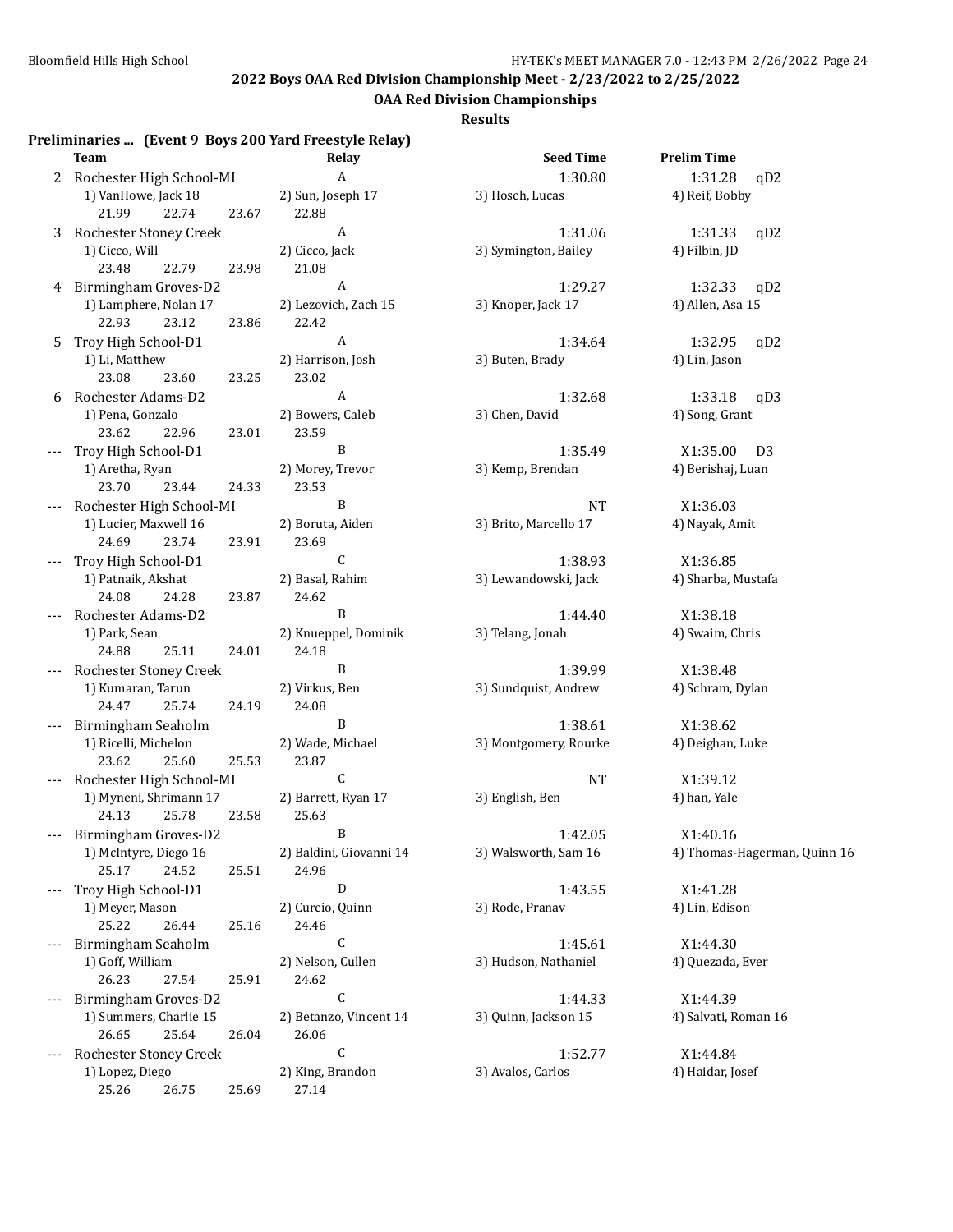**OAA Red Division Championships**

**Results**

## **Preliminaries ... (Event 9 Boys 200 Yard Freestyle Relay)**

|                  | enninal ies  (Event 7 Doys 200 Taru Freestyle Kelay)<br><u>Team</u> |                               |       |                           | <b>Relay</b>                                        | <b>Seed Time</b>     | <b>Prelim Time</b>       |                |
|------------------|---------------------------------------------------------------------|-------------------------------|-------|---------------------------|-----------------------------------------------------|----------------------|--------------------------|----------------|
|                  | Troy High School-D1                                                 |                               |       |                           | E                                                   | 1:47.58              | X1:47.73                 |                |
|                  | 1) Xiao, Austin                                                     |                               |       |                           |                                                     | 3) Patil, Aryan      |                          |                |
|                  | 28.15                                                               | 26.70                         | 26.75 | 2) Ritter, Jacob<br>26.13 |                                                     |                      | 4) Bhat, Nandan          |                |
|                  | Rochester Adams-D2                                                  |                               |       |                           | C                                                   | 1:57.72              | X1:48.82                 |                |
|                  |                                                                     |                               |       |                           |                                                     |                      | 4) Anderson, Jack        |                |
|                  | 1) Andonyan, Evan<br>25.71                                          | 26.12                         |       |                           | 2) Barnard, Sam                                     | 3) Lopez, Sergio     |                          |                |
|                  |                                                                     |                               | 27.22 | 29.77                     |                                                     |                      |                          |                |
|                  | Rochester High School-MI                                            |                               |       |                           | D                                                   | <b>NT</b>            | X1:55.11                 |                |
|                  | 1) Deshmukh, Pranav 18                                              |                               |       | 2) kim, Lynn              |                                                     | 3) Potts, Amari      | 4) Busignani, Garrett 17 |                |
|                  | 26.80                                                               | 32.08                         | 31.85 | 24.38                     |                                                     |                      |                          |                |
|                  | Troy High School-D1                                                 |                               |       |                           | F                                                   | 1:53.88              | X1:55.19                 |                |
|                  | 1) Gowda, Sidhanth                                                  |                               |       |                           | 2) Arronilas Fernandesl, Marcelo 3) Patil, Siddhant |                      | 4) Wu, Andy              |                |
|                  | 28.41                                                               | 30.90                         | 55.88 |                           |                                                     |                      |                          |                |
|                  | Birmingham Groves-D2                                                |                               |       |                           | ${\rm D}$                                           | 2:13.87              | X1:58.87                 |                |
|                  | 1) Collins, Anthony 15                                              |                               |       |                           | 2) Nagy, Adam 14                                    | 3) Mingus, Parker 14 | 4) Varda, Drew 17        |                |
|                  | 36.30                                                               | 24.67                         | 32.63 | 25.27                     |                                                     |                      |                          |                |
|                  | Troy High School-D1                                                 |                               |       |                           | G                                                   | 1:58.35              | X1:58.92                 |                |
|                  | 1) Gupta, Dhruv                                                     |                               |       |                           | 2) Pramod, Rohith                                   | 3) Blamoun, Michael  | 4) Chen, Kevin           |                |
|                  | 31.58                                                               | 30.20                         | 28.39 | 28.75                     |                                                     |                      |                          |                |
|                  | Rochester High School-MI                                            |                               |       |                           | E                                                   | <b>NT</b>            | X2:09.53                 |                |
|                  | 1) Ansari, Zayaan                                                   |                               |       |                           | 2) Leyva, Marco                                     | 3) Haque, Mustafa    | 4) Barber, Dakota        |                |
|                  | 39.68                                                               | 25.28                         | 29.52 | 35.05                     |                                                     |                      |                          |                |
|                  | Rochester High School-MI                                            |                               |       |                           | $\boldsymbol{\mathrm{F}}$                           | <b>NT</b>            | X2:37.46                 |                |
|                  | 1) Hensley, Colton 17                                               |                               |       |                           | 2) Haque, Hisham                                    | 3) Seth, Shaurya     | 4) MacLean, Tim 16       |                |
|                  | 31.13                                                               | 33.05                         | 47.16 | 46.12                     |                                                     |                      |                          |                |
|                  | <b>OAA Red:</b>                                                     | 50.02<br>55.29 D1<br>56.89 D2 | 2021  |                           | <b>Jack VanHowe</b>                                 |                      | Rochester                |                |
|                  |                                                                     | 59.09 D3                      |       |                           |                                                     |                      |                          |                |
|                  | Name                                                                |                               |       |                           | Age School                                          | <b>Prelim Time</b>   | <b>Finals Time</b>       |                |
| A - Final        |                                                                     |                               |       |                           |                                                     |                      |                          |                |
|                  | 1 VanHowe, Jack<br>24.19                                            | 25.78                         |       |                           | 18 Rochester High School-MI                         | 49.48                | 49.97                    | D <sub>1</sub> |
|                  | 2 Stebbins, Joey<br>25.34                                           | 26.95                         |       |                           | 15 Birmingham Groves-D2                             | 52.30                | 52.29                    | D <sub>1</sub> |
|                  | 3 Duncan, Ian                                                       |                               |       |                           | 16 Birmingham Groves-D2                             | 55.07                | 54.40 D1                 |                |
|                  | 26.74<br>4 Walters, Joshua                                          | 27.66                         |       |                           | Troy High School-D1                                 | 55.27                | 54.54                    | D <sub>1</sub> |
|                  | 26.54<br>Svirdov, Max                                               | 28.00                         |       |                           | Rochester Stoney Creek                              | 55.25                | 54.78                    | D <sub>1</sub> |
| 5.               | 26.82                                                               | 27.96                         |       |                           |                                                     |                      |                          |                |
| 6                | Pursley, Ryan<br>26.46                                              | 28.33                         |       |                           | Rochester Stoney Creek                              | 55.20                | 54.79                    | D <sub>1</sub> |
| 7.               | Chutkow, Zane<br>26.52                                              | 28.34                         |       |                           | Birmingham Seaholm                                  | 55.12                | 54.86                    | D <sub>1</sub> |
| 8                | Knudsen, Emmett                                                     |                               |       |                           | Birmingham Seaholm                                  | 55.58                | 55.18                    | D1             |
|                  | 26.43                                                               | 28.75                         |       |                           |                                                     |                      |                          |                |
| <b>B</b> - Final |                                                                     |                               |       |                           |                                                     |                      |                          |                |
|                  | 9 Louton, Andrew<br>26.99                                           | 28.52                         |       |                           | Rochester High School-MI                            | 55.84                | 55.51                    | D <sub>2</sub> |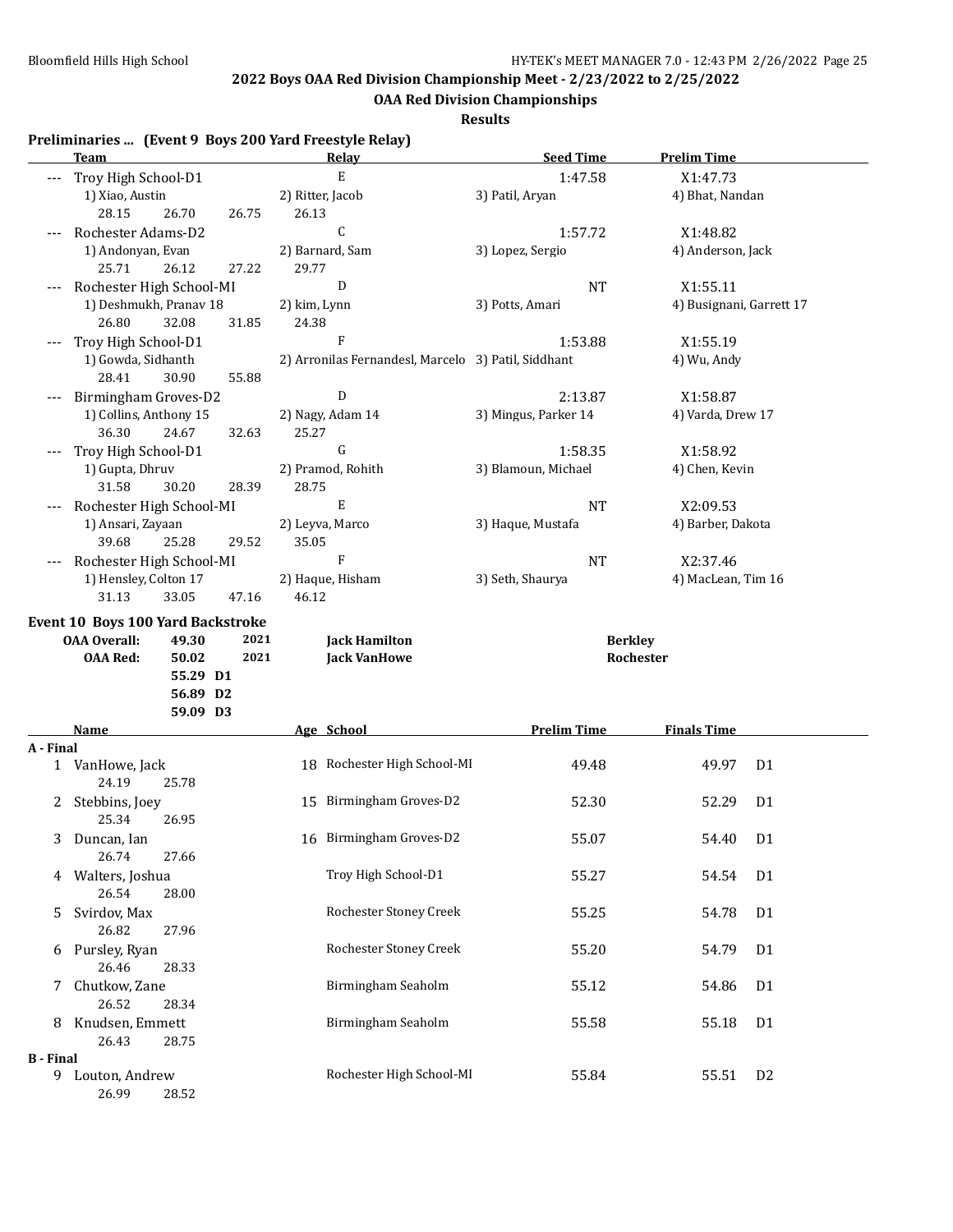**OAA Red Division Championships**

|  |  | B - Final  (Event 10 Boys 100 Yard Backstroke) |  |
|--|--|------------------------------------------------|--|
|  |  |                                                |  |

|           | <b>Name</b>                                                                        |                                        |              | Age School                                  | <b>Prelim Time</b>          | <b>Finals Time</b> |                |
|-----------|------------------------------------------------------------------------------------|----------------------------------------|--------------|---------------------------------------------|-----------------------------|--------------------|----------------|
| 10        | Batey, Owen<br>27.01                                                               | 29.37                                  |              | Rochester High School-MI                    | 57.64                       | 56.38              | D <sub>2</sub> |
|           | 11 Walser, Jordan<br>27.45                                                         | 29.02                                  |              | Rochester Stoney Creek                      | 56.74                       | 56.47              | D <sub>2</sub> |
|           | 12 Laba, Adam<br>27.53                                                             | 29.09                                  |              | Rochester Adams-D2                          | 57.64                       | 56.62              | D <sub>2</sub> |
|           | 13 Mousseau, Emerson<br>27.38                                                      | 29.83                                  |              | 16 Birmingham Groves-D2                     | 57.49                       | 57.21              | D <sub>3</sub> |
|           | 14 McLean, Andrew<br>27.44                                                         | 29.85                                  |              | Birmingham Seaholm                          | 57.93                       | 57.29              | D <sub>3</sub> |
|           | 15 Patnaik, Akshat<br>28.73                                                        | 29.60                                  |              | Troy High School-D1                         | 58.44                       | 58.33              | D <sub>3</sub> |
|           | 16 Knueppel, Patrick<br>29.11                                                      | 30.16                                  |              | Rochester Adams-D2                          | 58.43                       | 59.27              |                |
| C - Final |                                                                                    |                                        |              |                                             |                             |                    |                |
|           | --- Dunlap, Ryan<br>28.69                                                          | 30.14                                  |              | Birmingham Seaholm                          | 59.64                       | X58.83             | D <sub>3</sub> |
| $---$     | Laramie, Nick<br>28.95                                                             | 30.85                                  |              | Rochester Adams-D2                          | 1:00.43                     | X59.80             |                |
| $---$     | Rijnovean, Finley<br>28.70                                                         | 31.23                                  |              | Birmingham Seaholm                          | 59.34                       | X59.93             |                |
| $---$     | Von Eper, Nicholas<br>28.75                                                        | 31.22                                  |              | Troy High School-D1                         | 1:00.38                     | X59.97             |                |
| $---$     | Beck, Charles<br>29.16                                                             | 31.16                                  |              | Birmingham Seaholm                          | 1:00.81                     | X1:00.32           |                |
|           | Moffitt, Kevin<br>29.43                                                            | 31.65                                  |              | Rochester High School-MI                    | 1:00.88                     | X1:01.08           |                |
| ---       | Kudrent, Edgar<br>29.57                                                            | 32.60                                  |              | Rochester Adams-D2                          | 1:02.28                     | X1:02.17           |                |
| $\cdots$  | Lin, Edison<br>31.31                                                               | 32.41                                  |              | Troy High School-D1                         | 1:02.78                     | X1:03.72           |                |
|           | <b>Event 10 Boys 100 Yard Backstroke</b><br><b>OAA Overall:</b><br><b>OAA Red:</b> | 49.30<br>50.02<br>55.29 D1<br>56.89 D2 | 2021<br>2021 | <b>Jack Hamilton</b><br><b>Jack VanHowe</b> | <b>Berkley</b><br>Rochester |                    |                |
|           |                                                                                    | 59.09 D3                               |              |                                             |                             |                    |                |
|           |                                                                                    |                                        |              |                                             |                             |                    |                |
|           | <b>Name</b>                                                                        |                                        |              | Age School                                  | <b>Seed Time</b>            | <b>Prelim Time</b> |                |
|           | <b>Preliminaries</b>                                                               |                                        |              |                                             |                             |                    |                |
|           | 1 VanHowe, Jack<br>23.93                                                           | 25.55                                  |              | 18 Rochester High School-MI                 | 48.62                       | 49.48              | qD1            |
|           | 2 Stebbins, Joey<br>25.41                                                          | 26.89                                  |              | 15 Birmingham Groves-D2                     | 53.31                       | 52.30              | qD1            |
| 3         | Duncan, Ian<br>26.85                                                               | 28.22                                  |              | 16 Birmingham Groves-D2                     | 55.36                       | 55.07              | qD1            |
| 4         | Chutkow, Zane<br>26.76                                                             | 28.36                                  |              | Birmingham Seaholm                          | 57.39                       | 55.12              | qD1            |
| 5         | Pursley, Ryan<br>27.00                                                             | 28.20                                  |              | Rochester Stoney Creek                      | 54.27                       | 55.20              | qD1            |
| 6         | Svirdov, Max<br>27.03                                                              | 28.22                                  |              | Rochester Stoney Creek                      | 56.91                       | 55.25              | qD1            |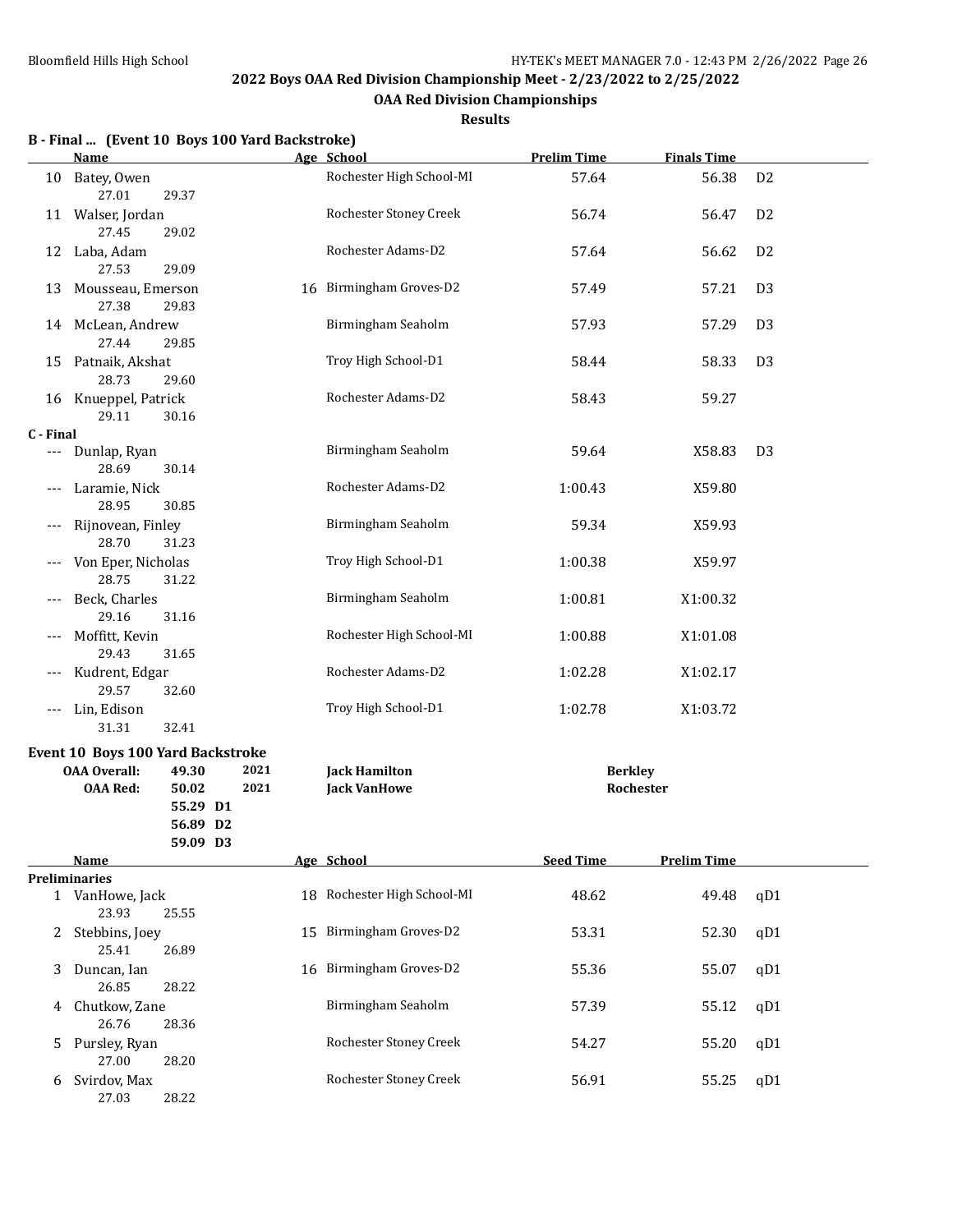**OAA Red Division Championships**

|     | Preliminaries  (Event 10 Boys 100 Yard Backstroke)   |                            |                  |                    |              |
|-----|------------------------------------------------------|----------------------------|------------------|--------------------|--------------|
|     | <b>Name</b>                                          | Age School                 | <b>Seed Time</b> | <b>Prelim Time</b> |              |
|     | 7 Walters, Joshua<br>26.39<br>28.88                  | Troy High School-D1        | 55.09            | 55.27              | qD1          |
| 8   | Knudsen, Emmett<br>26.48<br>29.10                    | Birmingham Seaholm         | 55.45            | 55.58              | qD2          |
| 9.  | Louton, Andrew<br>27.19<br>28.65                     | Rochester High School-MI   | 58.01            | 55.84              | qD2          |
| 10  | Walser, Jordan<br>27.60<br>29.14                     | Rochester Stoney Creek     | 58.21            | 56.74              | qD2          |
| 11  | Mousseau, Emerson<br>27.33<br>30.16                  | Birmingham Groves-D2<br>16 | 56.85            | 57.49              | qD3          |
| *12 | Laba, Adam<br>28.01<br>29.63                         | Rochester Adams-D2         | 56.91            | 57.64              | qD3          |
| *12 | Batey, Owen<br>27.61<br>30.03                        | Rochester High School-MI   | 58.82            | 57.64              | qD3          |
|     | 14 McLean, Andrew<br>27.35<br>30.58                  | Birmingham Seaholm         | 59.20            | 57.93              | qD3          |
| 15  | Knueppel, Patrick<br>28.29<br>30.14                  | Rochester Adams-D2         | 59.66            | 58.43              | qD3          |
| 16  | Patnaik, Akshat<br>28.91<br>29.53                    | Troy High School-D1        | 1:03.08          | 58.44              | qD3          |
|     | 17 Rijnovean, Finley<br>28.32<br>31.02               | Birmingham Seaholm         | 59.96            | 59.34              | $\mathsf{q}$ |
| 18  | Dunlap, Ryan<br>28.74<br>30.90                       | Birmingham Seaholm         | 1:02.52          | 59.64              | q            |
|     | 19 Von Eper, Nicholas<br>29.46<br>30.92              | Troy High School-D1        | 1:00.52          | 1:00.38            | q            |
| 20  | Laramie, Nick<br>29.56<br>30.87                      | Rochester Adams-D2         | 1:00.83          | 1:00.43            | q            |
|     | 21 Beck, Charles<br>29.21<br>31.60                   | Birmingham Seaholm         | 1:03.47          | 1:00.81            | $\mathbf q$  |
| 22  | Moffitt, Kevin<br>29.00<br>31.88                     | Rochester High School-MI   | 1:02.28          | 1:00.88            | q            |
| 23  | Kudrent, Edgar<br>29.71<br>32.57                     | Rochester Adams-D2         | 1:02.65          | 1:02.28            | q            |
|     | 24 Lin, Edison<br>30.77<br>32.01                     | Troy High School-D1        | 1:03.76          | 1:02.78            | q            |
|     | 25 Mordukhovich, Daniel<br>30.47<br>33.34            | 14 Birmingham Groves-D2    | 1:05.69          | 1:03.81            |              |
| 26  | Hamaoka, Ryo<br>31.73<br>33.23                       | Troy High School-D1        | 1:05.74          | 1:04.96            |              |
|     | 27 Virkus, Jacob<br>33.10<br>35.02                   | Rochester Stoney Creek     | 1:08.79          | 1:08.12            |              |
| 28  | Taylor, Alex                                         | 16 Birmingham Groves-D2    | 1:06.19          | 1:09.29            |              |
| --- | 34.35<br>34.94<br>Marfatia, Ishaan<br>30.82<br>32.71 | Rochester Adams-D2         | 1:05.64          | X1:03.53           |              |
| --- | Mayer, Beck<br>31.54<br>34.90                        | Birmingham Seaholm         | 1:10.26          | X1:06.44           |              |
|     | Bossio, Jack<br>33.67<br>34.27                       | Birmingham Groves-D2<br>16 | 1:10.15          | X1:07.94           |              |
| --- | Kim, Jaesung                                         | Troy High School-D1        | 1:13.44          | X1:08.13           |              |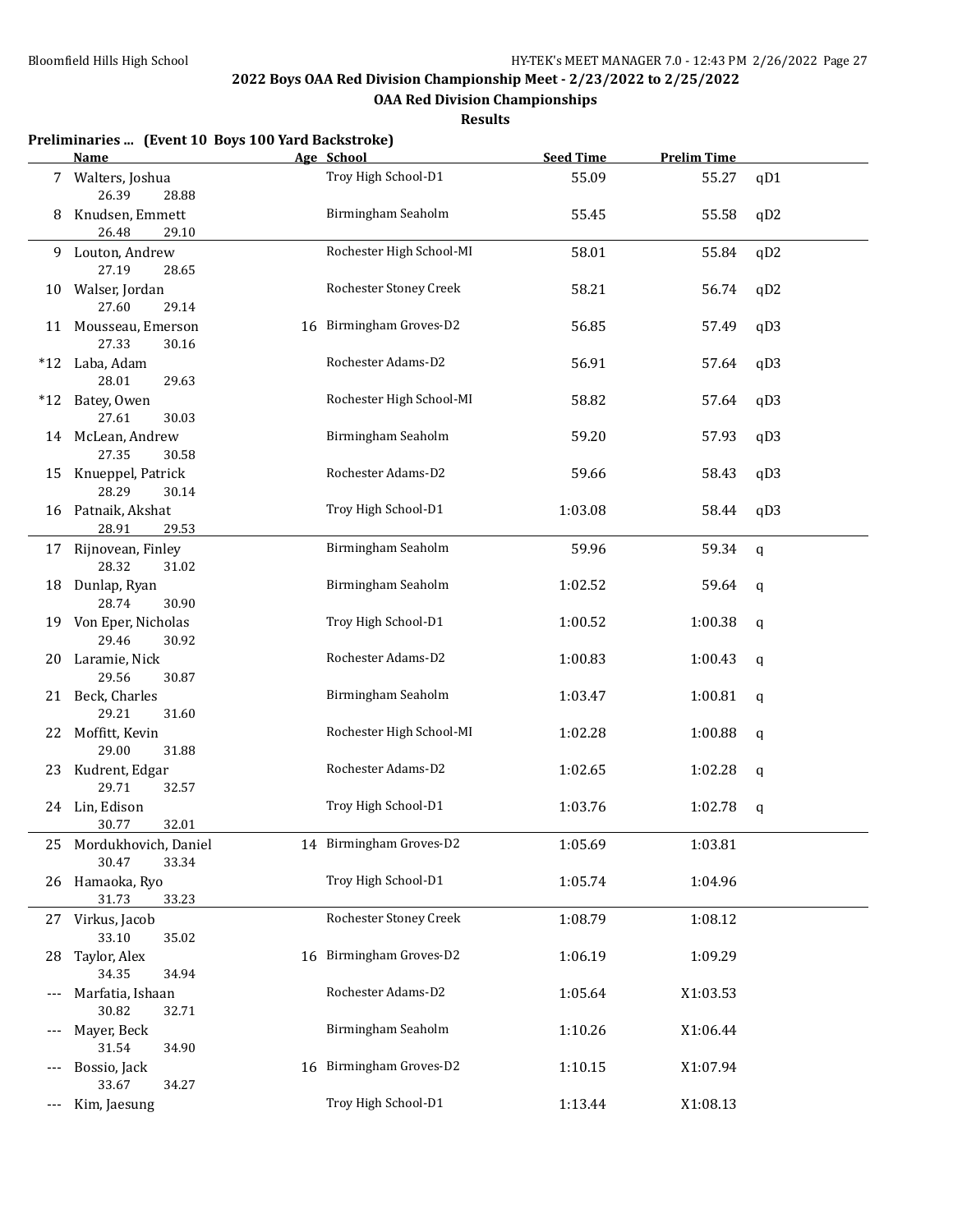**OAA Red Division Championships**

**Results**

#### **Preliminaries ... (Event 10 Boys 100 Yard Backstroke)**

|                  | <u>Name</u>                                                |                                   |      | Age School                                       | <b>Seed Time</b>   | <b>Prelim Time</b> |                |
|------------------|------------------------------------------------------------|-----------------------------------|------|--------------------------------------------------|--------------------|--------------------|----------------|
| ---              | Nasr, Michael<br>34.86                                     | 35.58                             |      | Rochester Stoney Creek                           | 1:12.03            | X1:10.44           |                |
|                  | Kennedy, Ty<br>34.73                                       | 35.84                             |      | 17 Birmingham Groves-D2                          | 1:08.80            | X1:10.57           |                |
|                  | Das, Arkesh<br>34.76                                       | 36.80                             |      | Troy High School-D1                              | 1:16.24            | X1:11.56           |                |
|                  | Davis, Andrew<br>35.42                                     | 36.27                             |      | Rochester High School-MI                         | 1:12.81            | X1:11.69           |                |
|                  | Stanovoy, Daniel<br>35.50                                  | 36.29                             |      | 17 Rochester High School-MI                      | 1:11.27            | X1:11.79           |                |
|                  | Xiao, Austin<br>34.82                                      | 37.02                             |      | Troy High School-D1                              | 1:12.29            | X1:11.84           |                |
|                  | Pachuta, Caden<br>34.25                                    | 37.93                             |      | 17 Rochester High School-MI                      | 1:15.30            | X1:12.18           |                |
|                  | Williams, Keegan<br>35.90                                  | 37.38                             |      | 17 Rochester High School-MI                      | 1:15.43            | X1:13.28           |                |
|                  | Ma, Jordan<br>35.52                                        | 40.42                             |      | Rochester Stoney Creek                           | 1:14.81            | X1:15.94           |                |
|                  | Gupta, Aranav<br>38.43                                     | 41.28                             |      | Troy High School-D1                              | 1:27.13            | X1:19.71           |                |
|                  | Dabish, Will<br>43.18                                      | 45.49                             |      | 14 Birmingham Groves-D2                          | 1:30.20            | X1:28.67           |                |
|                  | Event 11 Boys 100 Yard Breaststroke<br><b>OAA Overall:</b> | 54.31                             | 2015 | Devon Nowicki                                    |                    | <b>Lake Orion</b>  |                |
|                  | <b>OAA Red:</b>                                            | 54.31<br>1:01.49 D1<br>1:02.89 D2 | 2015 | Devon Nowicki                                    |                    | <b>Lake Orion</b>  |                |
|                  | Name                                                       | 1:04.39 D3                        |      | Age School                                       | <b>Prelim Time</b> | <b>Finals Time</b> |                |
| A - Final        |                                                            |                                   |      |                                                  |                    |                    |                |
|                  | 1 Rengifo, Eduardo<br>27.71                                | 31.79                             |      | Rochester Adams-D2                               | 1:00.67            | 59.50              | D <sub>1</sub> |
| 2                | McAllister, Graesen<br>28.48                               | 32.29                             |      | Rochester Adams-D2                               | 1:01.53            | 1:00.77            | D1             |
| 3                | Harrison, Josh<br>28.84                                    | 32.48                             |      | Troy High School-D1                              | 1:01.19            | 1:01.32            | D <sub>1</sub> |
|                  | 4 Meng, Andrew<br>28.99                                    | 32.48                             |      | Troy High School-D1                              | 1:00.80            | 1:01.47 D1         |                |
| 5.               | Sun, Joseph<br>28.41                                       | 33.56                             |      | 17 Rochester High School-MI                      | 1:00.75            | 1:01.97            | D <sub>2</sub> |
| 6                | Schram, Dylan<br>29.29                                     | 32.81                             |      | Rochester Stoney Creek                           | 1:01.94            | 1:02.10            | D <sub>2</sub> |
| 7                | Angel, Max<br>28.69                                        | 33.68                             |      | Birmingham Seaholm                               | 1:01.88            | 1:02.37            | D <sub>2</sub> |
| 8                | Bukowinski, Cameron<br>28.50                               | 34.12                             |      | Birmingham Seaholm                               | 1:01.97            | 1:02.62            | D <sub>2</sub> |
|                  |                                                            |                                   |      |                                                  |                    |                    |                |
| <b>B</b> - Final | 9 Virkus, Ben<br>29.51                                     | 33.11                             |      | Rochester Stoney Creek<br>Rochester Stoney Creek | 1:02.07            | 1:02.62            | D <sub>2</sub> |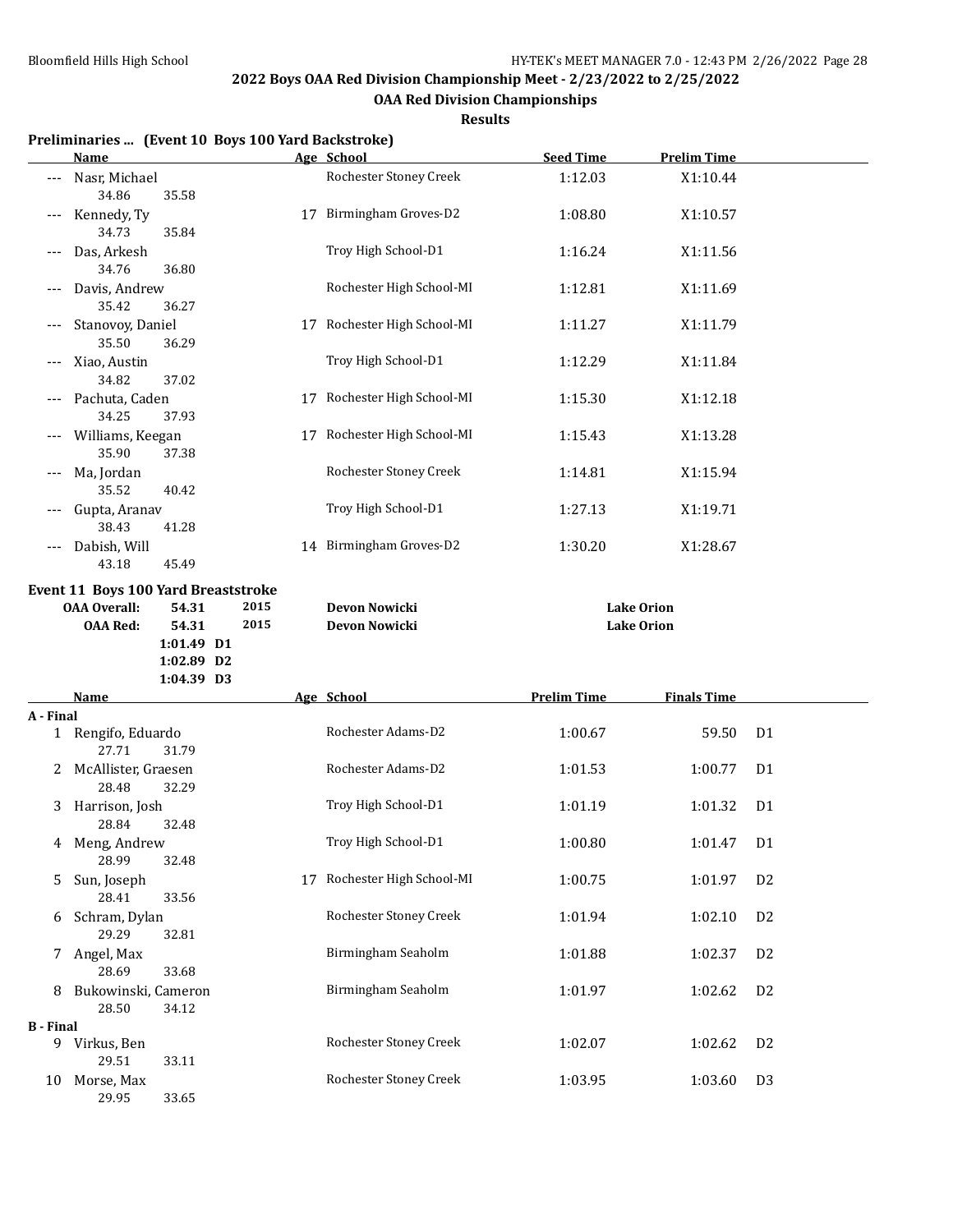**OAA Red Division Championships**

|                     | B - Final  (Event 11 Boys 100 Yard Breaststroke)<br><b>Name</b> |    | Age School                  | <b>Prelim Time</b> | <b>Finals Time</b> |                |
|---------------------|-----------------------------------------------------------------|----|-----------------------------|--------------------|--------------------|----------------|
|                     | 11 Richardson, Chase                                            |    | 16 Birmingham Groves-D2     | 1:04.54            | 1:03.77            | D <sub>3</sub> |
|                     | 29.71<br>34.06                                                  |    |                             |                    |                    |                |
| 12                  | Dinkeloo, Will<br>29.84<br>34.04                                |    | 15 Birmingham Groves-D2     | 1:04.71            | 1:03.88            | D <sub>3</sub> |
| 13                  | Velilla, Alex<br>30.13<br>34.07                                 |    | Rochester Adams-D2          | 1:05.78            | 1:04.20            | D <sub>3</sub> |
|                     | 14 Park, Sean<br>30.41<br>33.97                                 |    | Rochester Adams-D2          | 1:05.49            | 1:04.38            | D <sub>3</sub> |
| 15                  | Nagy, Jack<br>30.81<br>34.66                                    | 17 | Birmingham Groves-D2        | 1:06.53            | 1:05.47            |                |
| 16                  | Myneni, Shrimann<br>30.97<br>35.44                              |    | 17 Rochester High School-MI | 1:06.60            | 1:06.41            |                |
| C - Final           |                                                                 |    |                             |                    |                    |                |
|                     | --- Lin, Jason<br>31.82<br>35.74                                |    | Troy High School-D1         | 1:08.58            | X1:07.56           |                |
| $\qquad \qquad - -$ | Nugent, Cooper<br>31.60<br>36.84                                |    | Rochester Adams-D2          | 1:08.21            | X1:08.44           |                |
|                     | Grabaum, Braden<br>32.94<br>37.71                               |    | 17 Rochester High School-MI | 1:10.44            | X1:10.65           |                |
|                     | Konwinski, Gabriel<br>33.23<br>38.01                            |    | Troy High School-D1         | 1:12.63            | X1:11.24           |                |
|                     | Patil, Siddhant<br>34.53<br>39.20                               |    | Troy High School-D1         | 1:14.24            | X1:13.73           |                |
|                     | Bhat, Nandan<br>33.59<br>41.18                                  |    | Troy High School-D1         | 1:13.63            | X1:14.77           |                |
|                     | Yucha, Michael<br>35.15<br>41.08                                |    | Rochester High School-MI    | 1:14.70            | X1:16.23           |                |
| $---$               | Nagy, Adam<br>40.23<br>36.22                                    |    | 14 Birmingham Groves-D2     | 1:17.52            | X1:16.45           |                |
|                     | <b>Event 11 Boys 100 Yard Breaststroke</b>                      |    |                             |                    |                    |                |
|                     | 2015<br><b>OAA Overall:</b><br>54.31                            |    | Devon Nowicki               |                    | <b>Lake Orion</b>  |                |
|                     | 2015<br><b>OAA Red:</b><br>54.31<br>1:01.49 D1<br>1:02.89 D2    |    | Devon Nowicki               |                    | <b>Lake Orion</b>  |                |
|                     | 1:04.39 D3                                                      |    |                             |                    |                    |                |
|                     | Name                                                            |    | Age School                  | <b>Seed Time</b>   | <b>Prelim Time</b> |                |
|                     | <b>Preliminaries</b><br>1 Rengifo, Eduardo                      |    | Rochester Adams-D2          | 1:02.48            | 1:00.67            | qD1            |
| 2                   | 28.42<br>32.25<br>Sun, Joseph                                   | 17 | Rochester High School-MI    | 1:01.34            | 1:00.75            | qD1            |
| 3                   | 28.46<br>32.29<br>Meng, Andrew                                  |    | Troy High School-D1         | 1:01.39            | 1:00.80            | qD1            |
| 4                   | 28.59<br>32.21<br>Harrison, Josh                                |    | Troy High School-D1         | 1:03.70            | 1:01.19            | qD1            |
| 5                   | 28.99<br>32.20<br>McAllister, Graesen                           |    | Rochester Adams-D2          | 1:01.74            | 1:01.53            | qD2            |
| 6                   | 28.79<br>32.74<br>Angel, Max                                    |    | Birmingham Seaholm          | 1:03.48            | 1:01.88            | qD2            |
| 7                   | 28.93<br>32.95<br>Schram, Dylan<br>29.36<br>32.58               |    | Rochester Stoney Creek      | 1:02.20            | 1:01.94            | qD2            |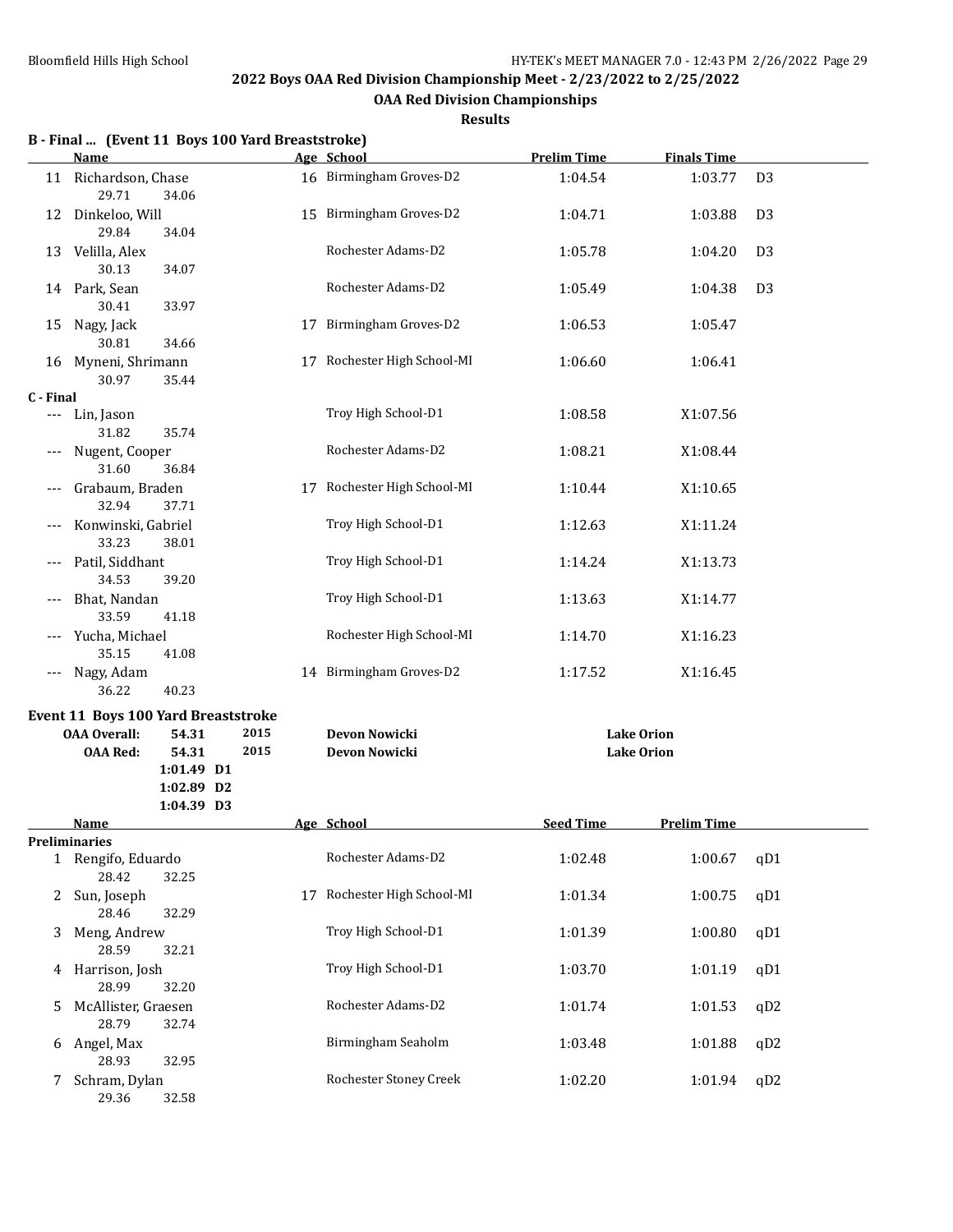**OAA Red Division Championships**

|     | Preliminaries  (Event 11 Boys 100 Yard Breaststroke)<br>Name |    | Age School                  | <b>Seed Time</b> | <b>Prelim Time</b> |     |
|-----|--------------------------------------------------------------|----|-----------------------------|------------------|--------------------|-----|
| 8   | Bukowinski, Cameron<br>28.49<br>33.48                        |    | Birmingham Seaholm          | 1:04.26          | 1:01.97            | qD2 |
|     | 9 Virkus, Ben<br>29.12<br>32.95                              |    | Rochester Stoney Creek      | 1:03.78          | 1:02.07            | qD2 |
| 10  | Morse, Max<br>30.02<br>33.93                                 |    | Rochester Stoney Creek      | 1:05.45          | 1:03.95            | qD3 |
|     | 11 Richardson, Chase<br>29.73<br>34.81                       |    | 16 Birmingham Groves-D2     | 1:03.45          | 1:04.54            | q   |
|     | 12 Dinkeloo, Will<br>29.99<br>34.72                          | 15 | Birmingham Groves-D2        | 1:07.90          | 1:04.71            | q   |
| 13  | Park, Sean<br>31.02<br>34.47                                 |    | Rochester Adams-D2          | 1:06.39          | 1:05.49            | q   |
|     | 14 Velilla, Alex<br>30.54<br>35.24                           |    | Rochester Adams-D2          | 1:07.34          | 1:05.78            | q   |
| 15  | Nagy, Jack                                                   |    | 17 Birmingham Groves-D2     | 1:11.20          | 1:06.53            | q   |
| 16  | 31.08<br>35.45<br>Myneni, Shrimann<br>35.26<br>31.34         |    | 17 Rochester High School-MI | 1:10.18          | 1:06.60            | q   |
|     | 17 Nugent, Cooper                                            |    | Rochester Adams-D2          | 1:12.28          | 1:08.21            | q   |
| 18  | 31.30<br>36.91<br>Lin, Jason<br>36.30                        |    | Troy High School-D1         | 1:09.64          | 1:08.58            | q   |
| 19  | 32.28<br>Grabaum, Braden                                     |    | 17 Rochester High School-MI | 1:14.61          | 1:10.44            | q   |
|     | 32.21<br>38.23<br>20 Yucha, Michael<br>34.28                 |    | Rochester High School-MI    | 1:17.87          | 1:14.70            | q   |
|     | 40.42<br>21 Kochhar, Rohan                                   | 17 | Rochester High School-MI    | 1:19.45          | 1:19.82            | q   |
| 22  | 36.69<br>43.13<br>Singer, David                              | 11 | Rochester High School-MI    | 1:24.82          | 1:22.99            | q   |
| --- | 38.22<br>44.77<br>Konwinski, Gabriel                         |    | Troy High School-D1         | 1:13.19          | X1:12.63           |     |
|     | 34.18<br>38.45<br>Bhat, Nandan<br>39.78                      |    | Troy High School-D1         | 1:17.33          | X1:13.63           |     |
|     | 33.85<br>Patil, Siddhant                                     |    | Troy High School-D1         | 1:15.95          | X1:14.24           |     |
|     | 38.90<br>35.34<br>Nagy, Adam<br>36.39                        |    | 14 Birmingham Groves-D2     | 1:19.67          | X1:17.52           |     |
| --- | 41.13<br>Ragan, Steven<br>36.98                              |    | Troy High School-D1         | 1:19.45          | X1:18.03           |     |
| --- | 41.05<br>Salajan, Aiden                                      |    | Rochester Adams-D2          | 1:23.02          | X1:18.54           |     |
|     | 37.16<br>41.38<br>Roessler, Alexander                        |    | Birmingham Seaholm          | 1:26.50          | X1:22.08           |     |
|     | 38.73<br>43.35<br>Curcio, Quinn                              |    | Troy High School-D1         | 1:24.51          | X1:23.39           |     |
| --- | 38.06<br>45.33<br>Hudson, Nathaniel                          |    | Birmingham Seaholm          | 1:28.10          | X1:24.64           |     |
|     | 39.44<br>45.20<br>Gowda, Sidhanth                            |    | Troy High School-D1         | 1:25.31          | X1:25.11           |     |
|     | 40.50<br>44.61<br>Hensley, Colton<br>42.90<br>48.41          |    | 17 Rochester High School-MI | 1:33.19          | X1:31.31           |     |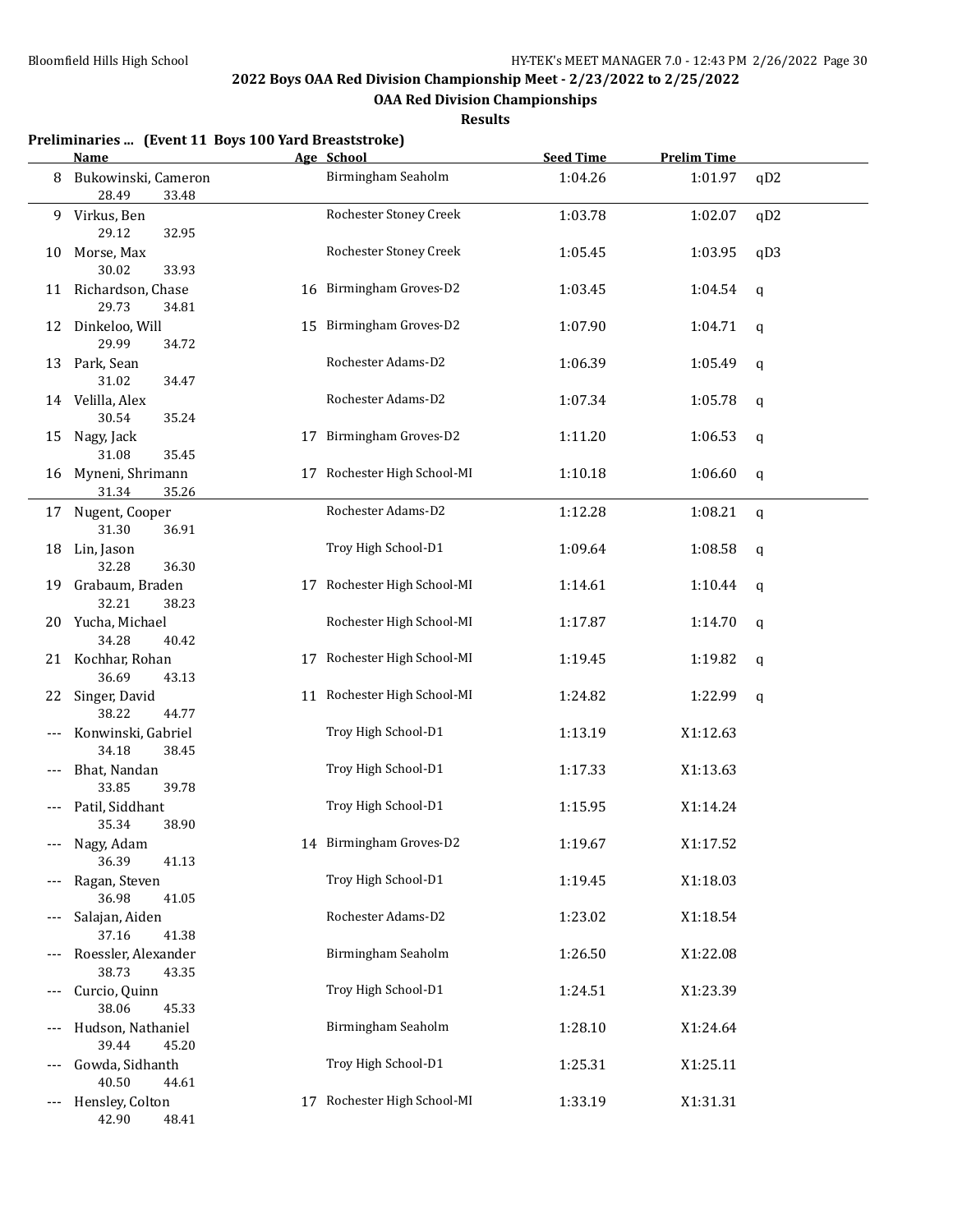**OAA Red Division Championships**

|                  | Name                                   |                          |       |                         | Preliminaries  (Event 11 Boys 100 Yard Breaststroke)<br>Age School |       |                                 | <b>Seed Time</b>               | <b>Prelim Time</b>         |
|------------------|----------------------------------------|--------------------------|-------|-------------------------|--------------------------------------------------------------------|-------|---------------------------------|--------------------------------|----------------------------|
|                  | --- Haque, Hisham<br>48.63             | 56.50                    |       |                         | Rochester High School-MI                                           |       |                                 | 1:48.07                        | X1:45.13                   |
|                  | MacLean, Tim<br>54.85                  | 1:01.20                  |       |                         | 16 Rochester High School-MI                                        |       |                                 | 1:54.42                        | X1:56.05                   |
|                  | Event 12 Boys 400 Yard Freestyle Relay |                          |       |                         |                                                                    |       |                                 |                                |                            |
|                  | <b>OAA Overall:</b>                    | 3:08.72                  | 2014  |                         | Seaholm                                                            |       |                                 |                                | Seaholm                    |
|                  |                                        |                          |       |                         | Anderson, Shaben, Ross, Hernandez                                  |       |                                 |                                |                            |
|                  | <b>OAA Red:</b>                        | 3:08.72                  | 2014  |                         | Seaholm                                                            |       |                                 |                                | Seaholm                    |
|                  |                                        |                          |       |                         | Anderson, Shaben, Ross, Hernandez                                  |       |                                 |                                |                            |
|                  |                                        | 3:22.89 D1<br>3:24.89 D2 |       |                         |                                                                    |       |                                 |                                |                            |
|                  |                                        | 3:30.39 D3               |       |                         |                                                                    |       |                                 |                                |                            |
|                  | Team                                   |                          |       |                         | Relay                                                              |       |                                 | <b>Prelim Time</b>             | <b>Finals Time</b>         |
| A - Final        |                                        |                          |       |                         |                                                                    |       |                                 |                                |                            |
|                  | 1 Birmingham Groves-D2                 |                          |       |                         | $\boldsymbol{A}$                                                   |       |                                 | 3:23.08                        | 3:13.04<br>D <sub>1</sub>  |
|                  | 1) Zako, Jackson 17                    |                          |       |                         | 2) Stebbins, Joey 15                                               |       | 3) Duncan, Ian 16               |                                | 4) MacDonald, Angus 15     |
|                  | 22.23                                  | 47.91                    | 23.40 | 49.00                   | 23.17                                                              | 48.46 | 22.79                           | 47.67                          |                            |
|                  | 2 Birmingham Seaholm                   |                          |       |                         | A                                                                  |       |                                 | 3:18.95                        | 3:13.62<br>D <sub>1</sub>  |
|                  | 1) Chutkow, Zane                       |                          |       |                         | 2) Hassett, Scott                                                  |       | 3) O'Neill, Owen                |                                | 4) Wilson, Cami            |
|                  | 23.48                                  | 49.59                    | 22.93 | 48.80                   | 22.78                                                              | 48.05 | 22.42                           | 47.18                          |                            |
| 3                | Rochester Stoney Creek                 |                          |       |                         | $\boldsymbol{A}$                                                   |       |                                 | 3:20.68                        | 3:16.44<br>D <sub>1</sub>  |
|                  | 1) Frerichs, Trevor                    |                          |       | 2) Cicco, Jack          |                                                                    |       | 3) Cicco, Will                  |                                | 4) Filbin, JD              |
|                  | 24.05                                  | 49.92                    | 24.12 | 49.91                   | 24.22                                                              | 49.82 | 22.36                           | 46.79                          |                            |
| 4                | Rochester Adams-D2                     |                          |       |                         | A                                                                  |       |                                 | 3:21.65                        | 3:21.19<br>D1              |
|                  | 1) Bowers, Caleb<br>24.16              | 50.72                    | 24.99 | 2) Song, Grant<br>51.36 | 23.48                                                              | 49.74 | 3) McAllister, Graesen<br>23.38 | 49.37                          | 4) Rengifo, Eduardo        |
| 5                | Troy High School-D1                    |                          |       |                         | $\boldsymbol{A}$                                                   |       |                                 | 3:21.47                        | 3:21.80<br>D <sub>1</sub>  |
|                  | 1) Li, Matthew                         |                          |       |                         | 2) Aretha, Ryan                                                    |       | 3) Morey, Trevor                |                                | 4) Walters, Joshua         |
|                  | 23.98                                  | 50.63                    | 23.97 | 51.46                   | 24.01                                                              | 50.70 | 23.35                           | 49.01                          |                            |
| ---              | Rochester High School-MI               |                          |       |                         | $\boldsymbol{A}$                                                   |       |                                 | 3:27.83                        | DQ                         |
|                  | 1) Reif, Bobby                         |                          |       |                         | 2) Boruta, Aiden                                                   |       | 3) Nayak, Amit                  |                                | 4) Brito, Marcello 17      |
|                  | 23.91                                  | 50.03                    | 24.38 | 51.13                   | 24.73                                                              | 52.08 | 23.78                           | 50.41                          |                            |
| <b>B</b> - Final |                                        |                          |       |                         |                                                                    |       |                                 |                                |                            |
| ---              | Birmingham Seaholm                     |                          |       |                         | B                                                                  |       |                                 | 3:35.25                        | X3:23.63<br>D <sub>2</sub> |
|                  | 1) Ricelli, Michelon                   |                          |       |                         | 2) Gregg, Owen                                                     |       | 3) Deighan, Luke                |                                | 4) Knudsen, Emmett         |
|                  | 24.36                                  | 50.81                    | 23.18 | 49.51                   | 24.85                                                              | 51.62 | 25.05                           | 51.69                          |                            |
|                  | Rochester Stoney Creek                 |                          |       |                         | B                                                                  |       |                                 | 3:24.85                        | X3:25.15 D3                |
|                  | 1) Walser, Jordan                      |                          |       |                         | 2) Symington, Bailey                                               |       | 3) Svirdov, Max                 |                                | 4) Pursley, Ryan           |
|                  | 24.87                                  | 52.03                    | 25.19 | 52.59                   | 24.24                                                              | 50.45 | 23.87                           | 50.08                          |                            |
| ---              | Birmingham Groves-D2                   |                          |       |                         | B                                                                  |       |                                 | 3:31.61                        | D <sub>3</sub><br>X3:27.53 |
|                  | 1) Lezovich, Zach 15<br>24.95          | 51.81                    | 25.18 | 53.15                   | 2) Knoper, Jack 17<br>23.95                                        | 51.49 | 23.63                           | 3) Lamphere, Nolan 17<br>51.08 | 4) Mousseau, Emerson 16    |
|                  | Rochester Adams-D2                     |                          |       |                         | B                                                                  |       |                                 | 3:30.95                        | X3:27.71<br>D <sub>3</sub> |
|                  | 1) Chen, David                         |                          |       |                         | 2) Swaim, Chris                                                    |       | 3) Nugent, Cooper               |                                | 4) Sweetwood, Ben          |
|                  | 24.41                                  | 51.56                    | 24.66 | 51.31                   | 24.81                                                              | 53.07 | 24.06                           | 51.77                          |                            |
| ---              | Troy High School-D1                    |                          |       |                         | B                                                                  |       |                                 | 3:31.75                        | X3:30.48                   |
|                  | 1) Von Eper, Nicholas                  |                          |       | 2) Lin, Jason           |                                                                    |       | 3) Hamaoka, Ryo                 |                                | 4) Shi, Teddy              |
|                  | 25.19                                  | 51.98                    | 26.23 | 54.06                   | 25.44                                                              | 53.06 | 24.15                           | 51.38                          |                            |
|                  | Rochester High School-MI               |                          |       |                         | B                                                                  |       |                                 | 3:37.76                        | X3:31.69                   |
|                  | 1) Moffitt, Kevin                      |                          |       | 2) Batey, Owen          |                                                                    |       | 3) Barrett, Ryan 17             |                                | 4) Myneni, Shrimann 17     |
|                  | 25.63                                  | 53.24                    | 24.40 | 51.96                   | 25.02                                                              | 53.07 | 24.96                           | 53.42                          |                            |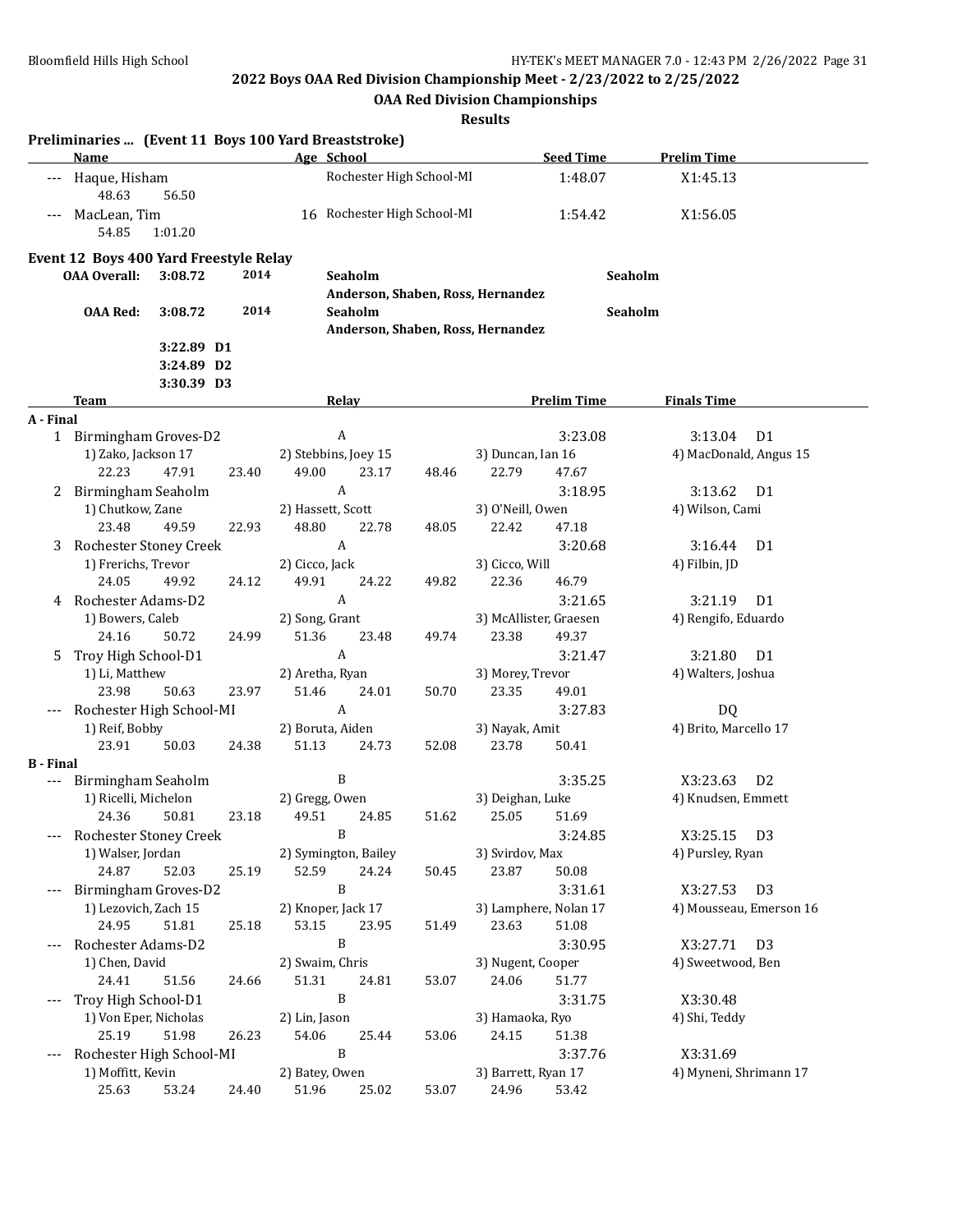**OAA Red Division Championships**

#### **Results**

**C - Final ... (Event 12 Boys 400 Yard Freestyle Relay)**

|           | <u>Team</u>                            |                          |       |                           | <b>Relay</b> |         |                                   | <b>Prelim Time</b>     | <b>Finals Time</b>            |  |
|-----------|----------------------------------------|--------------------------|-------|---------------------------|--------------|---------|-----------------------------------|------------------------|-------------------------------|--|
| C - Final |                                        |                          |       |                           |              |         |                                   |                        |                               |  |
|           | --- Rochester Adams-D2                 |                          |       | $\mathsf{C}$              |              |         |                                   | 3:32.57                | X3:31.82                      |  |
|           | 1) Telang, Jonah                       |                          |       | 2) Laba, Adam             |              |         | 3) Knueppel, Patrick              |                        | 4) Velilla, Alex              |  |
|           | 25.31                                  | 51.96                    | 25.30 | 53.99                     | 25.51        | 52.80   | 25.22                             | 53.07                  |                               |  |
|           | Troy High School-D1                    |                          |       | $\mathsf C$               |              |         |                                   | 3:37.92                | X3:34.82                      |  |
|           | 1) Berishaj, Luan                      |                          |       | 2) Sharba, Mustafa        |              |         | 3) Basal, Rahim                   |                        | 4) Lewandowski, Jack          |  |
|           | 26.12                                  | 55.54                    | 25.42 | 53.37                     | 25.20        | 1:19.04 | 26.87                             |                        |                               |  |
|           | Birmingham Groves-D2                   |                          |       | $\mathsf C$               |              |         |                                   | 3:47.83                | X3:35.01                      |  |
|           | 1) Baldini, Giovanni 14                |                          |       | 2) McIntyre, Diego 16     |              |         | 3) Dinkeloo, Will 15              |                        | 4) Richardson, Chase 16       |  |
|           | 26.84                                  | 55.37                    | 25.59 | 53.94                     | 25.33        | 53.27   | 24.91                             | 52.43                  |                               |  |
|           | Birmingham Seaholm                     |                          |       | $\mathsf C$               |              |         |                                   | 3:37.82                | X3:37.70                      |  |
|           | 1) Wade, Michael                       |                          |       | 2) Mayer, Beck            |              |         | 3) McLean, Andrew                 |                        | 4) Rijnovean, Finley          |  |
|           | 26.53                                  | 55.22                    | 25.25 | 54.06                     | 25.55        | 54.20   | 25.60                             | 54.22                  |                               |  |
|           | Rochester Stoney Creek                 |                          |       | $\mathsf C$               |              |         |                                   | 3:44.87                | X3:38.43                      |  |
|           | 1) Avalos, Carlos                      |                          |       | 2) Kumaran, Tarun         |              |         | 3) Morse, Max                     |                        | 4) Lopez, Diego               |  |
|           | 27.04                                  | 55.87                    | 25.02 | 52.87                     | 25.93        | 54.90   | 25.80                             | 54.79                  |                               |  |
|           | Rochester High School-MI               |                          |       | $\mathsf{C}$              |              |         |                                   | 3:55.46                | X3:48.82                      |  |
|           | 1) han, Yale                           |                          |       | 2) Davis, Andrew          |              |         |                                   | 3) Stanovoy, Daniel 17 | 4) Louton, Andrew             |  |
|           | 26.14                                  | 54.22                    | 28.15 | 59.90                     | 27.92        | 58.60   | 27.02                             | 56.10                  |                               |  |
|           |                                        |                          |       |                           |              |         |                                   |                        |                               |  |
|           | Event 12 Boys 400 Yard Freestyle Relay |                          |       |                           |              |         |                                   |                        |                               |  |
|           | <b>OAA Overall:</b>                    | 3:08.72                  | 2014  |                           | Seaholm      |         |                                   | Seaholm                |                               |  |
|           |                                        |                          |       |                           |              |         | Anderson, Shaben, Ross, Hernandez |                        |                               |  |
|           | <b>OAA Red:</b>                        | 3:08.72                  | 2014  |                           | Seaholm      |         |                                   | Seaholm                |                               |  |
|           |                                        |                          |       |                           |              |         | Anderson, Shaben, Ross, Hernandez |                        |                               |  |
|           |                                        | 3:22.89 D1               |       |                           |              |         |                                   |                        |                               |  |
|           |                                        | 3:24.89 D2<br>3:30.39 D3 |       |                           |              |         |                                   |                        |                               |  |
|           | Team                                   |                          |       |                           | Relay        |         |                                   | <b>Seed Time</b>       | <b>Prelim Time</b>            |  |
|           | <b>Preliminaries</b>                   |                          |       |                           |              |         |                                   |                        |                               |  |
|           | 1 Birmingham Seaholm                   |                          |       | A                         |              |         |                                   | 3:13.99                | 3:18.95<br>qD1                |  |
|           | 1) Chutkow, Zane                       |                          |       | 2) O'Neill, Owen          |              |         | 3) Gregg, Owen                    |                        | 4) Hassett, Scott             |  |
|           | 23.69                                  | 49.42                    | 23.91 | 49.93                     | 23.92        | 51.03   | 22.94                             | 48.57                  |                               |  |
|           | 2 Rochester Stoney Creek               |                          |       | $\mathbf{A}$              |              |         |                                   | 3:16.54                | 3:20.68<br>qD1                |  |
|           | 1) Cicco, Will                         |                          |       | 2) Cicco, Jack            |              |         | 3) Pursley, Ryan                  |                        | 4) Filbin, JD                 |  |
|           | 25.10                                  | 51.10                    | 24.45 | 50.35                     | 24.42        | 52.30   | 22.24                             | 46.93                  |                               |  |
| 3         | Troy High School-D1                    |                          |       | $\boldsymbol{A}$          |              |         |                                   | 3:23.94                | 3:21.47<br>qD1                |  |
|           | 1) Li, Matthew                         |                          |       | 2) Aretha, Ryan           |              |         | 3) Shi, Teddy                     |                        | 4) Walters, Joshua            |  |
|           | 23.88                                  | 50.46                    | 23.99 | 50.73                     | 24.32        | 51.62   | 23.27                             | 48.66                  |                               |  |
| 4         | Rochester Adams-D2                     |                          |       | $\boldsymbol{\mathsf{A}}$ |              |         |                                   | 3:30.82                | 3:21.65<br>qD1                |  |
|           | 1) Song, Grant                         |                          |       | 2) Bowers, Caleb          |              |         |                                   | 3) McAllister, Graesen | 4) Rengifo, Eduardo           |  |
|           | 24.76                                  | 51.53                    | 23.44 | 50.25                     | 23.05        | 50.30   | 23.34                             | 49.57                  |                               |  |
| 5.        | Birmingham Groves-D2                   |                          |       | $\boldsymbol{A}$          |              |         |                                   | 3:15.04                | 3:23.08<br>qD2                |  |
|           | 1) Lamphere, Nolan 17                  |                          |       | 2) Duncan, Ian 16         |              |         | 3) Stebbins, Joey 15              |                        | 4) Knoper, Jack 17            |  |
|           | 24.76                                  | 52.16                    | 23.76 | 49.44                     | 23.83        | 49.64   | 24.80                             | 51.84                  |                               |  |
|           | Rochester High School-MI               |                          |       | $\mathbf{A}$              |              |         |                                   | 3:19.26                | 3:27.83<br>qD3                |  |
| 6         | 1) Lucier, Maxwell 16                  |                          |       | 2) Boruta, Aiden          |              |         | 3) Nayak, Amit                    |                        | 4) Brito, Marcello 17         |  |
|           | 25.22                                  | 51.72                    | 24.64 | 51.20                     | 25.06        | 52.57   | 24.41                             | 52.34                  |                               |  |
|           | Rochester Stoney Creek                 |                          |       | B                         |              |         |                                   | 3:35.77                | D <sub>2</sub>                |  |
|           | 1) Frerichs, Trevor                    |                          |       | 2) Symington, Bailey      |              |         | 3) Svirdov, Max                   |                        | X3:24.85<br>4) Walser, Jordan |  |
|           | 24.61                                  | 50.71                    | 24.62 | 51.30                     | 24.70        | 51.17   | 24.32                             | 51.67                  |                               |  |
|           |                                        |                          |       |                           |              |         |                                   |                        |                               |  |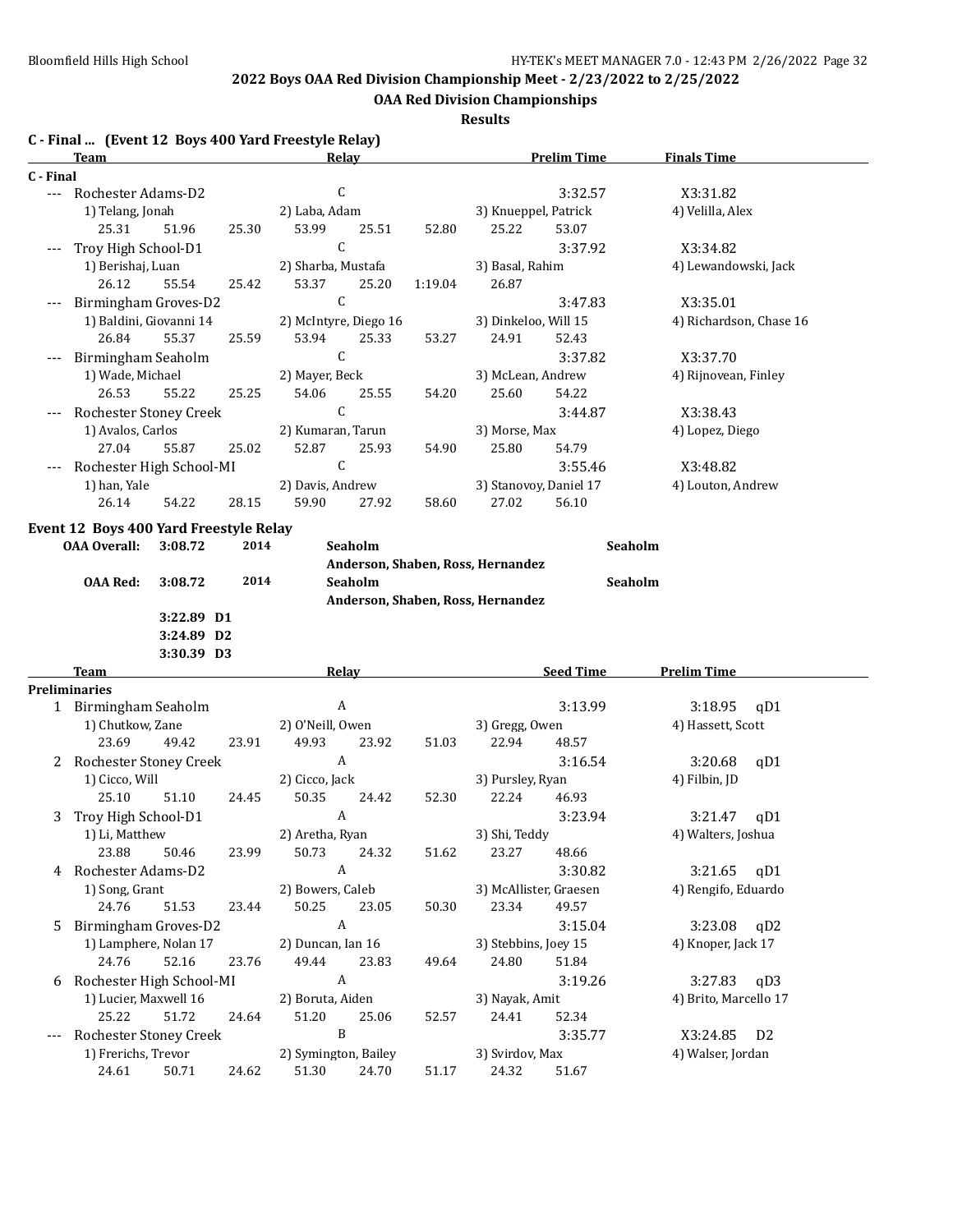**OAA Red Division Championships**

**Results**

#### **Preliminaries ... (Event 12 Boys 400 Yard Freestyle Relay)**

|     | <u>Team</u>                             |                   | <b>Relay</b>                  |                      |                   |                         | <b>Seed Time</b>   | <b>Prelim Time</b>          |
|-----|-----------------------------------------|-------------------|-------------------------------|----------------------|-------------------|-------------------------|--------------------|-----------------------------|
|     | Rochester Adams-D2                      | B                 |                               |                      | 3:49.54           |                         | X3:30.95           |                             |
|     | 1) Chen, David                          |                   | 2) Swaim, Chris               |                      |                   | 3) Nugent, Cooper       |                    | 4) Sweetwood, Ben           |
|     | 24.69<br>51.72                          | 25.74             | 53.72                         | 25.12                | 53.24             | 24.38                   | 52.27              |                             |
|     | Birmingham Groves-D2                    |                   | $\, {\bf B}$                  |                      |                   |                         | 3:31.09            | X3:31.61                    |
|     | 1) Lezovich, Zach 15                    |                   | 2) Mousseau, Emerson 16       |                      |                   | 3) Baldini, Giovanni 14 |                    | 4) Richardson, Chase 16     |
|     | 25.32<br>52.31                          | 24.22             | 51.88                         | 26.36                | 55.58             | 24.71                   | 51.84              |                             |
|     | Troy High School-D1                     |                   | B                             |                      |                   |                         | 3:34.97            | X3:31.75                    |
|     | 1) Von Eper, Nicholas                   |                   | 2) Lin, Jason                 |                      |                   | 3) Lewandowski, Jack    |                    | 4) Morey, Trevor            |
|     | 52.68<br>25.41                          | 25.43             | 53.39                         | 26.02                | 54.25             | 24.45                   | 51.43              |                             |
|     | $\mathsf C$<br>Rochester Adams-D2       |                   |                               |                      |                   | 4:05.66                 | X3:32.57           |                             |
|     | 1) Telang, Jonah                        | 2) Laba, Adam     |                               | 3) Knueppel, Patrick |                   | 4) Velilla, Alex        |                    |                             |
|     | 25.51<br>52.79                          | 24.85             | 52.89                         | 25.48                | 53.32             | 25.89                   | 53.57              |                             |
|     | Birmingham Seaholm                      |                   | B                             |                      |                   |                         | 3:30.61            | X3:35.25                    |
|     | 1) Ricelli, Michelon                    |                   | 2) Deighan, Luke              |                      |                   | 3) Angel, Max           |                    | 4) Bukowinski, Cameron      |
|     | 24.89<br>51.08                          | 25.05             | 52.24                         | 26.31                | 55.49             | 26.18                   | 56.44              |                             |
|     | Rochester High School-MI                |                   | $\, {\bf B}$                  |                      |                   |                         | NT                 | X3:37.76                    |
|     | 1) Batey, Owen                          |                   | 2) Myneni, Shrimann 17        |                      |                   | 3) Moffitt, Kevin       |                    | 4) Barrett, Ryan 17         |
|     | 25.67<br>53.84                          | 24.79             | 52.85                         | 26.04                | 56.76             | 25.47                   | 54.31              |                             |
|     | Birmingham Seaholm                      |                   | $\mathsf C$                   |                      |                   |                         | 3:45.61            | X3:37.82                    |
|     | 1) Wade, Michael                        |                   | 2) Knudsen, Emmett            |                      |                   | 3) McLean, Andrew       |                    | 4) Rijnovean, Finley        |
|     | 26.54<br>55.13                          | 24.90             | 51.95                         | 26.34                | 56.23             | 25.65                   | 54.51              |                             |
|     | Troy High School-D1                     |                   | $\mathsf C$                   |                      |                   |                         | 3:45.37            | X3:37.92                    |
|     | 1) Berishaj, Luan                       |                   | 2) Sharba, Mustafa            |                      |                   | 3) Basal, Rahim         |                    | 4) Hamaoka, Ryo             |
|     | 25.77<br>54.35                          | 25.72             | 54.50                         | 25.61                | 54.83             | 26.13                   | 54.24              |                             |
|     | ${\bf D}$<br>Birmingham Seaholm         |                   |                               |                      |                   |                         | 3:48.61            | X3:44.63                    |
|     | 1) Quezada, Ever                        |                   | 2) Dunlap, Ryan               |                      |                   | 3) Mayer, Beck          |                    | 4) Beck, Charles            |
|     | 28.12<br>57.83                          | 26.53             | 56.01<br>D                    | 25.50                | 54.70             | 26.70                   | 56.09              |                             |
|     | Rochester Adams-D2                      |                   |                               |                      |                   | 3) Marfatia, Ishaan     | 4:21.95            | X3:44.71<br>4) Barnard, Sam |
|     | 1) Laramie, Nick<br>26.67<br>55.35      | 25.53             | 2) Knueppel, Dominik<br>54.43 | 27.15                | 56.47             | 28.11                   | 58.46              |                             |
|     | Rochester Stoney Creek                  |                   | $\mathsf C$                   |                      |                   |                         | 3:50.59            | X3:44.87                    |
|     | 1) Avalos, Carlos                       |                   | 2) Kumaran, Tarun             |                      |                   | 3) Morse, Max           |                    | 4) Lopez, Diego             |
|     | 27.42<br>57.50                          | 26.18             | 55.56                         | 26.15                | 54.88             | 26.98                   | 56.93              |                             |
|     | Troy High School-D1                     |                   | ${\bf D}$                     |                      |                   |                         | 3:52.03            | X3:47.24                    |
|     | 1) Lin, Edison                          |                   | 2) Ritter, Jacob              |                      |                   | 3) Rode, Pranav         |                    | 4) Meyer, Mason             |
|     | 26.96<br>56.14                          | 28.05             | 59.44                         | 26.48                | 56.33             | 26.41                   | 55.33              |                             |
|     | Birmingham Groves-D2                    |                   | $\mathsf C$                   |                      |                   |                         | 3:42.10            | X3:47.83                    |
|     | 1) McIntyre, Diego 16                   |                   | 2) Taylor, Alex 16            |                      |                   | 3) Nagy, Jack 17        |                    | 4) Dinkeloo, Will 15        |
|     | 26.43<br>55.49                          | 28.54             | 59.61                         | 28.41                | 1:00.33           | 25.61                   | 52.40              |                             |
|     | Troy High School-D1                     |                   | ${\bf E}$                     |                      |                   |                         | 4:00.35            | X3:48.15                    |
|     | 1) Meng, Andrew                         |                   | 2) Xiao, Austin               |                      |                   | 3) Cremers, Truman      |                    | 4) Shrivastava, Ashmit      |
|     | 26.79<br>55.52<br>28.02<br>59.06        |                   | 27.53                         | 58.57                | 26.44             | 55.00                   |                    |                             |
| --- | $\mathsf C$<br>Rochester High School-MI |                   |                               |                      |                   |                         | NT                 | X3:55.46                    |
|     | 1) han, Yale                            |                   | 2) Davis, Andrew              |                      |                   | 3) Stanovoy, Daniel 17  |                    | 4) Louton, Andrew           |
|     | 26.64<br>55.73                          | 28.74             | 1:00.45                       | 30.07                | 1:02.17           | 27.30                   | 57.11              |                             |
| --- | Birmingham Groves-D2                    |                   | ${\bf D}$                     |                      |                   |                         | 4:02.19            | X4:02.07                    |
|     | 1) Betanzo, Vincent 14                  |                   | 2) Mordukhovich, Daniel 14    |                      | 3) Kennedy, Ty 17 |                         | 4) Bossio, Jack 16 |                             |
|     | 28.90<br>1:00.03                        | 28.95             | 1:00.75                       | 28.57                | 1:02.03           | 28.20                   | 59.26              |                             |
| --- | Troy High School-D1                     | G                 |                               |                      | 4:13.16           |                         | X4:12.93           |                             |
|     | 1) Kim, Jaesung                         | 2) Fargaly, Yamen |                               | 3) Das, Arkesh       |                   | 4) Wu, Andy             |                    |                             |
|     | 1:02.50<br>1:33.62                      | 34.06             | 1:03.48                       | 32.51                | 1:02.82           | 33.01                   |                    |                             |